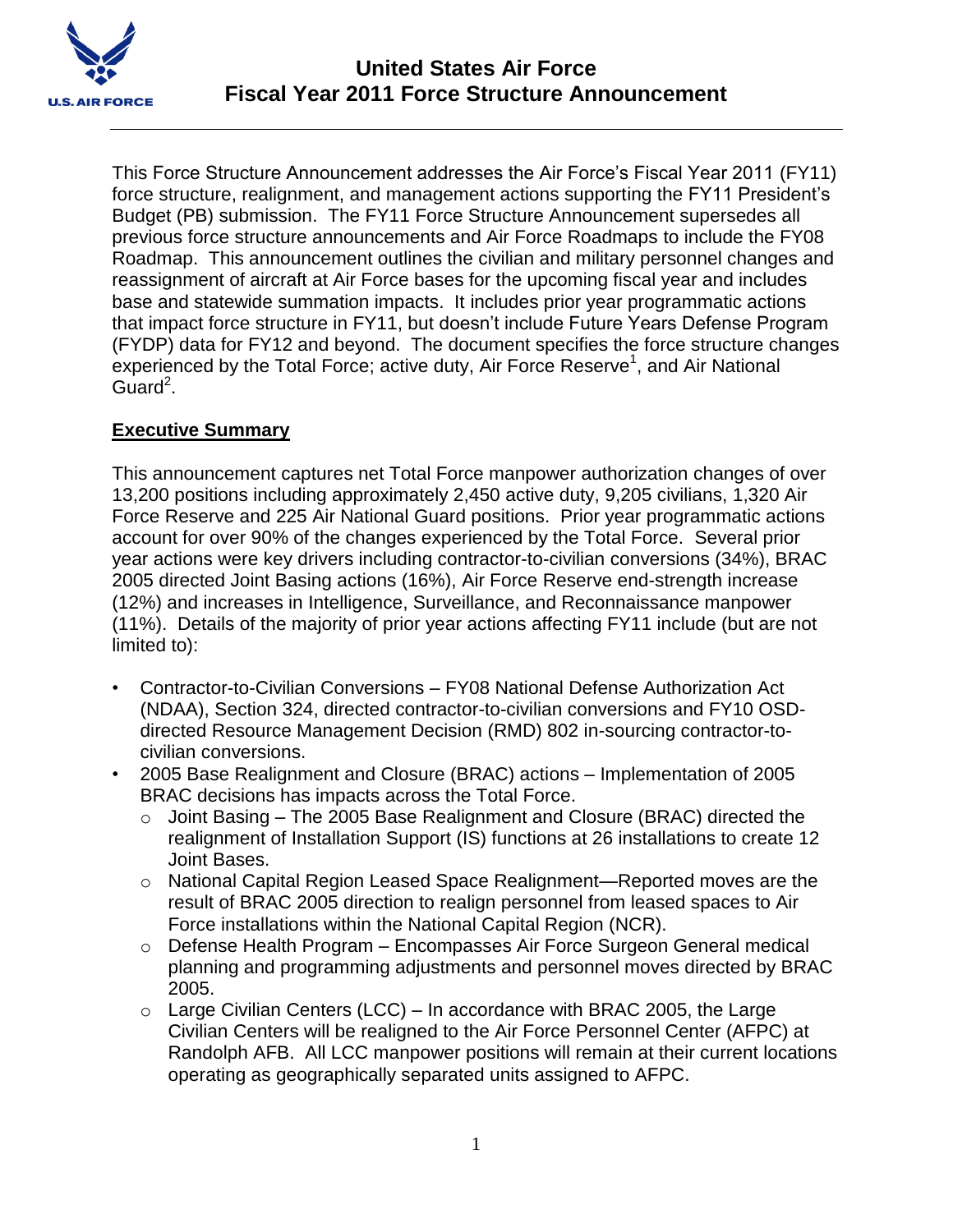

- Intelligence, Surveillance, and Reconnaissance (ISR) The Air Force continues to rapidly increase its ISR capability and capacity to support combat operations. The Air Force will reach 50 Remotely Piloted Aircraft (RPA) continuous combat air patrols (CAPs) in theater by the end of FY11 and continue increasing the total number of RPA platforms to enable fielding up to 65 CAPs by the end of FY13.
- The Air Force Reserve—Increasing end-strength to relieve stressed career fields in Air Force Reserve Security Forces Squadrons, Civil Engineer Squadrons, and Civil Engineer RED HORSE Squadrons.
- Nuclear Enterprise The first Air Force priority during the last two years has been to reinvigorate the stewardship, accountability, compliance, and precision within nuclear deterrence operations. The Air Force continues to strengthen the Nuclear Enterprise.
- Acquisition Excellence Initiative to recapitalize the Acquisition workforce to ensure we have the right number of people with the right experience. The Air Force continues to make progress within the Acquisition Improvement Plan.
- Irregular Warfare/Building Partnerships The Air Force continues to seek opportunities to develop partnerships around the world and to enhance long-term capabilities through security cooperation to win today's joint fight.
- Aircraft Maintenance Manpower Standards Application Application of current Air Force-approved weapon system Logistics Composite Models (LCOMs) manpower determinants.
- Security Forces (SF) The increase of civilian security forces for Joint Base access control serves to realign military to SF squadrons, thus, resulting in greater combat capability and decreasing of home station risks.
- Cyber Technology The Air Force continues to develop and institutionalize cyberspace capabilities and integration into the Joint cyberspace structure as well as maintain future commitments to achieve cyberspace superiority.
- Communication and Information Systems Realignment of theater-wide command and control (C2) communication & information systems enables efficient and effective exploitation of the air, space, and cyber domains. Matching the range and flexibility of air, space, and cyberspace power to effectively meet tactical requirements requires a linked C2 structure at all echelons.
- Centralized Registered Equipment Management System (CREMS) –Air Force equipment transformation realigning positions from major commands to Air Force Element Vehicle and Equipment Management Support Office in order to centralize support for equipment management.
- Joint Personal Property Shipping Office (JPPSO) Regionalization Initiative to regionalize base Traffic Management Flight (TMF) back-office processes to JPPSOs.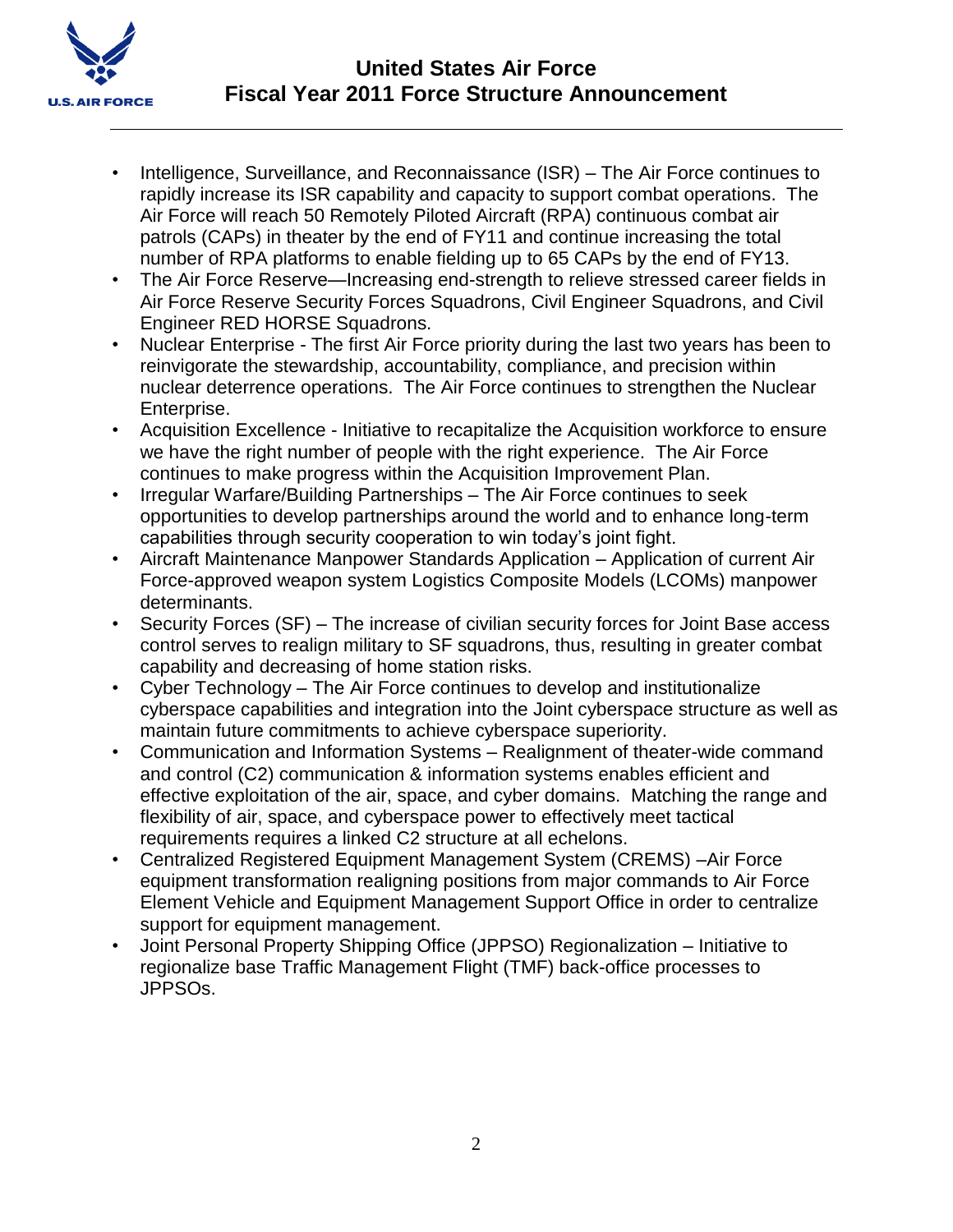

New FY11 programmatic actions account for almost 10% of the changes experienced by the Total Force. Initiatives supporting the health and well-being of the Total Force account for almost half of the personnel impacts from new initiatives. Details of the majority of new programmatic actions affecting FY11 include (but are not limited to):

- Fitness Assessment Cells Base-level fitness assessment cells (manned by civilian personnel) to standardize testing throughout the Air Force and to balance health and fitness for Airmen.
- Warfighter and Family Services Developing and caring for our Airmen and their Families. The Air Force continues to expand its efforts to improve the resiliency of Airmen and their families before and after deployments.
- Sexual Harassment Prevention Program The increase of civilian Air Force Office of Special Investigations (AF OSI) Agents to support the Sexual Assault Prevention and Response Program.
- Public Affairs (PA) Additional Public Affairs officer billets to help restore communications capability for commanders.
- Organizational Consolidation & Workload Alignment (OCWA) Initiative to reduce or eliminate duplication of efforts across the Air Force Materiel Command (AFMC) and to develop core competencies and centers of gravity within AFMC.
- C-130 Force Structure—The Air Force will be implementing a plan to establish an Air Reserve Component (ARC) association at Little Rock AFB, Arkansas. This will include the temporary movement of some Air National Guard and Air Force Reserve aircraft to establish an ARC C-130 Formal Training Unit to meet the Air Force's Total Force training needs. Over time, as new C-130Js continue to enter the fleet, the legacy C-130 training requirements will decrease; this will allow C-130s from the Reserve Component to return to their home units. This approach will allow the Reserve components, which maintain approximately 67 percent of the C-130 force structure, to perform a larger role in C-130 Schoolhouse training, while providing the opportunity to retire older model C-130s and reallocate active duty end strength from the C-130 Schoolhouse to meet other emerging personnel requirements. We will continue to analyze the allocation of tactical airlift force structure between the Active and Reserve Components to ensure we have the best allocation of assets to meet the nation's war fighting requirements and to meet the needs of the states. Implementation of this option will be pending Congressional actions on the FY11 PB.

This announcement also captures changes to the Air Force's aircraft inventory. This announcement reflects the retirement of 59 aircraft including 28 C-130Es, seven C-21As, two MC-130Es, three C-9Cs, 17 C-5As and two T-43s. Some of the retirement actions are pending based on the FY10 NDAA. This announcement also reflects the addition of 137 aircraft including eight C-130Js, 10 C-17s, six C-27Js, one C-37B, three CV-22s, 19 F-22As, 11 F-35As, four MC-130Js, 16 MQ-1s, 29 MQ-9s, five RQ-4Bs and 25 T-41Ds .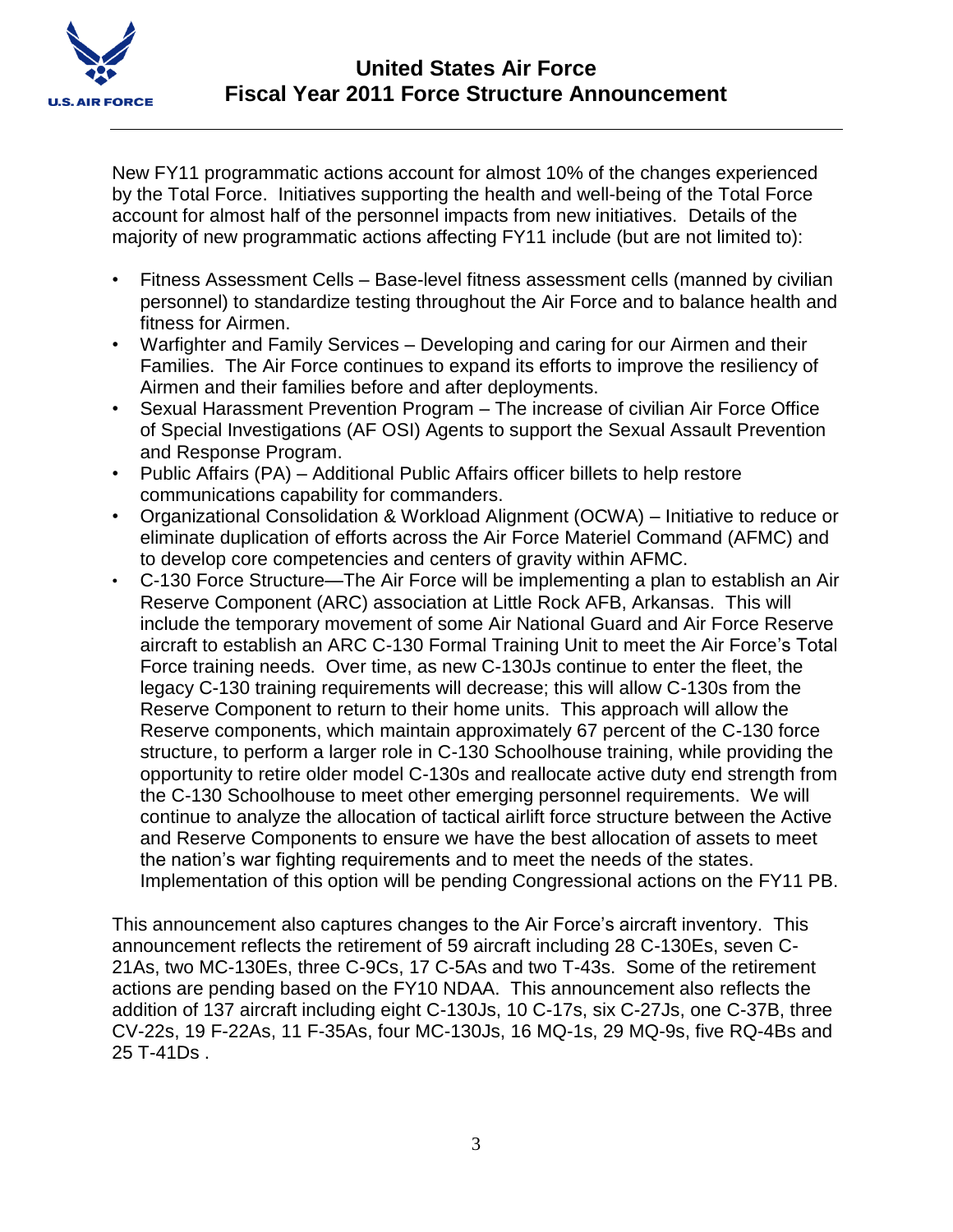

Pending basing actions that are still in the Air Force's Strategic Basing Process are not included in this Force Structure Announcement. A complete list of all pending actions and associated completion timelines are contained in the Appendix at the end of this document. The following summary of pending basing actions are not included in this announcement:

- MC-12W Project Liberty
- Growth to 65 RPA Combat Air Patrols (CAP) (incl. MQ-9 Operations)
- F-35A Operational and additional Training locations
- C-27J Formal Training Unit (FTU) and additional Operational Units beyond the first six bases announced in June 2008
- C-17 Basing
- The Air Force will retire 12 C-5As from the Air National Guard and convert one C-5A unit to C-17s. The Air Force Strategic Basing-Executive Steering Group (SB-ESG) is evaluating the three Air National Guard C-5A units (105th AW, 164th AW & 167th AW) to determine the best candidate for conversion.

The following workforce mix decisions and programmatic actions are not included in this announcement:

- Follow-on missions for bases impacted by the Combat Air Forces (CAF) restructure
- Light Mobility Aircraft (LiMA)
- Light Attack Armed Reconnaissance Aircraft (LAAR)
- KC-X Tanker
- Additional Contractor-to-Civilian conversions (i.e. RMD 802) awaiting conversion analysis
- The Air Force is in the process of evaluating the best way to base the F-22 fleet and ensure the combat readiness of this weapon system. The process is on-going and not addressed in this announcement.
- The final manpower numbers associated with establishing the ARC C-130 Formal Training Unit at Little Rock AFB, Arkansas are still being developed and are not addressed in this announcement.

Unless otherwise noted in the narrative, all aircraft numbers depicted on the individual State slides are Primary Aircraft Authorizations (PAA).

Note<sup>1</sup>: In reference to Air Force Reserve (AFR) manpower authorizations, "AGR" (Active Guard and Reserve) equates to full-time military authorizations. "Drill" indicates parttime military authorizations. "Civilian" refers to federal civil service (Title V) authorizations. "ART" refers to dual-status civilian Air Reserve Technicians whose incumbents are also required to fill a corresponding drill authorization.

Note<sup>2</sup>: In reference to Air National Guard (ANG) manpower authorizations, "AGR" (Active Guard and Reserve) equates to full-time military authorizations. "Drill" indicates part-time military authorizations. "Civilian" refers to federal civil service (Title V)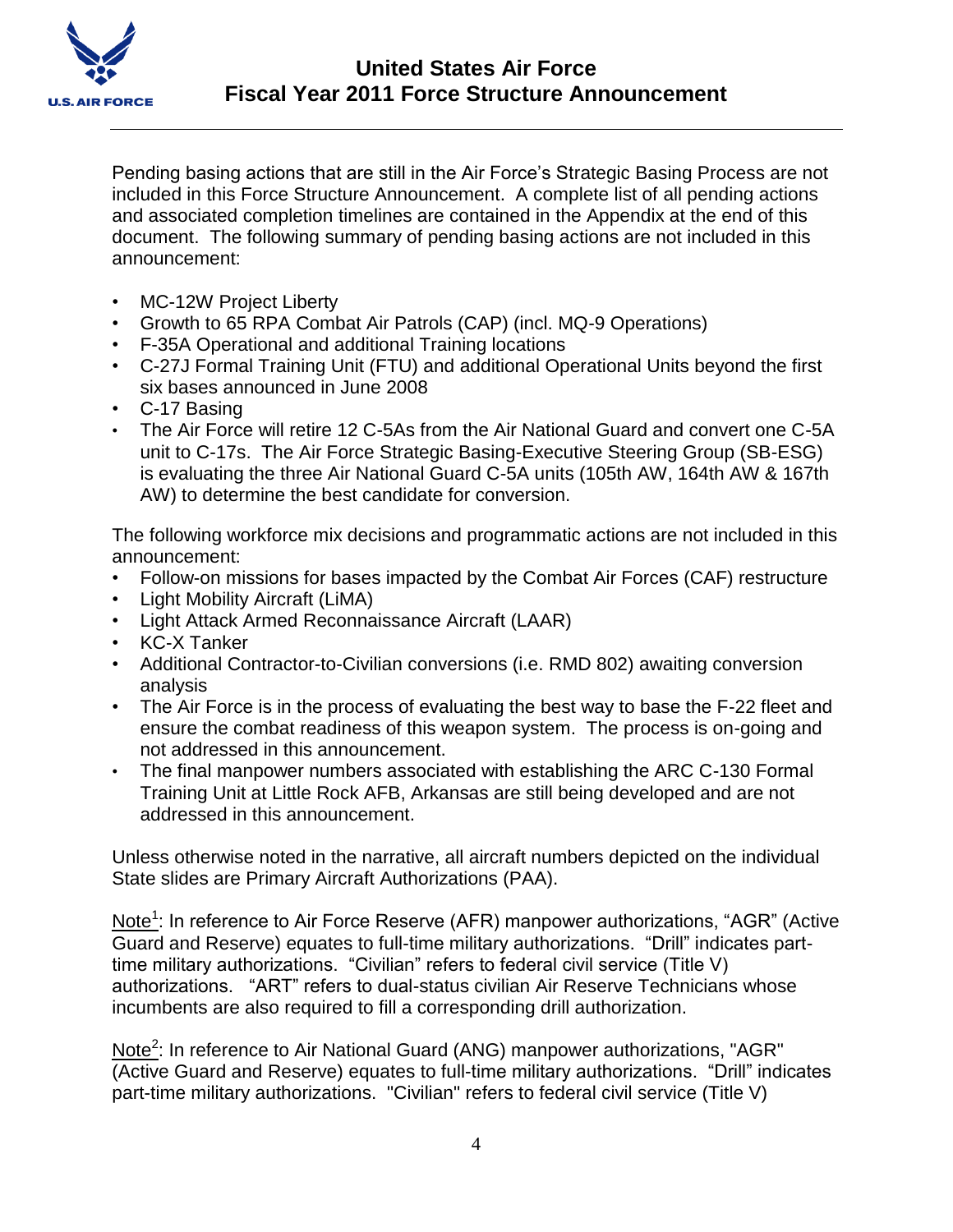

authorizations. "Civilian technician" refers to dual status civilian technician authorizations whose incumbents are also required to fill a corresponding drill authorization.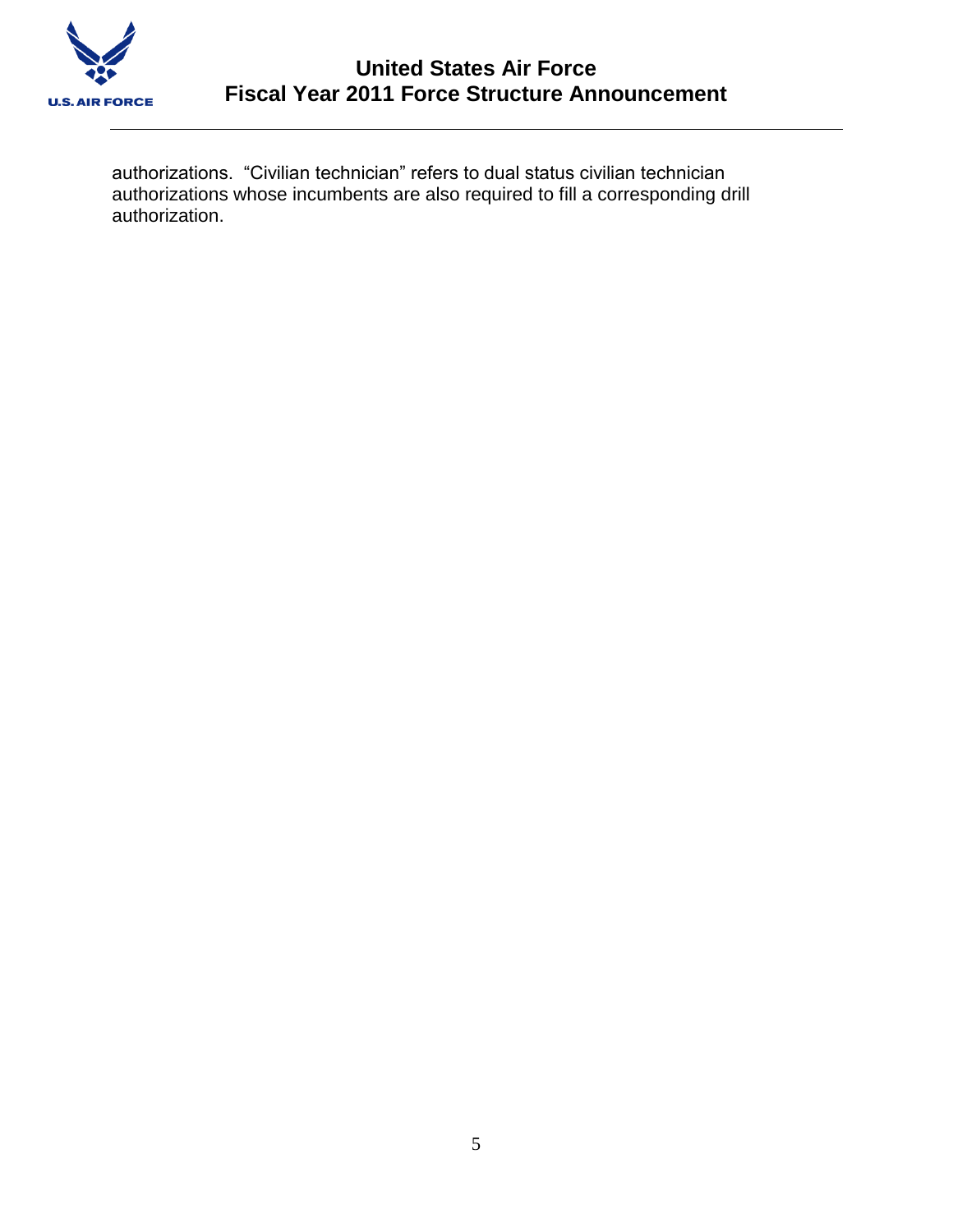

# **ALABAMA**

Total state impact is a decrease of 12 military positions and an increase of 89 civilian positions.

**Birmingham International Airport** – No manpower impacts.

**Dannelly Field** - No manpower impacts.

**Fort Rucker** –Headquarters, Air Force Materiel Command operating location decreases by one military position and increases by one civilian position in support of a military-tocivilian conversions.

**Maxwell Air Force Base/Maxwell Air Force Base-Gunter Annex** – Contractor-tocivilian conversions result in an increase of 55 civilian positions. The Electronic Systems Center increases by 33 civilian positions due to Acquisition Excellence resource realignments. The 42nd Air Base Wing decreases by two military and four civilian positions due to Acquisition Excellence resource realignments; increases by three civilian positions as a result of establishing the Fitness Assessment Cell; increases by one civilian position in support of warfighter and family services; increases by one military position and decreases by one civilian position as a result of the defense health program adjustments. Gunter Annex decreases by ten military positions and increases by one civilian position due to miscellaneous program adjustments. Total impact is a decrease of 11 military positions and an increase of 88 civilian positions.

*Air Force Reserve* - One C-130 from the 908th Airlift Wing will be temporarily moved to support the Air Reserve Component C-130 Formal Training Unit being established at Little Rock AFB.

# **ALASKA**

Total state impact is an increase of 202 military positions, an increase of 96 civilian positions, and a *transfer* of 752 civilian positions from the Army.

**Eielson Air Force Base** – The 354th Fighter Wing increases by two civilian positions as a result of establishing the Fitness Assessment Cell; increases by one civilian position in support of warfighter and family services; and decreases by one military position as a result of vehicle management centralization (CREMS). Total impact is a decrease of one military position and an increase of three civilian positions.

**Elmendorf Air Force Base** – Implementation of Joint Base Elmendorf-Richardson results in an increase of 11 military and 78 civilian positions and a *transfer* of 752 civilian positions from the Army.Contractor-to-civilian conversions result in an increase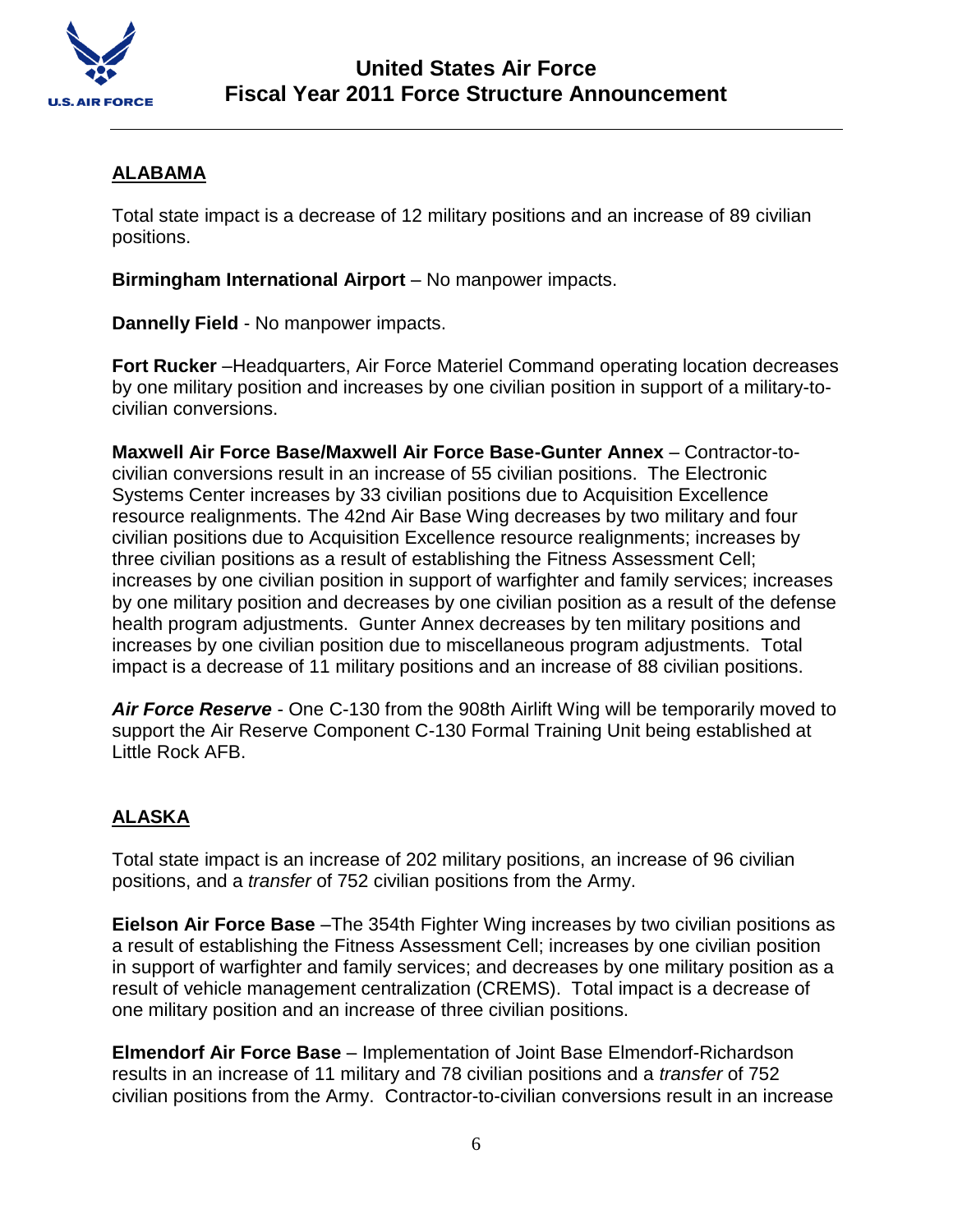

of seven civilian positions. The AF Office of Special Investigations increases by one civilian position in support of the Sexual Assault Prevention and Response program. The Air Force Intelligence, Surveillance, and Reconnaissance Agency decreases by two military and increases by two civilian positions due to ISR adjustments. The 3rd Wing increases by 195 military positions as a result of aircraft maintenance standards application and increases by five civilian positions as a result of establishing the Fitness Assessment Cell. The 732d Air Mobility Squadron decreases by one military position due to miscellaneous program adjustments. *Air National Guard—*The 176th Wing increases by 264 AGR, 248 civilian technician and 1,064 drill positions as a result of a BRAC 2005 decision to realign all manpower from Kulis Air Guard Station to Elmendorf AFB. Total impact is an increase of 203 military, an increase of 341 civilian, an increase of 264 ANG AGR, an increase of 1,064 ANG drill and a *transfer* of 752 civilian positions from the Army.

*Air National Guard—*The 176th Airlift Wing relocates to Elmendorf AFB from Kulis AGS resulting in the addition of three HC-130N, five HH-60G, and eight C-130H primary aircraft authorizations (PAA). Four additional C-130H aircraft from CONUS units will augment the eight aircraft from Kulis AGS to create a 12 PAA C-130 unit.

**Kulis Air Guard Station –***Air National Guard*—The 176th Airlift Wing decreases by 264 AGR, 248 civilian technician and 1,064 drill positions as a result of a BRAC 2005 decision to realign all manpower from Kulis Air Guard Station to Elmendorf AFB. This action completes the closure of Kulis AGS as directed by BRAC 2005. Total impact is a decrease of 248 civilian, a decrease of 264 ANG AGR, and a decrease of 1,064 ANG drill positions.

The 176th Airlift Wing will relocate three HC-130N, five HH-60G helicopters, and eight C-130H aircraft to Elmendorf AFB to implement changes directed by the 2005 BRAC.

# **ARIZONA**

Total state impact is a decrease of nine military, an increase of 127 civilian, an increase of two AFR AGR, and an increase of 380 AFR drill positions.

**Davis-Monthan Air Force Base** –The 12th Air Force decreases by one military position due to miscellaneous program adjustments. The Air Force Office of Special Investigations increases by one civilian in support of the Sexual Assault Prevention and Response program. The 355th Fighter Wing increases by one military position due to enhancing Public Affairs (PA) manpower to support commander's communication efforts; decreases by three military and one civilian due to Acquisition Excellence resource realignments; decreases by five military positions in support of integrated communications and information systems realignments; increases by five civilian positions as a result of establishing the Fitness Assessment Cell; increases by one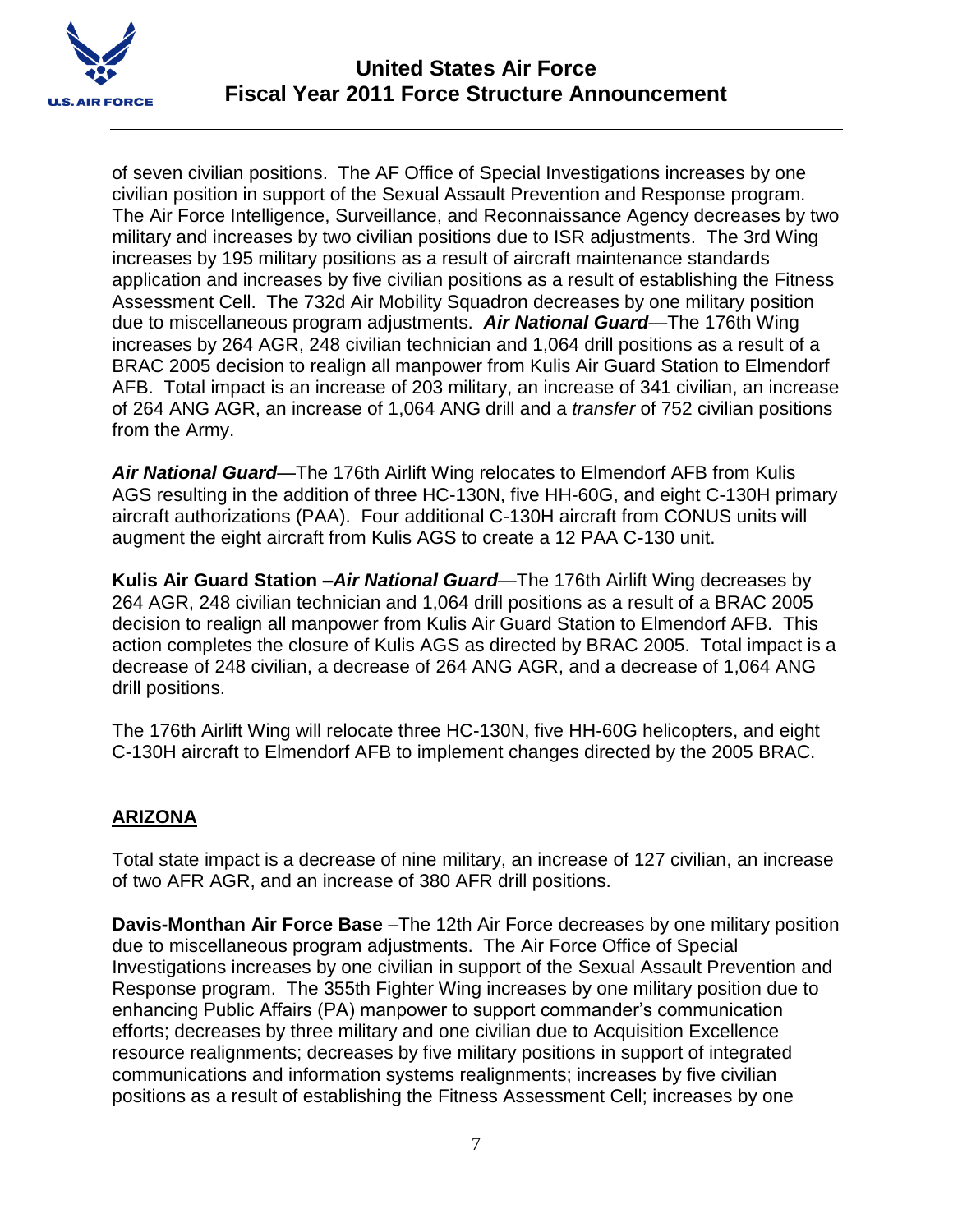

civilian position in support of warfighter and family services; and increases by one civilian position for security forces manpower realignments. *Air Force Reserve* **–** Increases 102 ART positions and 313 drill positions due to the A-10 total force integration (TFI) mission and increases by two AGR positions and 54 drill positions to establish a new Security Forces Squadron to support the 305th Rescue Squadron. *Air National Guard—*The 214th Reconnaissance Group increases by eight AGR positions and 18 drill positions due to a realignment of resources from the divestiture of the Headquarters Arizona Air National Guard High Altitude Observable (HAO) balloon mission. Total impact is a decrease of eight military, an increase of 109 civilian, an increase of two AFR AGR, an increase of 367 AFR drill, an increase of 8 ANG AGR, and an increase of 18 ANG drill positions.

**Luke Air Force Base -** The 56th Fighter Wing decreases by one military position due to Acquisition Excellence resource realignments; increases by four civilian positions as a result of establishing the Fitness Assessment Cell; increases by one civilian position in support of warfighter and family services; and increases by six civilian positions as a result of defense health program adjustments. *Air Force Reserve—*The 944th Fighter Wing increases by 13 drill positions in support of security forces manpower requirements. Total impact is a decrease of one military position, an increase of 11 civilian and an increase of 13 AFR drill positions.

**Mesa Air Station—**Contractor-to-civilian conversions result in an increase of seven civilian positions.

**Phoenix-Sky Harbor International Airport** -*Air National Guard—*Headquarters, Arizona Air National Guard decreases by eight AGR positions and 18 drill positions due to the divestiture of the High Altitude Observable (HAO) balloon mission.

**Tucson International Airport** – No manpower impacts.

## **ARKANSAS**

Total state impact is a decrease of two military, an increase of 24 civilian and a decrease of seven ANG drill positions.

**Fort Smith Regional Airport** -*Air National Guard—*The 188th Civil Engineer Squadron decreases by three civilian technician positions and seven drill positions as a result of a BRAC 2005 decision to divest a Regional Training Site.

**Little Rock Air Force Base –**The 19th Airlift Wing increases by four civilian positions as a result of establishing the Fitness Assessment Cell; decreases by one military position as a result of vehicle management centralization (CREMS); decreases by one military position due to miscellaneous program adjustments; and increases by one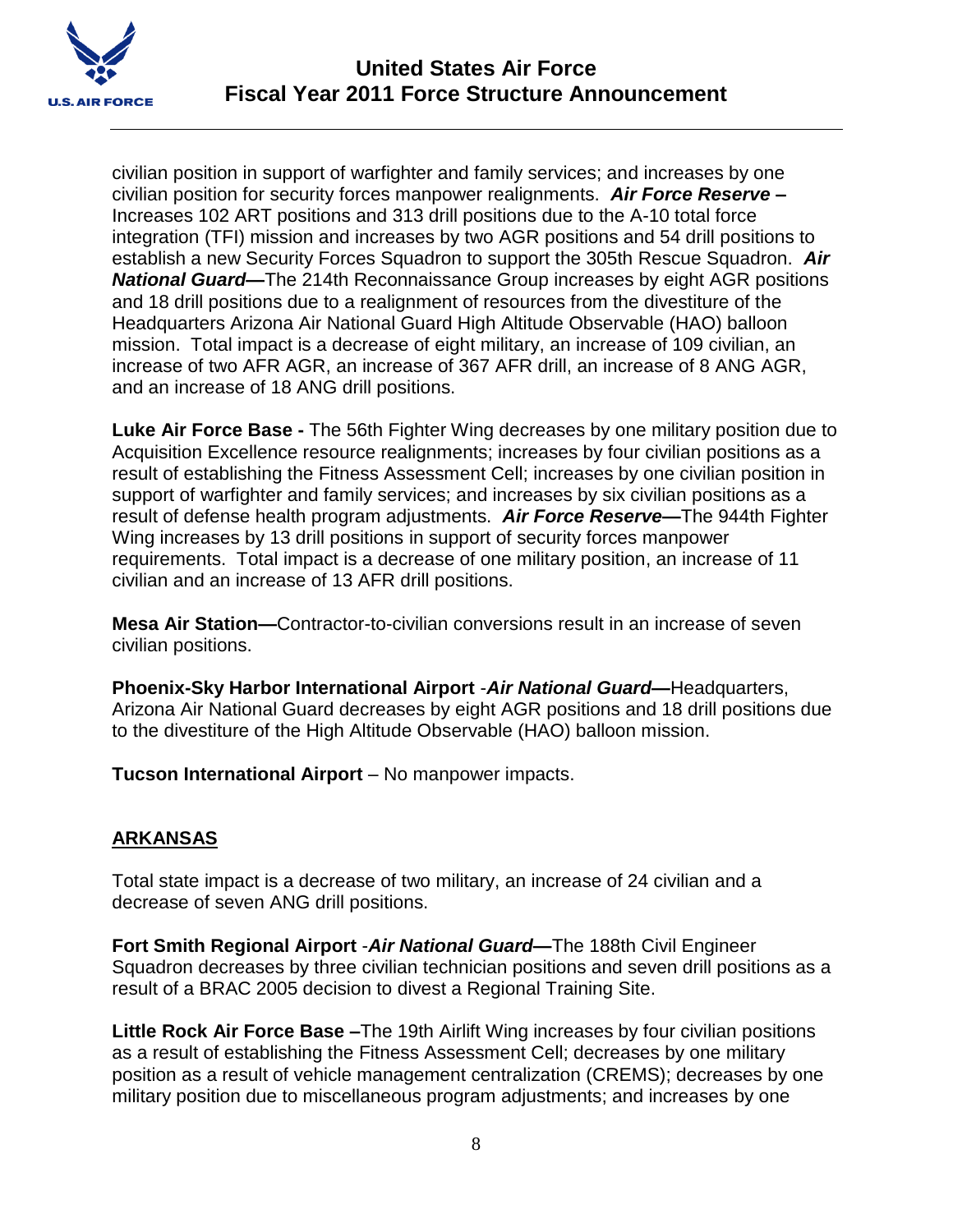

civilian position as a result of defense health program adjustments. *Air National Guard—*The 189th Airlift Wing increases by 22 civilian technician positions as a result of an increase in C-130 force structure. Total impact is a decrease of two military positions and an increase of 27 civilian positions.

The 19th Airlift Wing loses 13 C-130Es due to scheduled aircraft retirements. It gains 11 C-130Hs as replacements. The 314th Airlift Wing loses 15 C-130Es due to scheduled aircraft retirements. The Wing also gains a net of three C-130J aircraft. *Air National Guard—*The 189th Airlift Wing will receive its ninth 2005 BRAC directed C-130H. *Air National Guard/Air Force Reserve* – Little Rock will temporarily receive 18 C-130Hs from multiple Guard and Reserve locations to support the Air Reserve Component C-130 Formal Training Unit being established.

# **CALIFORNIA**

Total state impact is an increase of 387 military, an increase of 902 civilian, an increase of two AFR AGR and an increase of 52 AFR drill positions.

**Beale Air Force Base –** Contractor-to-civilian conversions result in an increase of ten civilian positions. The 9th Reconnaissance Wing decreases by two military and one civilian position due to Acquisition Excellence resource realignments; increases by one military position due to enhancing Public Affairs (PA) manpower to support commander's communication efforts; increases by three civilian positions as a result of establishing the Fitness Assessment Cell; increases by seven civilian positions in support of warfighter and family services; and increases by 21 military positions in support of security forces manpower requirements. ISR adjustments result in an increase of 265 military positions and one civilian position. *Air Force Reserve—*The 940th Security Forces Squadron increases by 15 drill positions. Total impact is an increase of 285 military, an increase of 20 civilian and an increase of 15 AFR drill positions.

The 9th Reconnaissance Wing gains five RQ-4B RPA with airframes based to support overseas reconnaissance support to COCOMs and Overseas Contingency Operations.

**Channel Islands Air Guard Station** – No manpower impacts.

**Edwards Air Force Base –** Contractor-to-civilian conversions result in an increase of 362 civilian positions. The Air Force Flight Test Center decreases by one civilian position due to Acquisition Excellence resource realignments and decreases three military positions and increases three civilian positions due to military-to-civilian conversions. The 412th Test Wing increases one civilian due to miscellaneous program adjustments. The 95th Air Base Wing decreases two civilian positions due to Acquisition Excellence resource realignments; decreases by one military position as a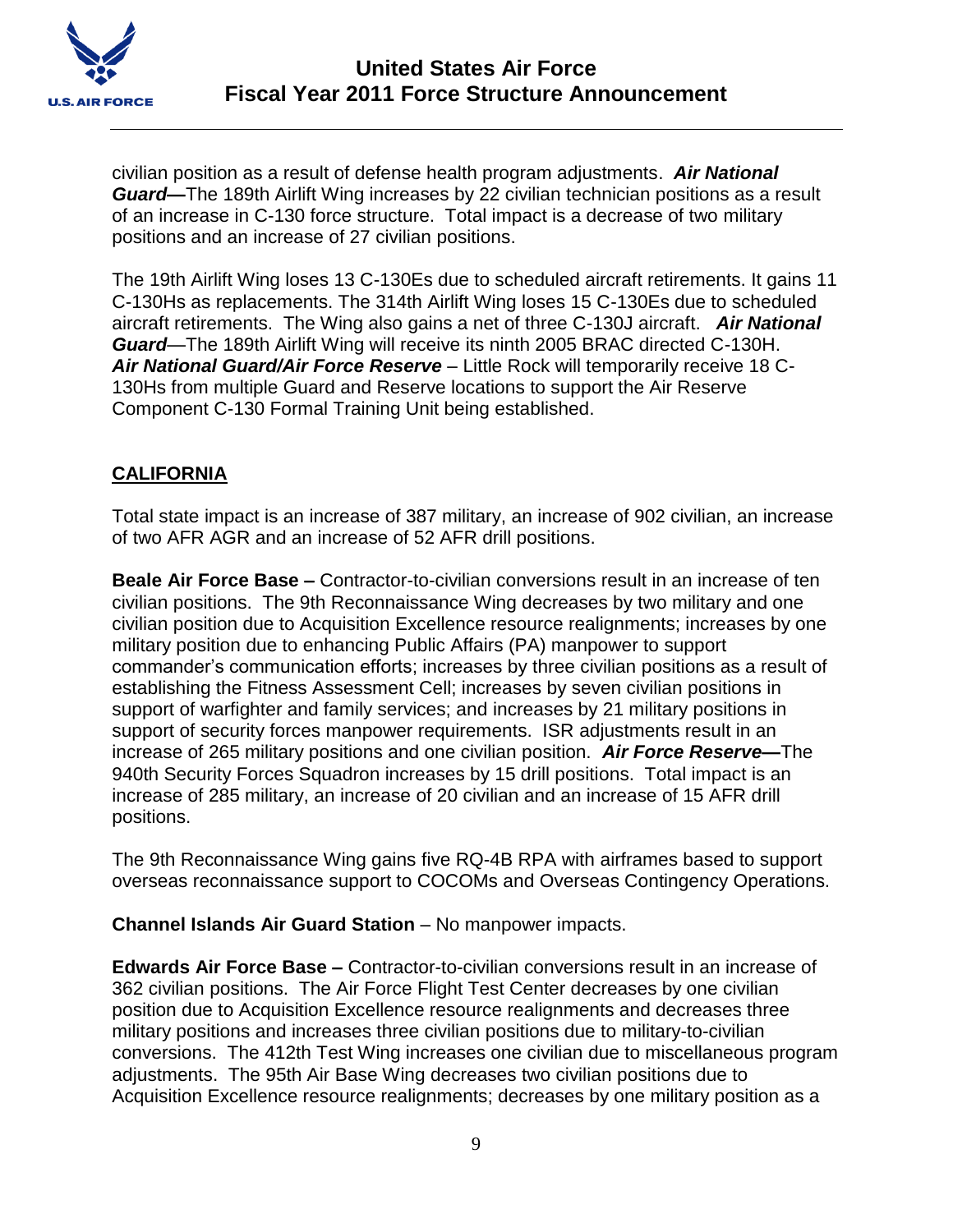

result of the Joint Personal Property Shipping Office regionalization; increases by two civilian positions as a result of establishing the Fitness Assessment Cell; increases by one civilian position in support of warfighter and family services; increases 29 military positions in support of security forces manpower requirements; and increases 17 military positions due to additional base operating support (BOS). Total impact is an increase of 42 military and an increase of 366 civilian positions.

Gliders (TG-10A, TG-10D and TG-14A) are no longer in test program use and are being stored awaiting final disposition. The 31st Test and Evaluation Squadron (TES) gains one F-35 primary aircraft authorization (PAA).

**Encino City –** No manpower impacts.

**Fresno Yosemite International Airport –** No manpower impacts.

**Los Angeles Air Force Base -** Contractor-to-civilian conversions result in an increase of 109 civilian positions. The Space and Missile Systems Center increases by 117 civilian positions due to Acquisition Excellence resource realignments. The 61st Air Base Wing increases by two civilian positions as a result of establishing the Fitness Assessment Cell. Total impact is an increase of 228 civilian positions.

**March Joint Air Reserve Base**–*Air Force Reserve*—The 452d Air Mobility Wing increases by two AGR positions and 24 drill positions in support of civil engineer manpower requirements.

**Moffett Field** – No manpower impacts.

**Onizuka Air Force Station**—In the final phase of implementing the BRAC 2005 decision to close this installation and move the mission to Vandenberg Air Force Base, manpower decreases by two military and 36 civilian positions.

**Palmdale**—Contractor-to-civilian conversions result in an increase of 187 civilian positions.

**Port Hueneme**—The 345th Training Squadron increases by eight civilian positions as a result of the memorandum of agreement (MOA) with Defense Intelligence Agency.

**Presidio of Monterey -** The 517th Training Group increases by two civilian positions as a result of establishing the Fitness Assessment Cell.

**Sacramento -** No manpower impacts.

**San Diego –** The 703rd Aeronautical Systems Group increases by three civilian positions due to Acquisition Excellence resource realignments.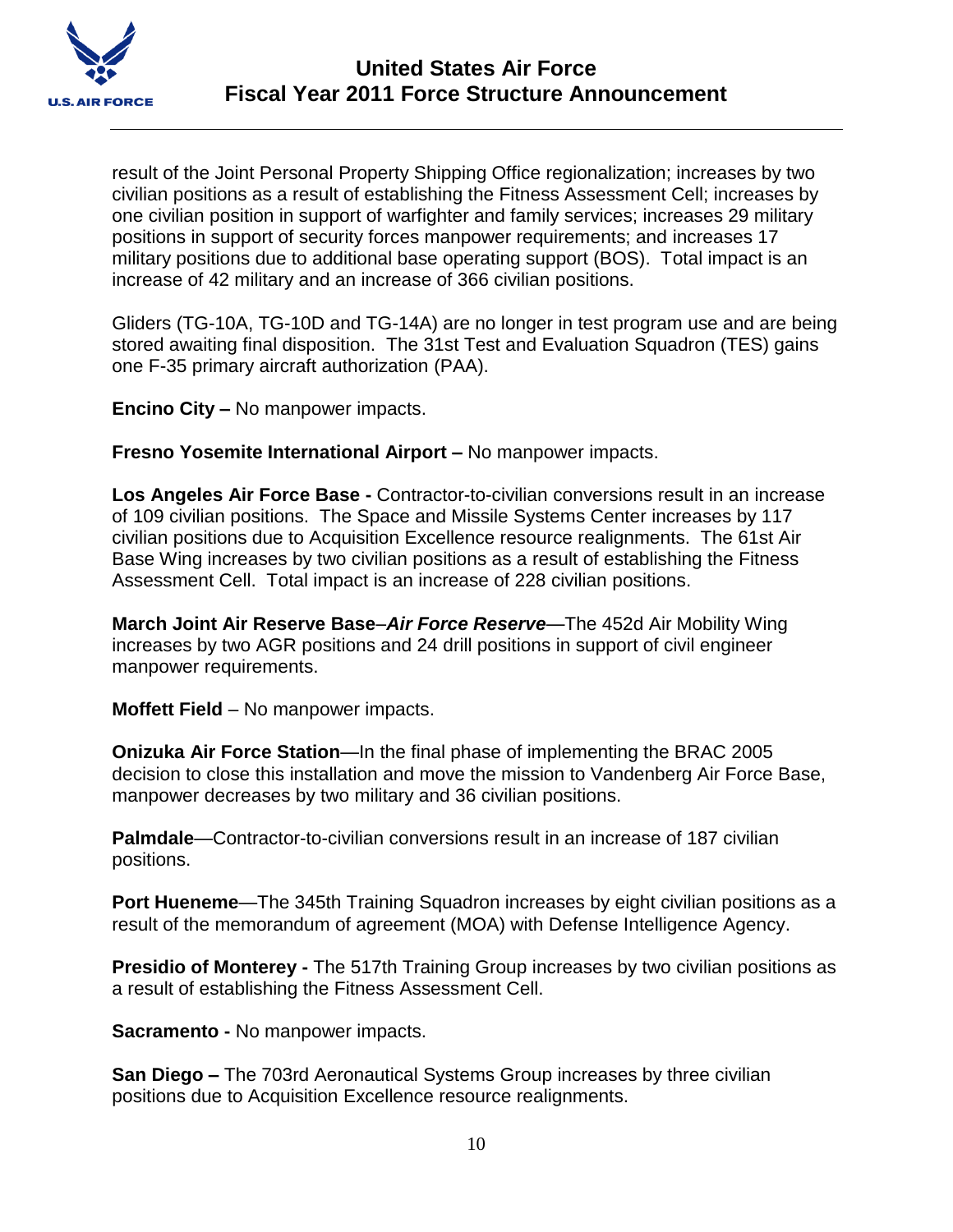

**Travis Air Force Base** –Contractor-to-civilian conversions result in an increase of one civilian position. The Air Force Office of Special Investigations increases by one civilian position in support of the Sexual Assault Prevention and Response program. The Air Force Legal Operations Agency increases by two military positions as a result of defense health program adjustments. The 60th Air Mobility Wing increases by six civilian positions as a result of establishing the Fitness Assessment Cell; increases by one military position due to enhancing Public Affairs (PA) manpower to support commander's communication efforts; decreases by four civilian positions as a result of the Joint Personal Property Shipping Office regionalization; increases by one civilian position in support of warfighter and family services; increase one civilian position due to miscellaneous program adjustments; and decreases by two military positions as a result of defense health program adjustments. The 615th Contingency Response Wing increases by 30 military positions as a result of Building Partnerships initiatives. *Air*  **Force Reserve-**The 349th Air Mobility Wing increases by 13 drill positions in support of security forces manpower requirements. Total impact is an increase of 31 military, an increase of six civilian and an increase of 13 AFR drill positions.

**Vandenberg Air Force Base -** Contractor-to-civilian conversions result in increase of 111 civilian positions. The 30th Space Wing increases by three civilian positions as a result of establishing the Fitness Assessment Cell; increases by three civilian positions in support of warfighter and family services; increases by 31 military positions in support of security forces manpower requirements; and increases by one civilian position due to miscellaneous program adjustments. Total impact is an increase of 31 military positions and 118 civilian positions.

# **COLORADO**

Total state impact is a decrease of 65 military positions, an increase of 496 civilian, an increase of three AFR AGR and an increase of three AFR drill positions.

**Boulder—**Contractor-to-civilian conversions result in an increase of nine civilian positions.

**Buckley Air Force Base –**Contractor-to-civilian conversions result in an increase of 17 civilian positions. The Air Force Intelligence, Surveillance, and Reconnaissance Agency decreases by one military position and increases by one civilian position due to ISR adjustments. The Air Force Office of Special Investigations increases by two civilian positions due to ISR adjustments. The 460th Space Wing increases by two civilian positions as a result of establishing the Fitness Assessment Cell and increases by one civilian position in support of warfighter and family services. *Air Force Reserve*—The 8th Space Warning Squadron increases by two AGR positions added to support a fixed back-up site (alternate location). Total impact is a decrease of one military, an increase of 23 civilian and an increase of two AFR AGR positions.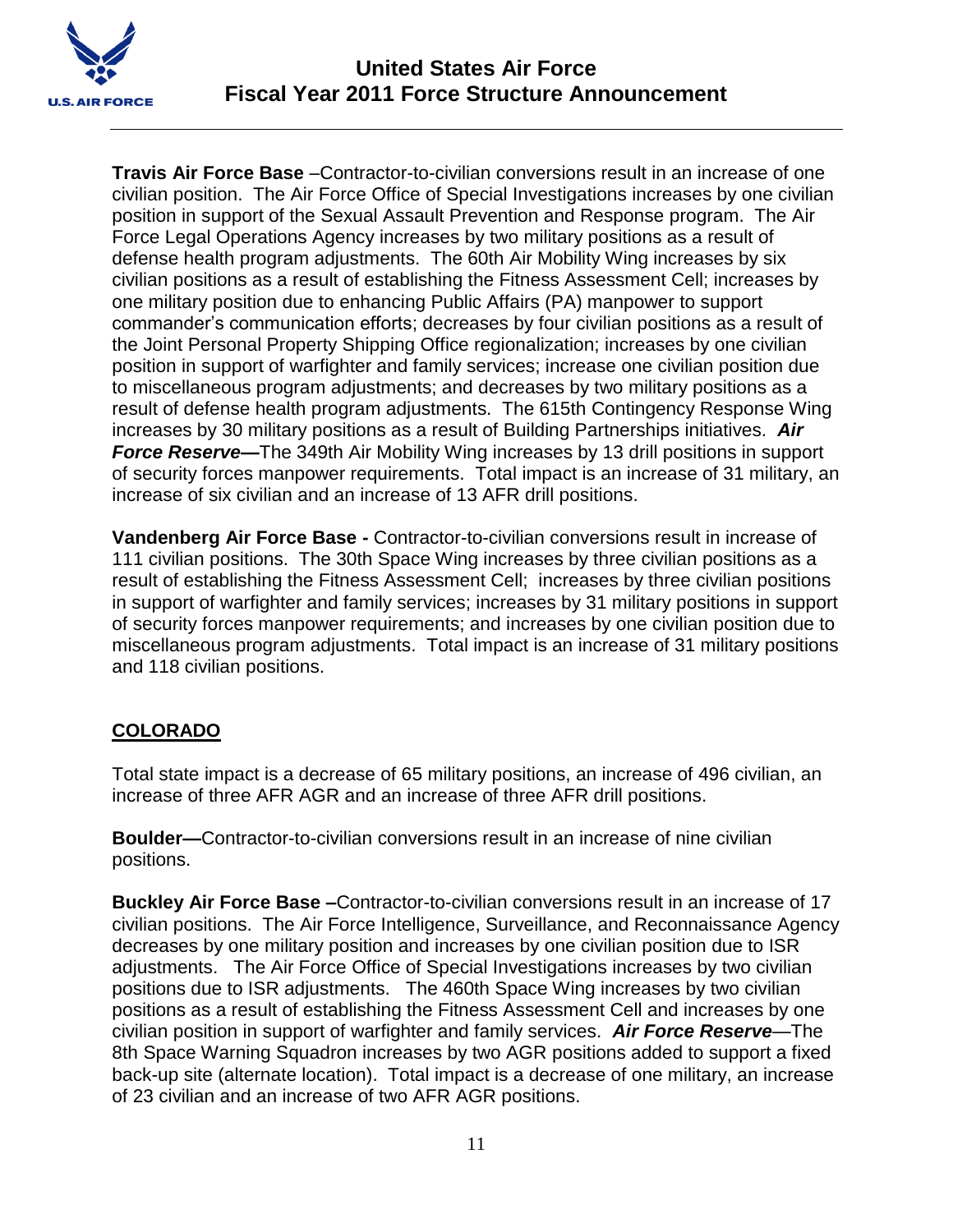

**Cheyenne Mountain Air Force Station**—The 721st Security Forces Squadron increases by 28 military positions in support of security forces manpower requirements.

**Colorado Springs -** Contractor-to-civilian conversions result in an increase of 15 civilian positions.

**Denver** – No manpower impacts.

**Fort Carson -** The 13th Air Support Operations Squadron increases by 28 military positions as a result of Irregular Warfare initiatives.

**Peterson Air Force Base**– Contractor-to-civilian conversions result in an increase of 271 civilian positions. The Air Force Office of Special Investigations increases by two civilian positions in support of the Sexual Assault Prevention and Response program. The Air Force Intelligence, Surveillance, and Reconnaissance Agency decreases by two military positions and increases by two civilian positions due to ISR adjustments. Headquarters, Air Force Space Command decreases by 93 military positions as a result of mission transfer to Air Force Global Strike Command. The 21st Space Wing increases by five civilian positions as a result of establishing the Fitness Assessment Cell; increases by nine civilian positions in support of warfighter and family services; increases by ten military positions in support of security forces manpower requirements; and decreases by one military position with the implementation of miscellaneous program adjustments. The 850th Electronic Systems Group increases by 11 civilian positions due to Acquisition Excellence resource realignments. The 311th Airlift Squadron decreases by two military positions due to the C-21A FY11 PB force structure divestitures. *Air Force Reserve—*The 302nd Civil Engineer Squadron increases by one AGR position and three drill positions. Total impact is a decrease of 88 military, an increase of 300 civilian, an increase of one AFR AGR and an increase of three AFR drill positions.

The 311th Airlift Squadron will lose one C-21A from their Primary Aircraft Authorization (PAA) as a result of FY11 PB force structure divestitures.

**Pueblo -** No manpower impacts.

**Schriever Air Force Base -** Contractor-to-civilian conversions result in an increase of 101 civilian positions. The 50th Space Wing increases by two civilian positions as a result of establishing the Fitness Assessment Cell. Total impact is an increase of 103 civilian positions.

**United States Air Force Academy (USAFA) -** Contractor-to-civilian conversions result in an increase of 24 civilian positions. The USAFA decreases by seven military positions and increases by seven civilian positions due to military-to-civilian conversions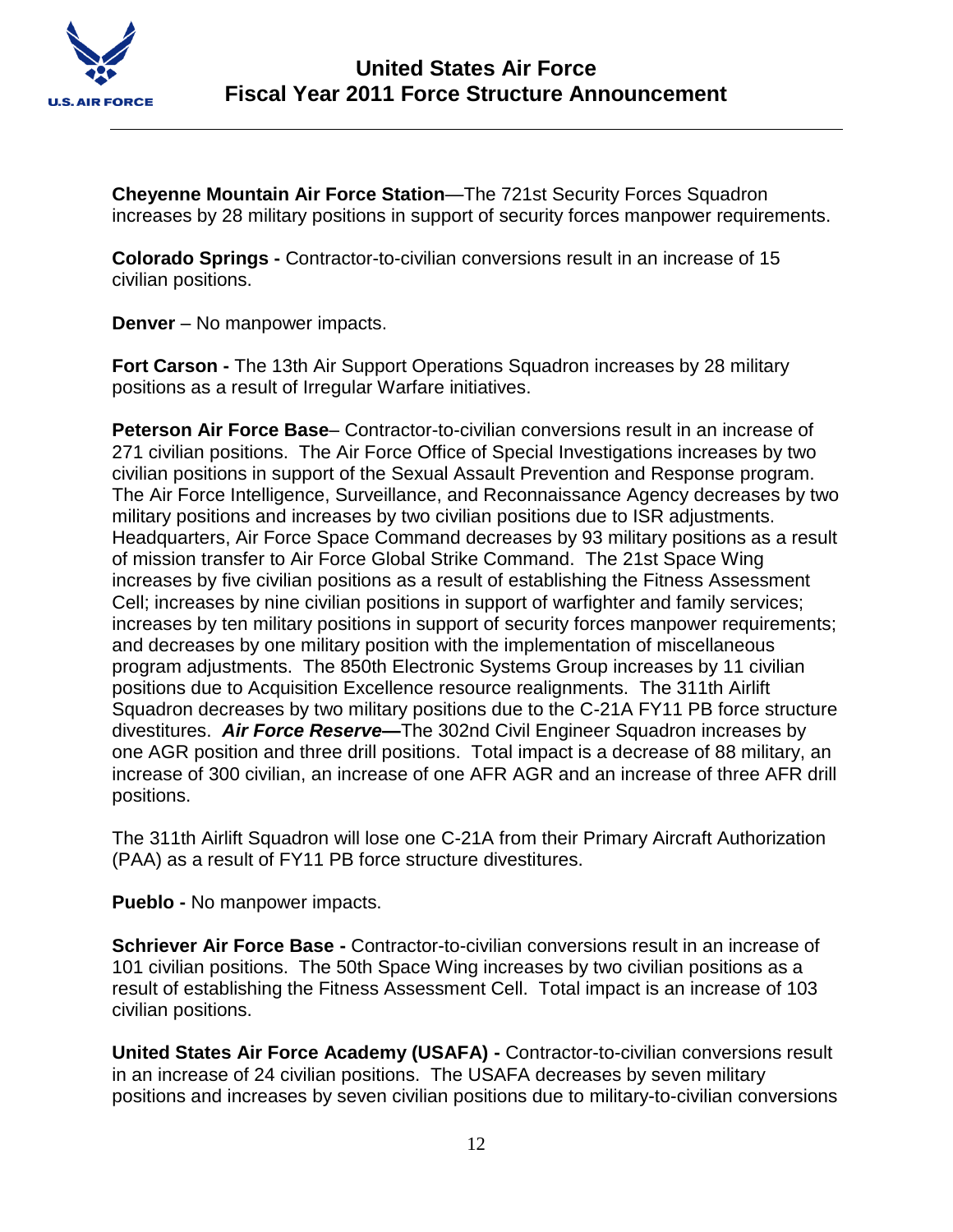

and increases by two military positions in support of additional permanent professor authorizations. The 10th Air Base Wing increases by one civilian position in support of warfighter and family services and decreases by 27 military positions and increases by 14 civilian positions as a result of defense health program adjustments. Total impact is a decrease of 32 military positions and an increase of 46 civilian positions.

The Air Force Academy will acquire 25 T-41Ds in support of the Powered Flight Program.

## **CONNECTICUT**

Total state impact is an increase of 33 ANG drill positions.

**Bradley International Airport** –*Air National Guard*—The 103rd Logistics Readiness Squadron increases by 33 drill positions as a result of adjusting manpower to support changed operational requirements based on BRAC 2005 actions.

## **DELAWARE**

Total state impact is an increase of 13 military positions and an increase of 39 civilian positions.

**Dover Air Force Base** –The Precision Measurement Equipment Laboratory (PMEL) A-76 competition results in a decrease of seven civilian positions. The Air Force Mortuary Affairs Operation increases by 14 military positions and 41 civilian positions due to resource realignments for mortuary affairs. The 436th Airlift Wing decreases by two military positions as a result of the Joint Personal Property Shipping Office regionalization; increases by one military position due to enhancing Public Affairs (PA) manpower to support commander's communication efforts; increases by three civilian positions as a result of establishing the Fitness Assessment Cell; increases by one civilian position in support of warfighter and family services; and increases by one civilian position as a result of the defense health program adjustments. Total impact is an increase of 13 military positions and an increase of 39 civilian positions.

The 436th Airlift Wing assigned C-5Bs are undergoing modernization under the C-5 Reliability Enhancement and Re-engineering Program (RERP). This program replaces 70-plus items, to include the engines on the C-5B. Aircraft that are modified under this program are re-designated as C-5Ms. The seventh C-5B will finish conversion to a C-5M in FY11.

**New Castle County Airport** – No manpower impacts.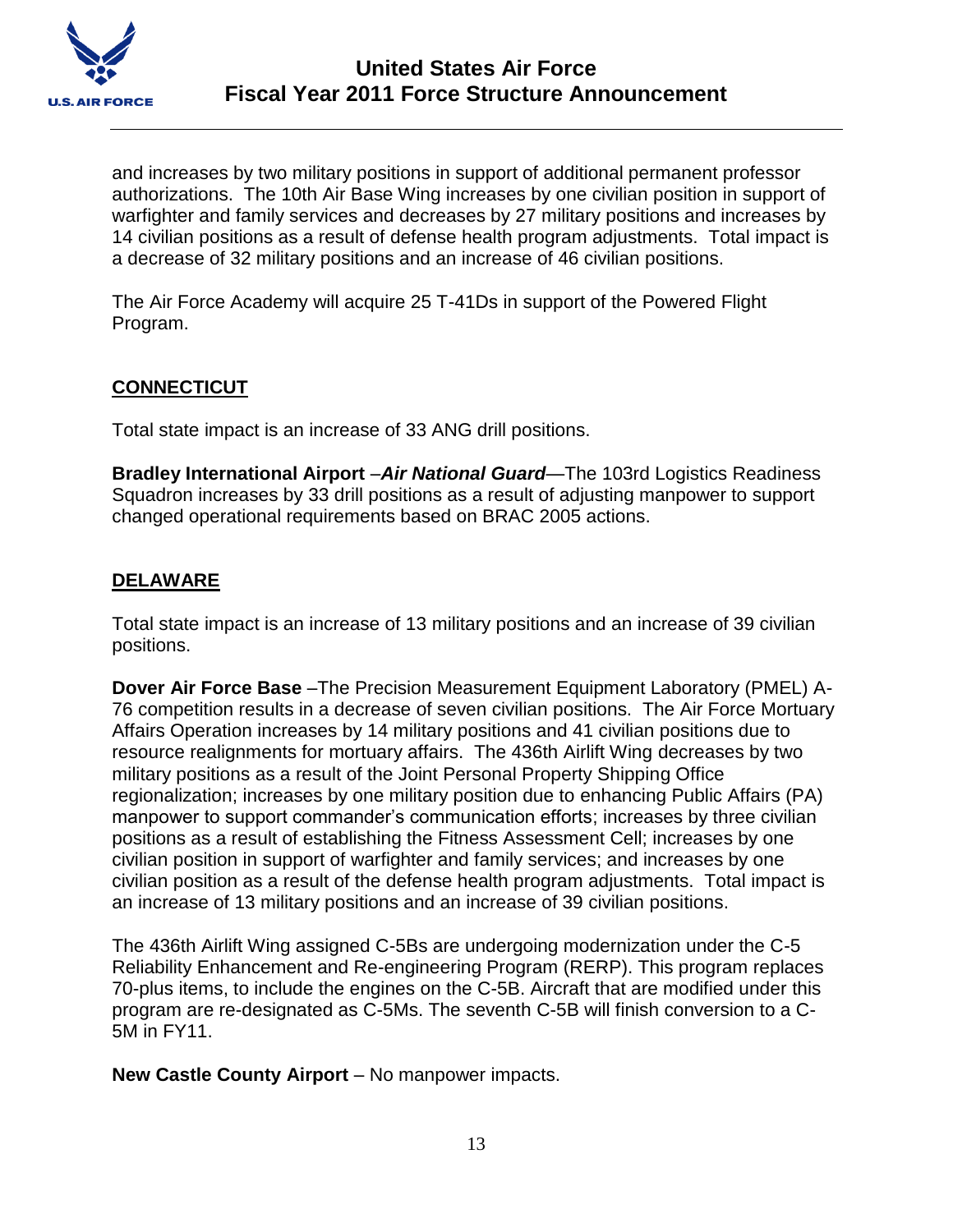

*Air National Guard* - One C-130 from the 166th Airlift Wing will be temporarily moved to support the Air Reserve Component C-130 Formal Training Unit being established at Little Rock AFB.

## **DISTRICT OF COLUMBIA**

Total District impact is a decrease of 92 military, an increase of 293 civilian and a *transfer* of 306 civilian positions to the Navy.

**Bolling Air Force Base –** Implementation and support of Joint Base Anacostia-Bolling result in a decrease of 87 military positions, increase of 251 civilian positions, and a *transfer* of 306 civilian positions to the Navy. Bolling AFB increases by five military positions and 24 civilian positions due to the BRAC 2005 direction to realign manpower from leased space to Air Force installations within the National Capital Region (NCR). Contractor-to-civilian conversions result in an increase of three civilian positions. Headquarters, United States Air Force increases by one military position due to miscellaneous program adjustments. The Air Force Central Adjudication Facility decreases nine military positions and increases 12 civilian positions due to miscellaneous program adjustments. The Air Force Intelligence Analysis Agency increases eight civilian positions due to miscellaneous program adjustments. Air Force District of Washington Headquarters decreases by seven civilian positions due to Acquisition Excellence resource realignments and increases by six civilian positions as a result of the defense health program adjustments. The 11th Wing decreases by two military and four civilian positions due to Acquisition Excellence resource realignments. Total impact is a decrease of 92 military, an increase of 293 civilian and a transfer of 306 civilian positions to the Navy.

**Washington DC City –** No manpower impacts.

# **FLORIDA**

Total state impact is an increase of 397 military, an increase of 938 civilian, an increase of two AFR AGR and an increase of 53 AFR drill positions.

**Cape Canaveral -** No manpower impacts.

**Duke Field –***Air Force Reserve***—**The 919th Special Operations Wing (919 SOW) increases by three ART positions and ten drill positions. These positions were added to continue the on-going re-missioning of the 919 SOW. This manpower is added to Joint Special Operations Air Component (JSOAC) Total Force Integration Initiative aligned under the 919 SOW. The 919th Civil Engineer Squadron increases by eight drill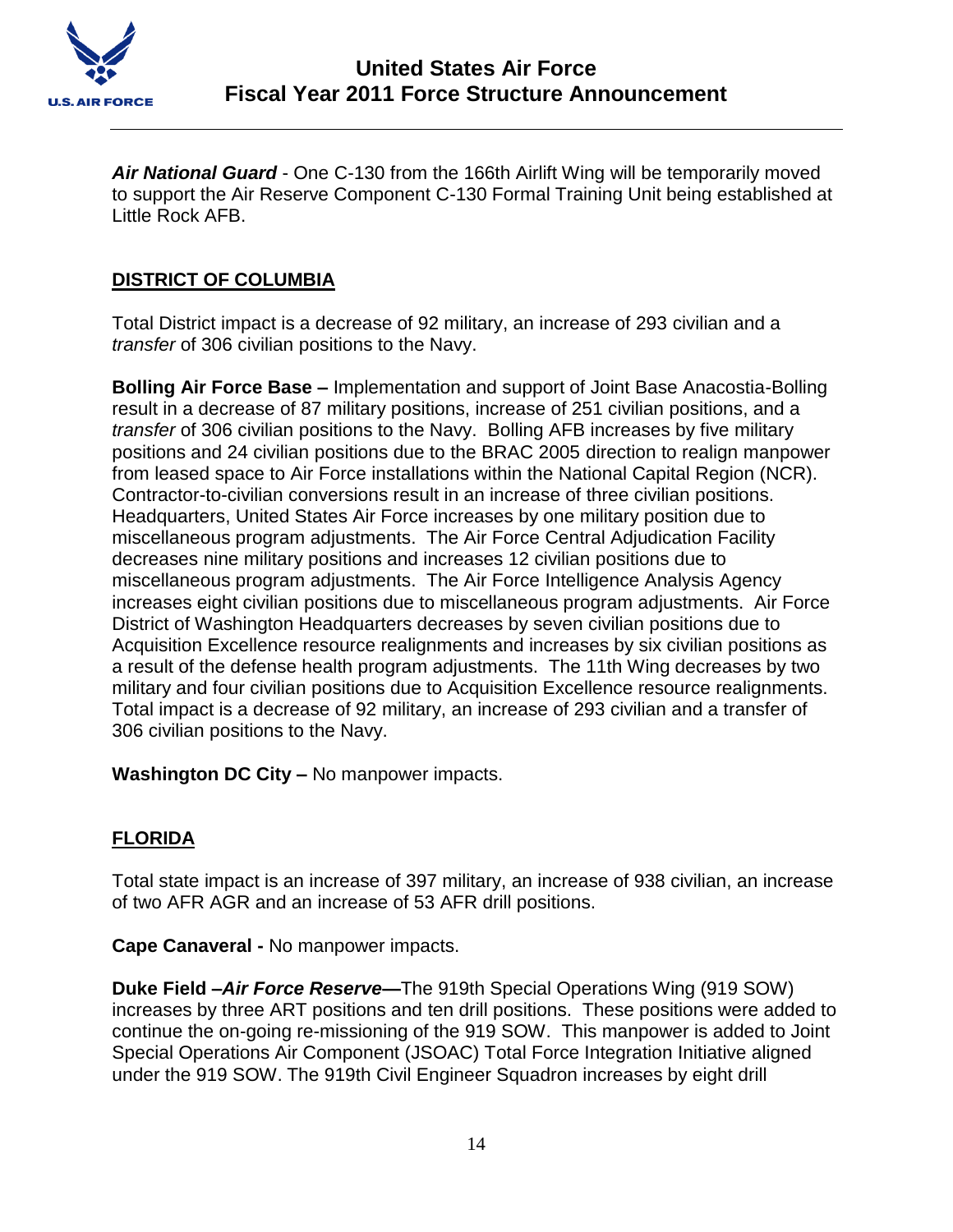

positions. Total impact is an increase of three civilian positions and an increase of 18 AFR drill positions.

The 919th Special Operations Wing loses two MC-130Es due to scheduled retirements.

**Eglin Air Force Base** –Contractor-to-civilian conversions result in an increase of 208 civilian positions. The Air Force Office of Special Investigations increases by two civilian positions in support of the Sexual Assault Prevention and Response program. The Air Force Legal Operations Agency increases by two civilian positions as a result of Medical Cost Recovery mission consolidation and increases by one military position as a result of defense health program adjustments. The Air Force Seek Eagle Office increases two civilian positions for miscellaneous program adjustments. The Air Armament Center increases by 56 civilian positions due to Acquisition Excellence resource realignments. The 33rd Fighter Wing increases by 260 military positions and three civilian positions in support of the F-35 force structure growth. The 96th Air Base Wing decreases by four military positions as a result of the Joint Personal Property Shipping regionalization; increases by five civilian positions as a result of establishing the Fitness Assessment Cell; increases by eight civilian positions in support of warfighter and family services; decreases by two military and three civilian positions due to Acquisition Excellence resource realignments; and increases by 43 military and 22 civilian positions as a result of defense health program adjustments. The 53rd Wing decreases by six military positions as a result of security forces manpower realignments. The 46th Test Wing increases by 12 military positions to support Guardian Angel manpower requirements and decreases by two military and increases by two civilian positions due to military-to-civilian conversions. The 951st Electronic Systems Group decreases by one military and increases by one civilian position due to military-to-civilian conversions. The 728th Air Control Squadron decreases by 13 military positions for miscellaneous program adjustments. Total impact is an increase of 288 military positions and an increase of 308 civilian positions.

The 33rd Fighter Wing gains 10 F-35As from procurement.

**Homestead Air Reserve Base –***Air Force Reserve***—** The 482d Civil Engineer Squadron increases by one AGR position.

**Hurlburt Field –** Contractor-to-civilian conversions result in an increase of 71 civilian positions. Headquarters, Air Force Special Operations Command increases by two military positions due to enhancing Public Affairs (PA) manpower to support commander's communication efforts. The 1st Special Operations Wing increases by 94 military positions as a result of additional CV-22s; increases by one civilian position as a result of a BRAC 2005 decision to realign base operating support (BOS) manpower from Pensacola NAS to Hurlburt Field; increases by one military positions due to enhancing Public Affairs (PA) manpower to support commander's communication efforts; increases by five civilian positions as a result of establishing the Fitness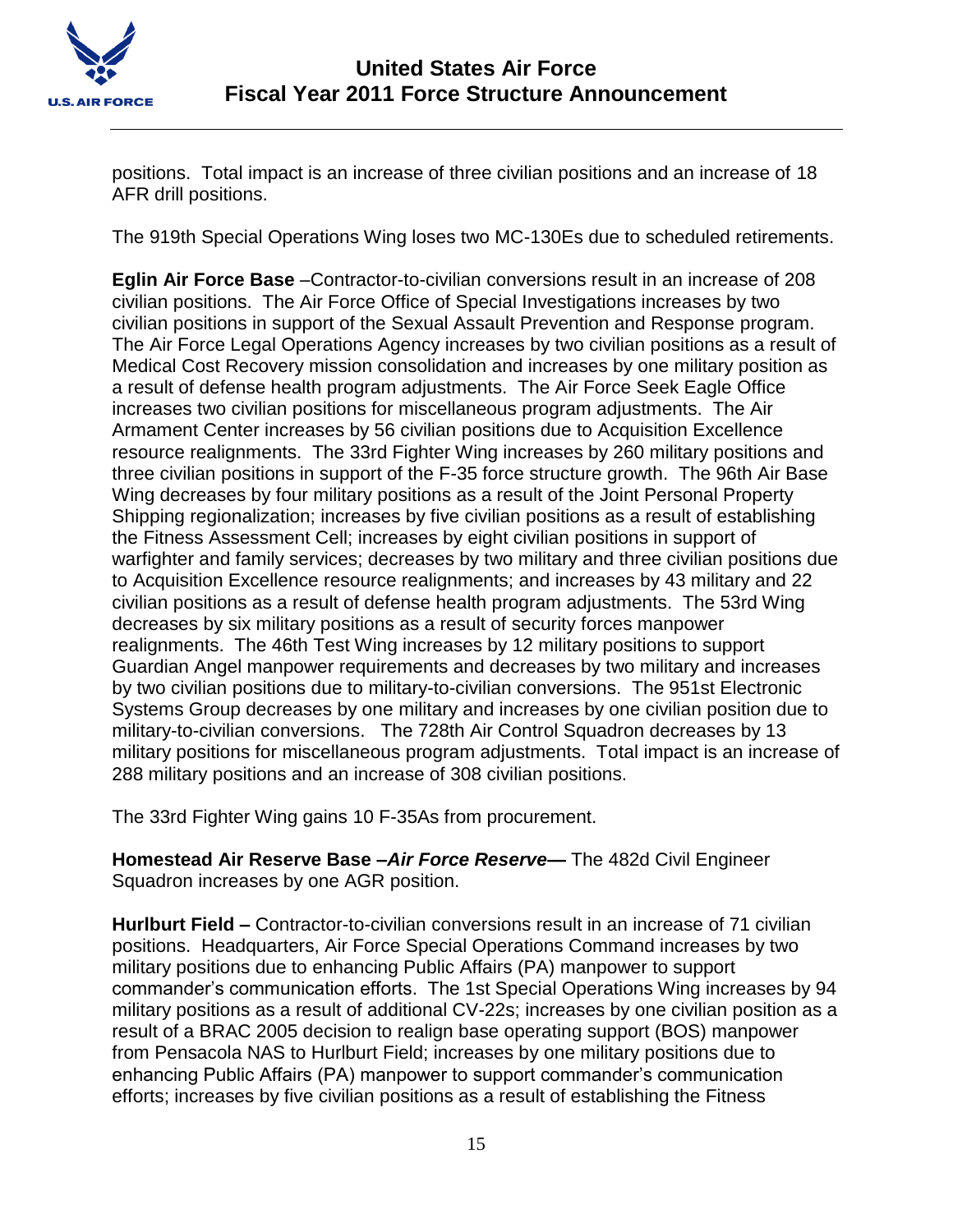

Assessment Cell; increases by 21 civilian positions in support of warfighter and family services; and decreases by one military position and increases by one civilian position due to miscellaneous program adjustments. The 505th Command and Control Wing increases by 12 military positions as a result of ISR adjustments. Total impact is an increase of 108 military positions and an increase of 99 civilian positions.

The 1st Special Operations Wing will receive two CV-22s for a total of nine primary aircraft authorizations (PAA).

**Jacksonville International Airport** – No manpower impacts.

The 125th Fighter Wing loses one WC-130H from backup aircraft inventory (BAI) due to mission requirements.

**MacDill Air Force Base –**The 6th Air Mobility Wing decreases by three military positions and one civilian position as a result of the Joint Personal Property Shipping Office regionalization; increases by one military position due to enhancing Public Affairs (PA) manpower to support commander's communication efforts; increases by three civilian positions as a result of establishing the Fitness Assessment Cell; and increases by 16 civilian positions in support of warfighter and family services. Total impact is a decrease of two military positions and an increase of 18 civilian positions.

**Melbourne** - No manpower impacts.

**Orlando** - No manpower impacts.

**Patrick Air Force Base** –Contractor-to-civilian conversions result in an increase of 83 civilian positions. The Air Force Technical Application Center increases by 17 civilian positions due to Acquisition Excellence resource realignments. ISR adjustments result in an increase of 38 civilian positions. The 45th Space Wing increases by two civilian positions as a result of establishing the Fitness Assessment Cell. *Air Force Reserve***—** The 920th Security Forces Squadron increases by one AGR position and 35 drill positions. *Air National Guard*—The 114th Range Operations Squadron increases by nine drill positions due to a realignment of manpower within the state to meet current space program requirements. Total impact is an increase of 140 civilian, an increase of one AFR AGR, an increase of 35 AFR drill and an increase of nine ANG drill positions.

**Pensacola Naval Air Station**-- Contractor-to-civilian conversions result in an increase of 169 civilian positions. The 479th Fighter Group decreases by one military position as a result of defense health program adjustments. Total impact is a decrease of one military position and an increase of 169 civilian positions.

**Tyndall Air Force Base** – Contractor-to-civilian conversions result in an increase of 97 civilian positions. The Air Force Civil Engineer Support Agency decreases by two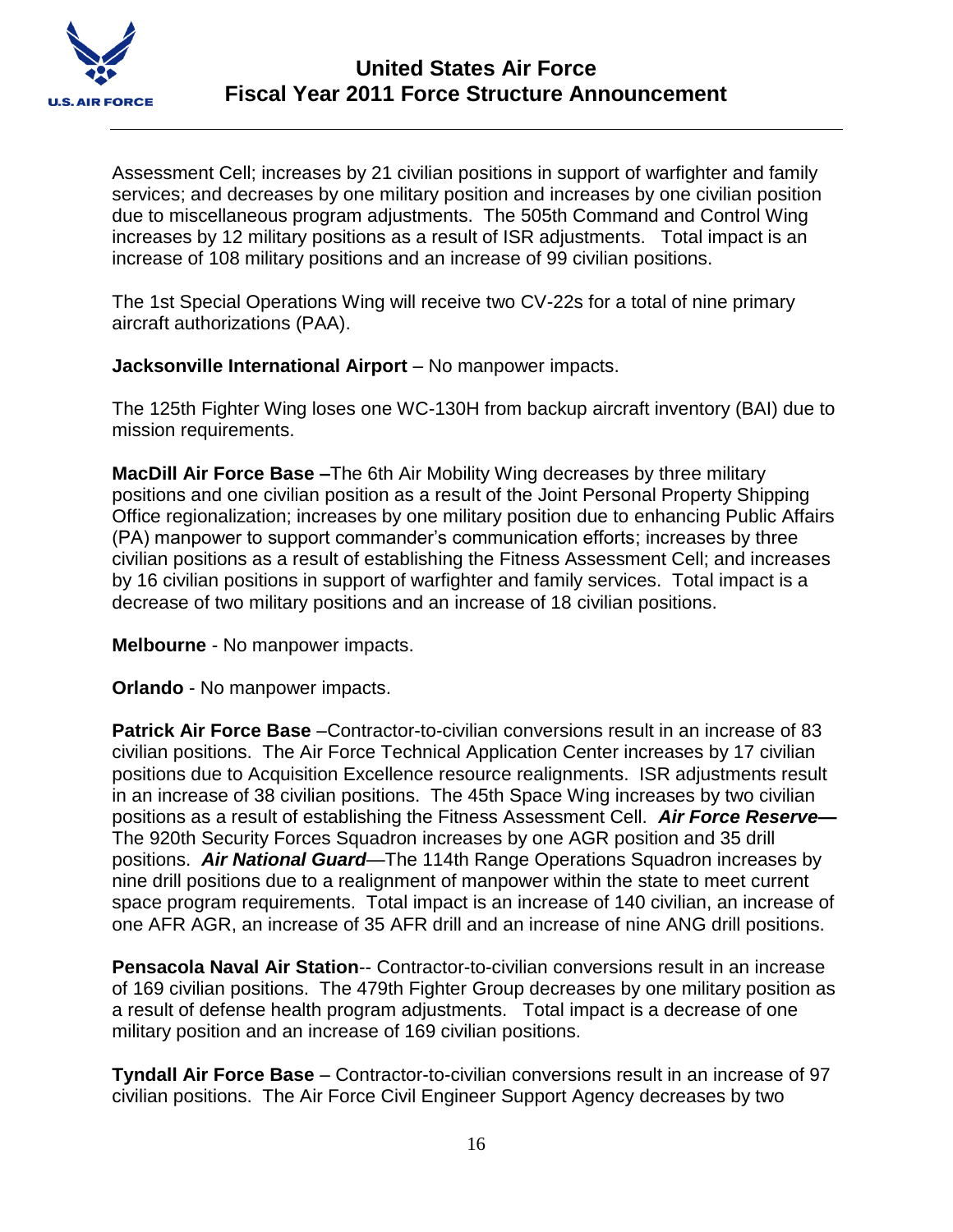

civilian positions due to miscellaneous program adjustments. Headquarters, Air Combat Command Operating Location decreases by one civilian position due to miscellaneous program adjustments. The Air Education and Training Command Contracting Squadron decreases two civilians due to Acquisition Excellence resource realignments. The 1st Air Force increases by one military position for Civil Air Patrol. The 325th Fighter Wing increases by four civilian positions as a result of establishing the Fitness Assessment Cell; increases by one civilian position in support of warfighter and family services; increases by one military position due to enhancing Public Affairs (PA) manpower to support commander's communication efforts; decreases by two military and increases by three civilian positions in support of miscellaneous program adjustments; increases by six military and five civilian positions due to Acquisition Excellence resource realignments; and decreases by two military and increases by two civilian positions as a result of the defense health program adjustments. *Air National Guard*-Headquarters, Florida Air National Guard decreases by nine drill positions in order to realign resources within the state to be used for the 114th Range Operations Squadron space program requirements. Headquarters First Air Force increases by 94 civilians due to an OSD decision to increase readiness capability for Homeland Defense. Total impact is an increase of four military, an increase of 201 civilian, and a decrease of nine ANG drill positions.

# **GEORGIA**

Total state impact is an increase of 182 military, an increase of 84 civilian, an increase of two AFR AGR and an increase of 14 AFR drill positions.

**Dobbins Air Reserve Base**–*Air Force Reserve*—The 94th Security Forces Squadron increases by two drill positions. The 628th Civil Engineer Flight increases by 12 drill positions. The 94th Civil Engineer Flight increases by two AGR positions. Total impact is an increase of two AFR AGR and an increase of 14 AFR drill positions.

*Air Force Reserve* - One C-130 from the 94th Airlift Wing will be temporarily moved to support the Air Reserve Component C-130 Formal Training Unit being established at Little Rock AFB.

**Fort Benning -** The 15th Air Support Operations Squadron increases by eleven military positions as a result of Irregular Warfare initiatives.

**Fort Gordon**—The Air Force Intelligence, Surveillance, and Reconnaissance Agency increases by 148 military positions and two civilian positions as a result of ISR program adjustments.

**Fort Stewart –**The 15th Air Support Operations Squadron increases by 16 military positions as a result of Irregular Warfare initiatives. The 621st Contingency Response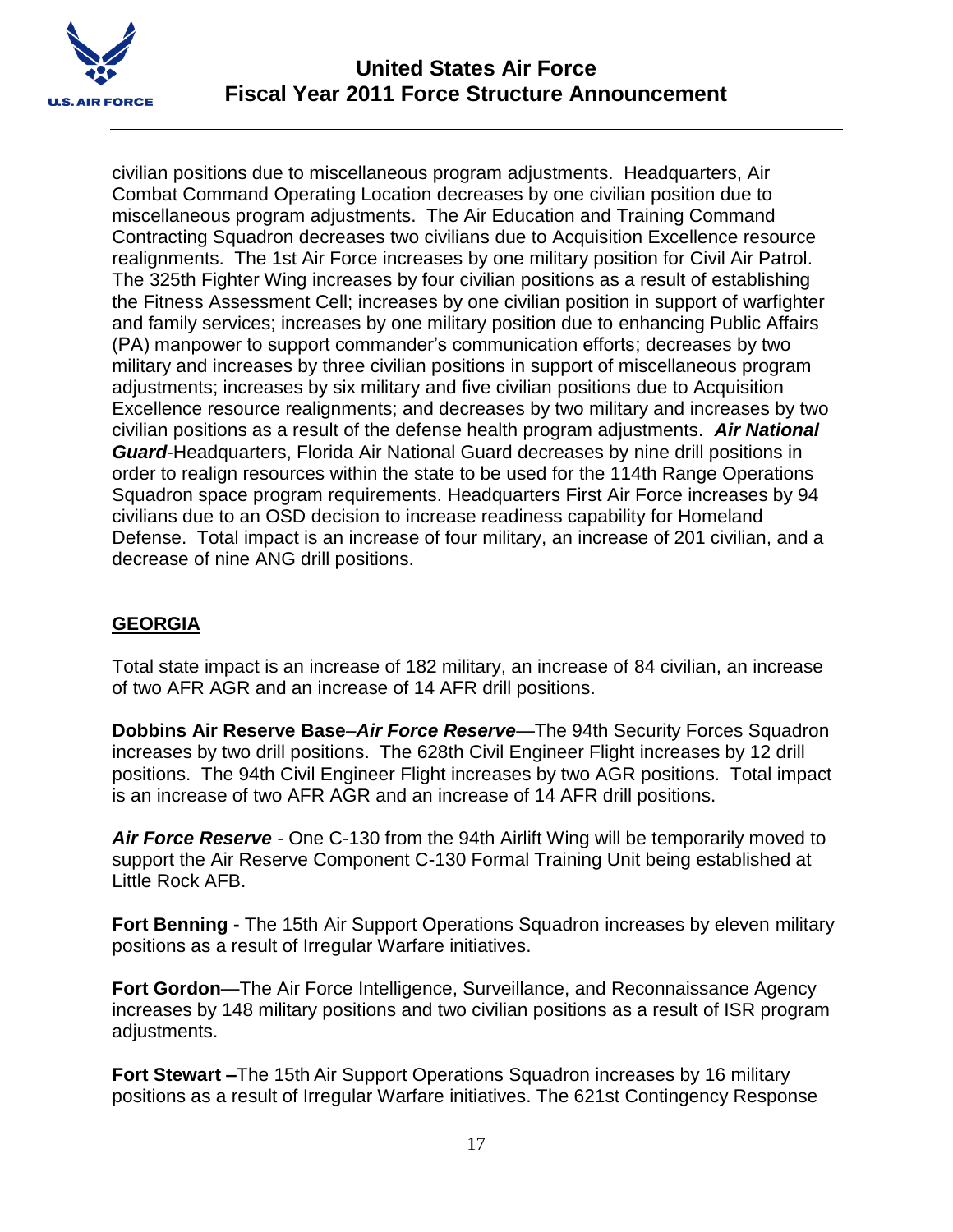

Wing increases by one military position as a result of Building Partnerships initiatives. Total impact is an increase of 17 military positions.

**Glynco –** Contractor-to-civilian conversions result in an increase of two civilian positions. The Air Force Office of Special Investigations increases by one civilian position in support of the Sexual Assault Prevention and Response program. Total impact is an increase of three civilian positions.

**Marietta**—Contractor-to-civilian conversions result in an increase of one civilian position. The 478th Aeronautical Systems Group decreases by two military positions as a result of workload transfer per Air Force Materiel Command's Organizational Consolidation & Workload Alignment (OCWA) effort. Total impact is a decrease of two military positions and an increase of one civilian position.

**Moody Air Force Base** –The 23d Wing decreases by one military position and two civilian positions due to Acquisition Excellence resource realignments; increases by one military position due to enhancing Public Affairs (PA) manpower to support commander's communication efforts; increases by four civilian positions as a result of establishing the Fitness Assessment Cell; increases by 14 civilian positions in support of warfighter and family services; and increases by three military positions due to miscellaneous program adjustments. Total impact is an increase of three military positions and an increase of 16 civilian positions.

**Robins Air Force Base** – Contractor-to-civilian conversions result in an increase of 27 civilian positions. The Air Force Nuclear Weapons Center increases by one civilian position as a result of continuing to strengthen the Air Force's Nuclear Enterprise. The Air Force Legal Operations Agency increases by one civilian position as a result of Medical Cost Recovery mission consolidation. The Air Force Medical Support Agency increases by one military position as a result of the defense health program adjustments. The Warner Robins Air Logistics Center (WR-ALC) increases by one civilian due to miscellaneous program adjustments. The 330th Aircraft Sustainment Wing increases by 30 civilian positions due to Acquisition Excellence resource realignments; increases by two military positions and seven civilian positions as a result of workload transfer per Air Force Materiel Command's Organizational Consolidation & Workload Alignment (OCWA) effort; and increases by eight military positions in support of the U-2 program. The 542d Combat Sustainment Wing increases by two civilian positions due to Acquisition Excellence resource realignments and increases by three civilian positions as a result of workload transfer per Air Force Materiel Command's Organizational Consolidation & Workload Alignment (OCWA) effort. The 78th Air Base Wing decreases by one military position and four civilian positions due to Acquisition Excellence resource realignments; decreases by one military position and nine civilian positions as a result of the Joint Personal Property Shipping Office regionalization; increases by four civilian positions as a result of establishing the Fitness Assessment Cell; decreases by four military positions as a result of the defense health program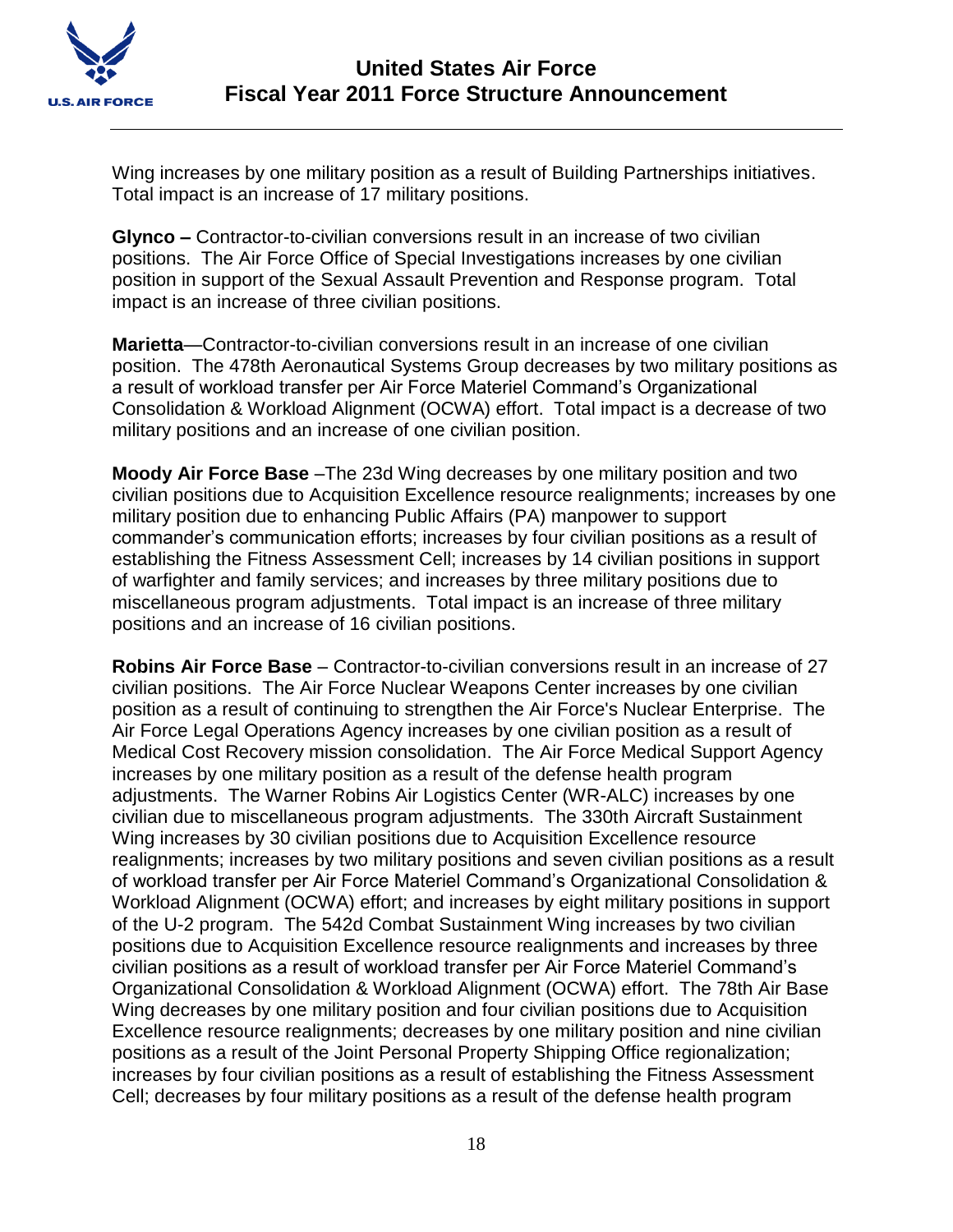

adjustments and increases by one civilian position in support of warfighter and family services. *Air Force Reserve*— Headquarters, Air Force Reserve Command decreases by two civilian positions due to a transfer of workload and manpower to AFCYBER. Total impact is an increase of five military positions and an increase of 62 civilian positions.

**Savannah-Hilton Head International Airport** – No manpower impacts.

*Air National Guard* - One C-130 from the 165th Airlift Wing will be temporarily moved to support the Air Reserve Component C-130 Formal Training Unit being established at Little Rock AFB.

# **GUAM**

Total territory impact is an increase of three civilian positions.

**Joint Region Marianas (Andersen Air Force Base)**—Contractor-to-civilian conversions result in an increase of one civilian position. The 36th Wing increases by two civilian positions as a result of establishing the Fitness Assessment Cell. Total impact is an increase of three civilian positions.

Detachment 3, 9th Operations Group, Air Combat Command, will gain three RQ-4Bs.

## **HAWAII**

Total state impact is an increase of 437 military, an increase of 24 civilian and a *transfer*  of 546 civilian positions to the Navy.

**Hickam Air Force Base -** Implementation of Joint Base Pearl Harbor-Hickam results in a *transfer* of 546 civilian positions to the Navy. Contractor-to-civilian conversions result in an increase of five civilian positions. The Intelligence, Surveillance, and Reconnaissance Agency increases by 242 military positions and two civilian positions due to ISR program adjustments. The 15th Air Wing increases by 156 military positions in support of the F-22 program and aircraft maintenance standards application; increases by 40 military positions in support of the KC-135 active associate unit; and increases by four civilian positions as a result of establishing the Fitness Assessment Cell. The 735th Air Mobility Squadron decreases by one military position due to miscellaneous program adjustments. *Air National Guard*—The 154th Wing increases by 13 civilian technician positions to support F-22 related security manpower. Total impact is an increase of 437 military, an increase of 24 civilian and a *transfer* of 546 civilian positions to the Navy.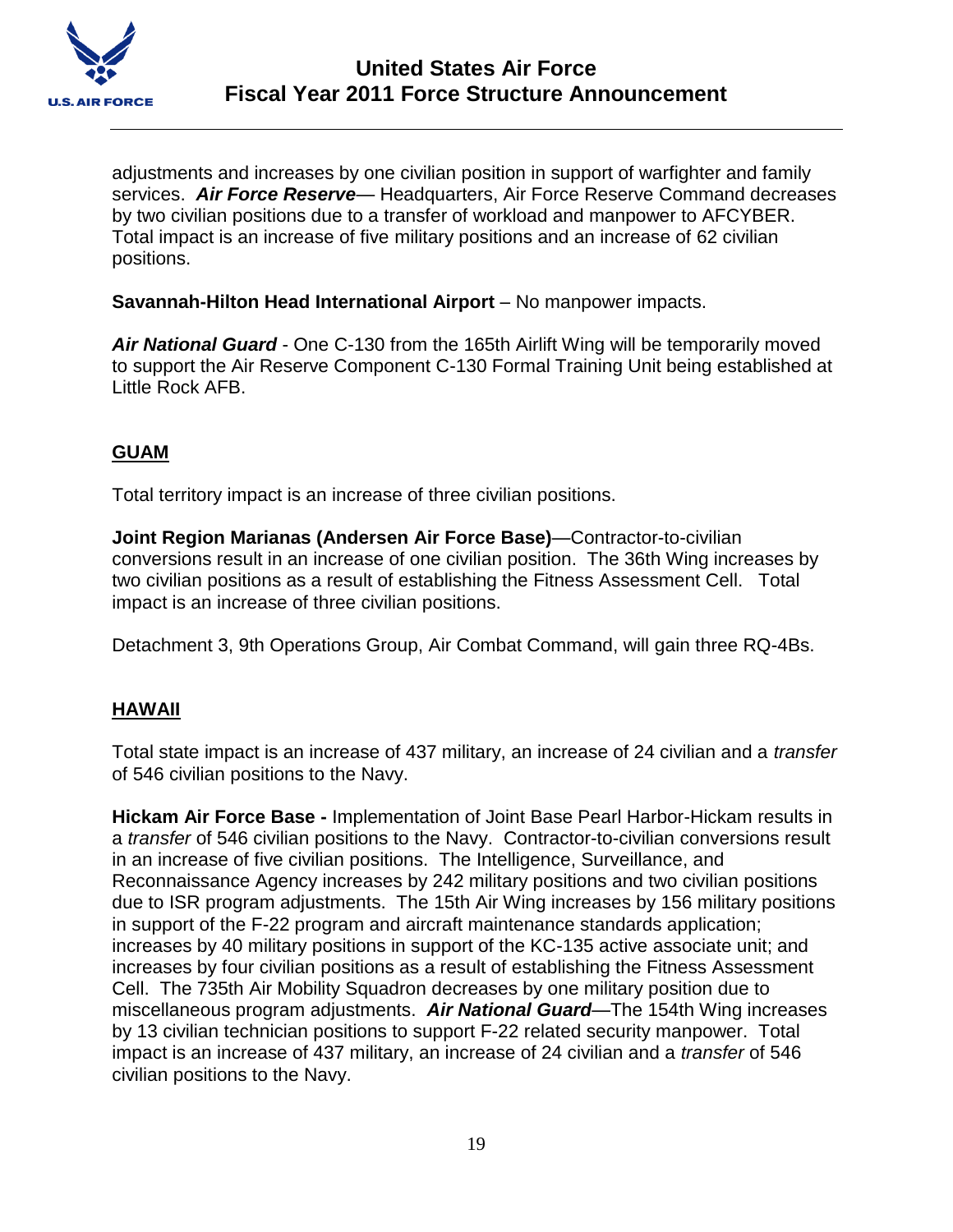

*Air National Guard*— The 199th Fighter Squadron gains 15 F-22A primary aircraft authorizations (PAA) (two F-22As delivered in FY10). The 203d Air Refueling Squadron, 154th Wing gains four KC-135R/T PAA as a result of 2005 BRAC direction.

## **IDAHO**

Total state impact is a decrease of 17 military positions and an increase of four civilian positions.

**Boise Air Terminal** – No manpower impacts.

**Mountain Home Air Force Base –**The 366th Fighter Wing decreases by one military and one civilian position due to Acquisition Excellence resource realignments; increases by three civilian positions as a result of establishing the Fitness Assessment Cell; increases by one civilian position in support of warfighter and family services; decreases by two military positions as a result of communication and information systems mission realignments; decreases by six military positions as a result of vehicle management centralization (CREMS); and increases by one civilian position in support of security forces manpower requirements. ISR adjustments result in a decrease of eight military positions. Total impact is a decrease of 17 military positions and an increase of four civilian positions. .

## **ILLINOIS**

Total state impact is an increase of 64 military, a decrease of 43 civilian, an increase of one AFR AGR and an increase of 98 AFR drill positions.

**Capital Airport** – No manpower impacts.

**Naval Station Great Lakes –** No manpower impacts.

**Peoria International Airport** – No manpower impacts.

**Scott Air Force Base –** The Precision Measurement Equipment Laboratory (PMEL) and Communications Squadron A-76 competitions result in a decrease of 87 civilian positions. The Air Force Legal Operations Agency increases by seven civilian positions due to miscellaneous program adjustments. The Air Force Network Integration Center increases by 70 military positions and 4 civilian positions as a result of communication and information systems mission realignments. Headquarters, Air Mobility Command decreases by one military and increases by two civilian positions in support of warfighter and family services and decreases by five military positions and increases by five civilian positions in support of military-to-civilian conversions. The 618th Tactical Airlift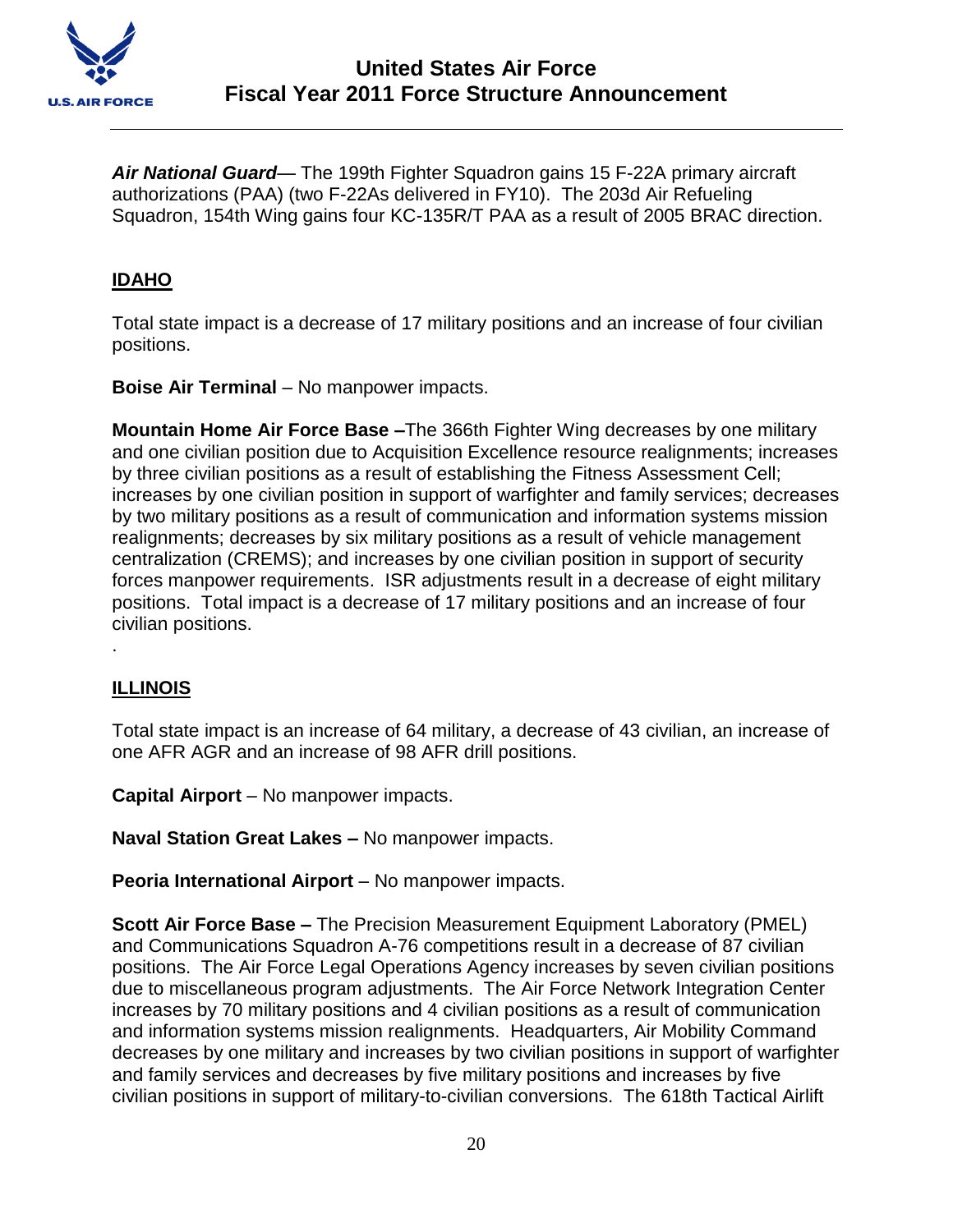

Control Center decreases by two military positions and increases by two civilian positions in support of military-to-civilian conversions. The Air Mobility Command Air Operations Squadron increases by one civilian position due to miscellaneous program adjustments. The 375th Air Mobility Wing decreases by two military positions and two civilian positions as a result of the Joint Personal Property Shipping Office regionalization; increases by five civilian positions as a result of establishing the Fitness Assessment Cell; increases by three civilian positions in support of warfighter and family services; and increases by four military positions due to miscellaneous program adjustments. *Air Force Reserve—* The 932d Airlift Wing increases by two ART positions and six drill positions to support an aircraft maintenance initiative; increases by 15 ART positions and 47 drill positions due to a pending increase of one C-40 aircraft in FY12; and increases by one AGR position and 45 drill positions in support of security forces manpower requirements. Total impact is an increase of 64 military, a decrease of 43 civilian, an increase of one AFR AGR and an increase of 98 AFR drill positions.

*Air Force Reserve—*The 932 AW loses three C-9C PAA in FY11 as the aging C-9Cs retire as part of the 932d's conversion to C-40s.

## **INDIANA**

Total state impact is an increase of eight civilian, an increase of three AFR AGR and an increase of eight AFR drill positions.

**Fort Wayne International Airport/Smith Field Airport**—No manpower impacts.

**Grissom Air Reserve Base** – *Air Force Reserve*— Contractor-to-civilian conversions result in an increase of eight civilian positions. The 434th Civil Engineer Squadron increases by three AGR positions and eight drill positions in support of manpower requirements. Total impact is an increase of eight civilian, an increase of three AFR AGR and an increase of eight AFR drill positions.

**Terre Haute International Airport Hulman Field**—No manpower impacts.

# **IOWA**

Total state impact is an increase of two civilian positions.

**Des Moines International Airport** –*Air National Guard*—The 132d Fighter Wing increases by two civilian technician positions due to increased manning required for the Distributed Training Operations Center.

**Sioux Gateway International Airport**—No manpower impacts.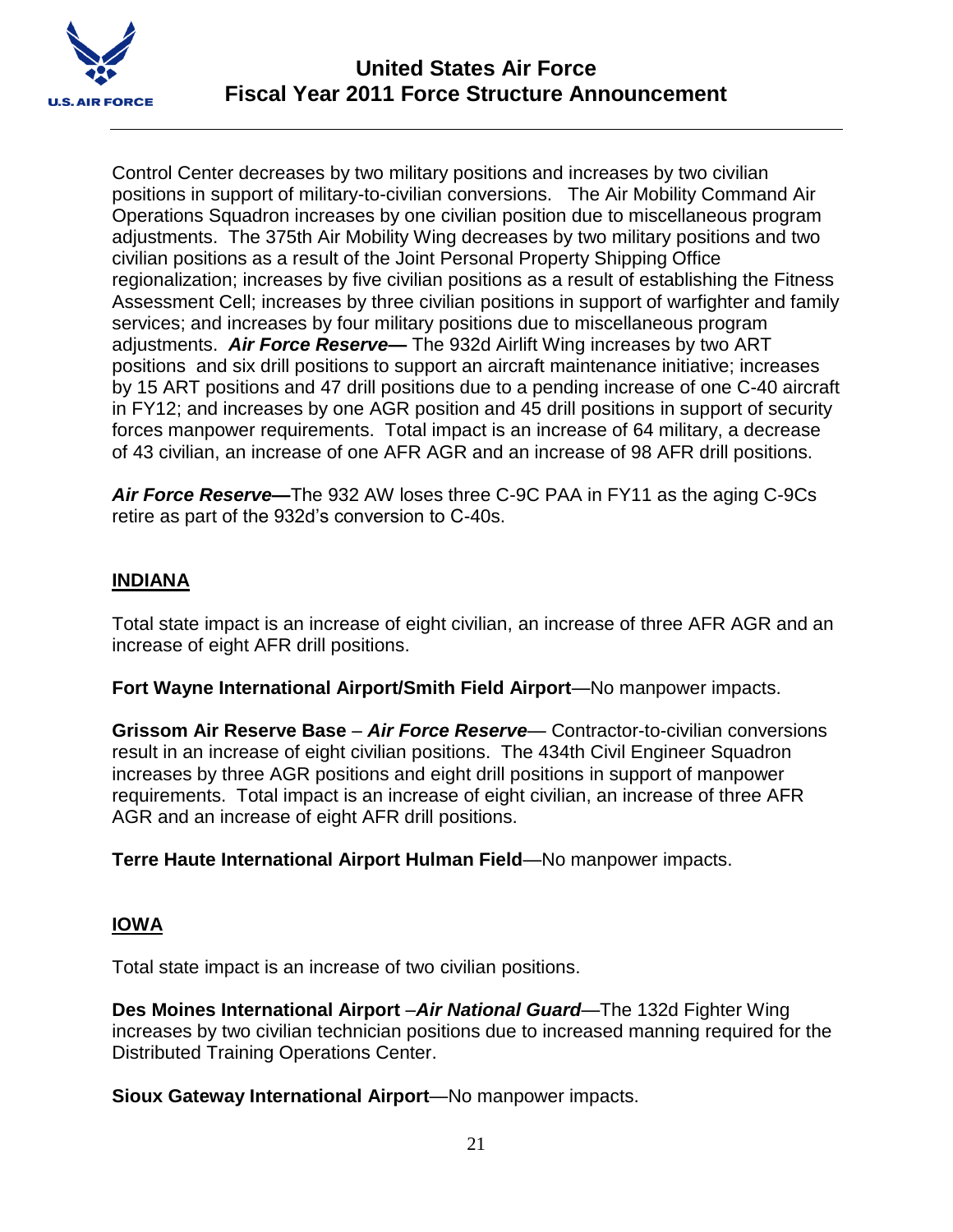

## **KANSAS**

Total state impact is an increase of 49 military, an increase of 32 civilian, an increase of one AFR AGR and an increase of 170 AFR drill positions.

**Forbes Field** - No manpower impacts.

**Fort Riley -** The 10th Air Support Operations Squadron increases by 49 military positions as a result of Irregular Warfare initiatives. The 615th Contingency Response Wing increases by one military position as a result of Building Partnerships initiatives. Total impact is an increase of 50 military positions.

**McConnell Air Force Base –**The 22nd Air Refueling Wing increases by two military positions in support of air traffic control training; increases by one military position due to enhancing Public Affairs (PA) manpower to support commander's communication efforts; decreases by four military positions to support activation of 24th Air Force; increases by three civilian positions as a result of establishing the Fitness Assessment Cell; increases by one civilian position in support of warfighter and family services; increases by one civilian position due to miscellaneous program adjustments; and increases by one civilian position as a result of the defense health program adjustments. *Air Force Reserve—*931st Air Refueling Group increases by 26 ART positions and 123 drill positions for maintenance support. The 931st Security Forces Squadron increases by one AGR position and 47 drill positions in support of security forces manpower requirements. Total impact is a decrease of one military, an increase of 32 civilian, an increase of one AFR AGR and an increase of 170 AFR drill positions.

## **KENTUCKY**

Total state impact is an increase of 43 military positions.

**Fort Campbell -**The 621st Contingency Response Wing increases by two military positions as a result of Building Partnerships initiatives. The 19th Air Support Operations Squadron increases by 20 military positions as a result of Irregular Warfare initiatives. Total impact is an increase of 22 military positions.

**Fort Knox -** The 10th Air Support Operations Squadron increases by 21 military positions as a result of Irregular Warfare initiatives.

**Louisville International Airport** –*Air National Guard*— No manpower impacts.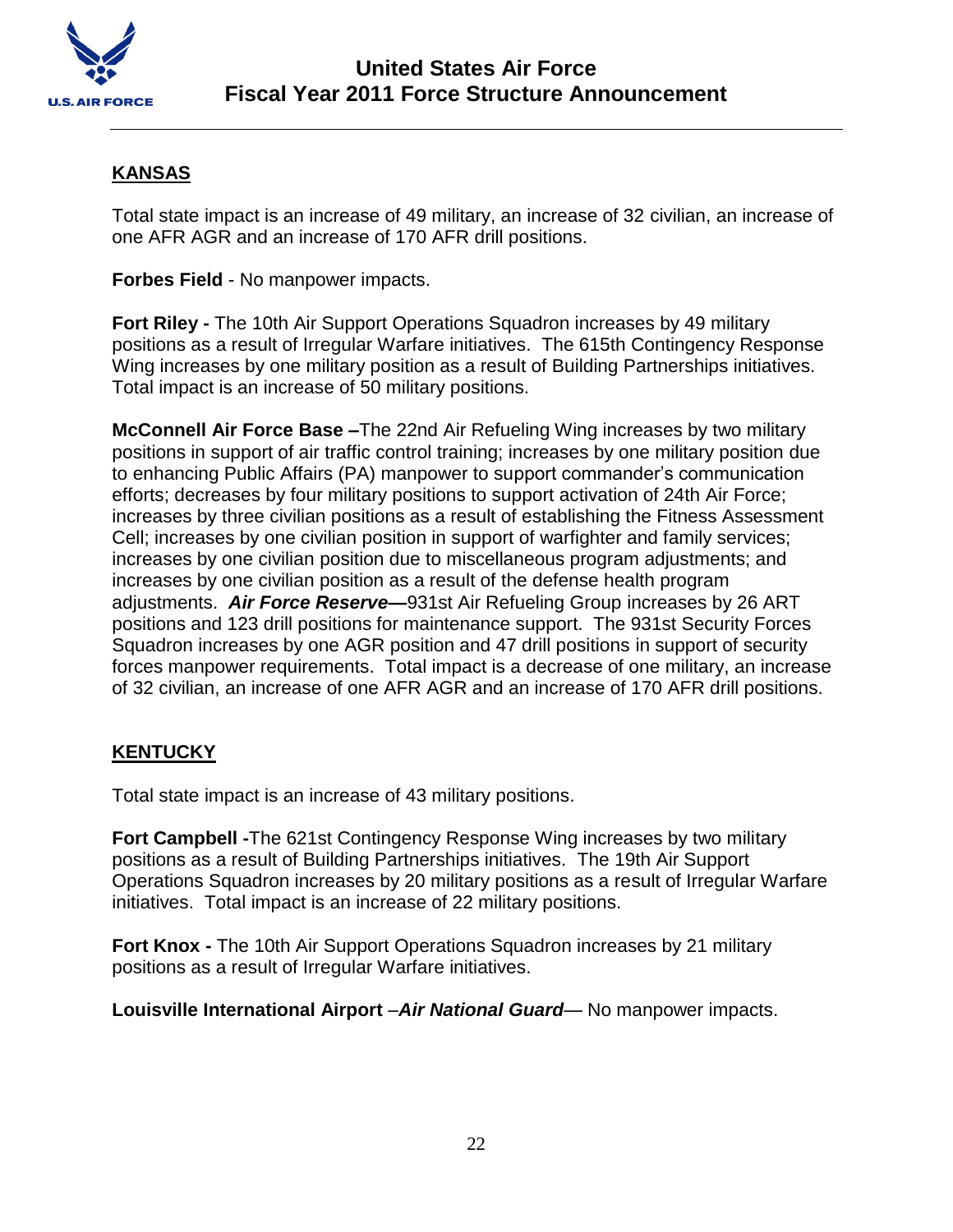

# **LOUISIANA**

Total state impact is an increase of 65 military, an increase of 27 civilian and an increase 138 AFR drill positions.

**Barksdale Air Force Base** – The Air Force Office of Special Investigations increases by one civilian position in support of the Sexual Assault Prevention and Response program. The Air Force Weather Agency decreases by one military position due to miscellaneous program adjustments. The base decreases by 23 military positions due to residual 24th Air Force manpower realignments from Barksdale AFB to Lackland AFB. The 2nd Bomb Wing increases by 89 military positions to support the activation of Air Force Global Strike Command; increases by five civilian positions as a result of establishing the Fitness Assessment Cell; increases by seven civilian positions in support of warfighter and family services; and decreases by one military position due to miscellaneous program adjustments. *Air Force Reserve***—**The 917th Wing decreases by 20 ART and 20 drill positions due to the reduction of three A-10 PAA in FY10; increases by 28 ART positions and 70 drill positions to support the activation of a new B-52 flying squadron; increases by 13 drill positions in support of security forces manpower requirements; and increases by six ART positions and 75 drill positions in support of the 307th RED HORSE Squadron manpower requirements. Total impact is an increase of 64 military, an increase of 27 civilian and an increase of 138 AFR drill positions.

## **Clinton Township -**No manpower impacts.

**Fort Polk -** Detachment 1, 20th Air Support Operations Squadron, increases by one military position as a result of Irregular Warfare initiatives.

**Naval Air Station Joint Reserve Base - New Orleans** – No manpower impacts.

The 159th Fighter Wing loses WC-130H from backup aircraft inventory (BAI) due to mission requirements.

## **MAINE**

No manpower impacts.

**Bangor International Airport –** No manpower impacts.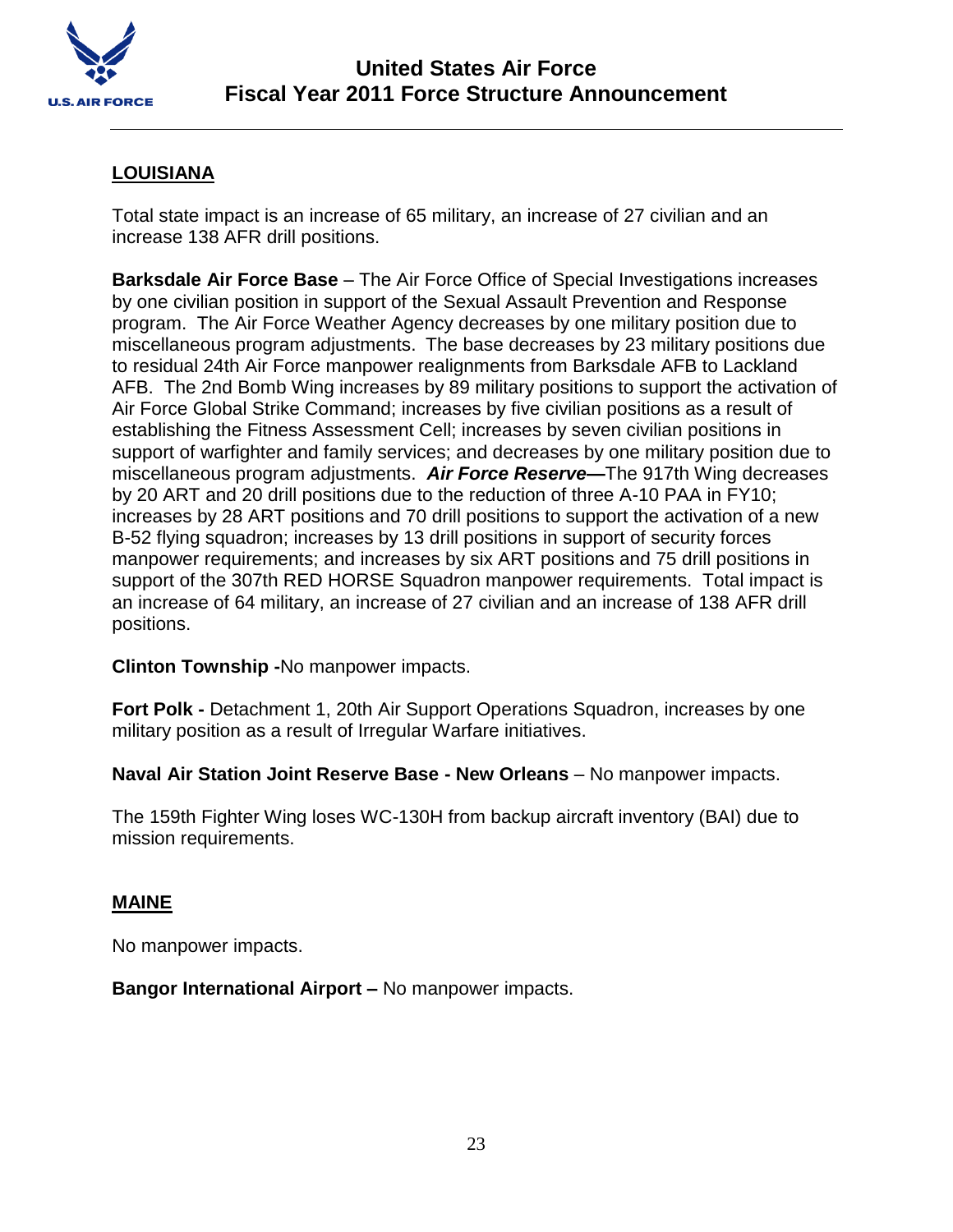

### **MARYLAND**

Total state impact is an increase of 514 military, an increase of 436 civilian, an increase of one AFR AGR, an increase of 13 AFR drill, a decrease of 20 ANG AGR and a *transfer* of three civilian positions to the Navy.

**Bethesda -** The Air Force Medical Support Agency increases by two military positions as a result of the defense health program adjustments.

**Fort Detrick –** Headquarters, Air Force District of Washington Operating Location, decreases by two civilian positions due to Acquisition Excellence resource realignments.

**Fort Meade –**The Air Force Intelligence, Surveillance, and Reconnaissance Agency increases by 127 military positions and eight civilian positions due to ISR program adjustments.

**Joint Base Andrews-Naval Air Facility Washington –**Contractor-to-civilian conversions result in an increase of 20 civilian positions. Implementation of Joint Base Anacostia-Bolling results in a transfer of three civilian positions to the Navy. JB Andrews-Naval Air Facility Washington increases by 388 military positions and 362 civilian positions due to the BRAC 2005 direction to realign manpower from leased space to Air Force installations within the National Capital Region (NCR). The Precision Measurement Equipment Laboratory (PMEL) A-76 competition results in decreases of ten civilian positions. The Air Force Office of Special Investigations increases by two civilian positions in support of the Sexual Assault Prevention and Response program. ISR adjustments result in an increase of one civilian position. The Air Force Legal Operations Agency increases by one military position as a result of the defense health program adjustments. Air Force District of Washington increases by two military positions due to enhancing Public Affairs (PA) manpower to support commander's communication efforts. The 316th Wing increases by 11 civilian positions as a result of establishing the Fitness Assessment Cell and decreases by three civilian positions due to Acquisition Excellence resource realignments. The 79th Medical Wing increases by 17 civilian positions as a result of the defense health program adjustments. The 89th Wing and various tenant units increase by one military position and decrease by four civilian positions due to miscellaneous program adjustments. The 457th Airlift Squadron decreases by seven military positions due to the C-21A FY11 PB force structure divestitures. **Air Force Reserve-**The 459th Air Refueling Wing increases by 13 drill positions in support of security forces manpower requirements and increases by one AGR positions in support of civil engineering manpower requirements. **Air National Guard-**The Air National Guard Readiness Center decreases by 20 AGR positions due to manpower realignments in support of PBD 720. Total impact is an increase of 385 military, an increase of 396 civilian, an increase of one AFR AGR, an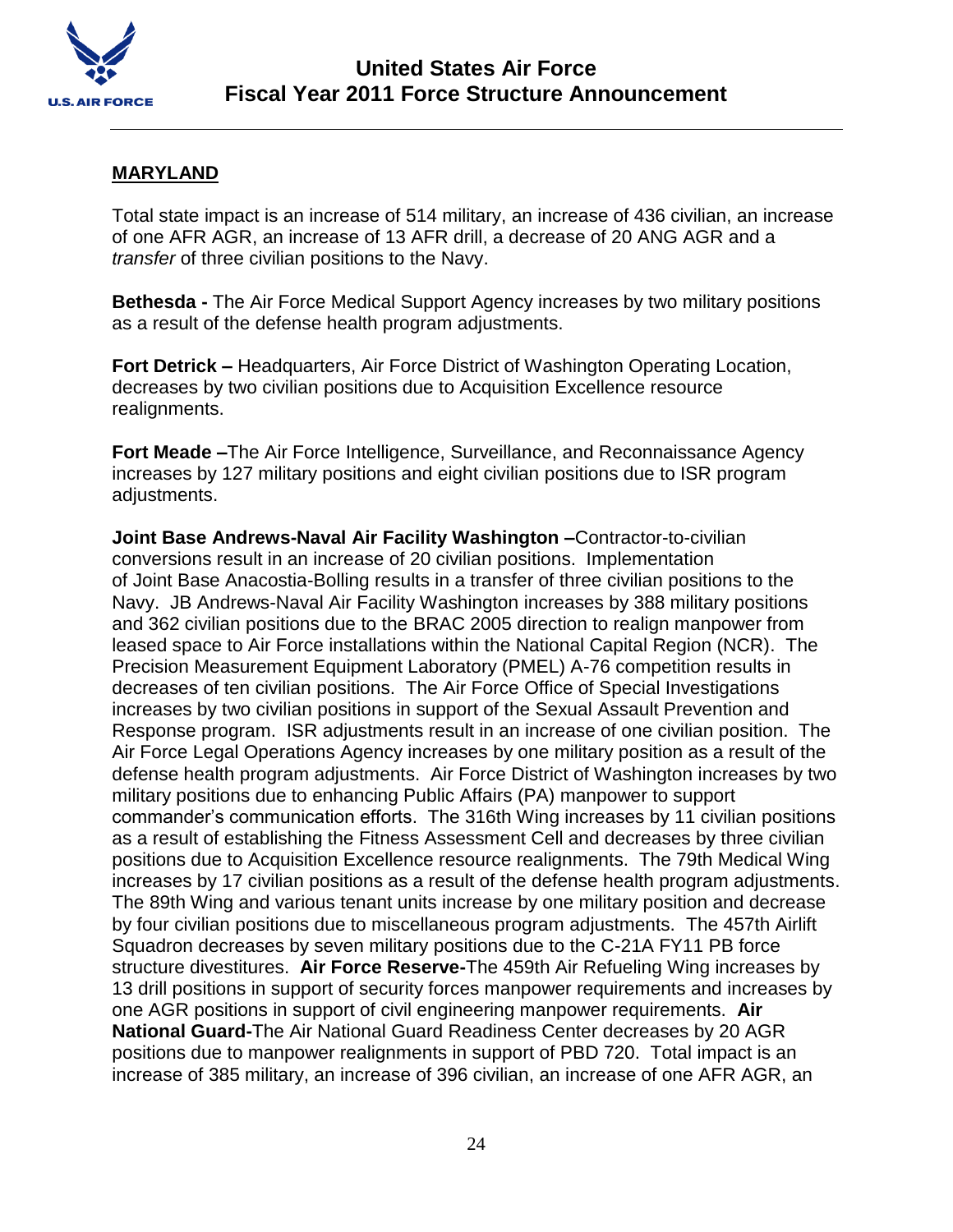

increase of 13 AFR drill positions, a decrease of 20 ANG AGR positions and a *transfer* of three civilian positions to the Navy.

The 457th Airlift Squadron will lose three C-21A primary aircraft authorizations (PAA) due to FY11 PB force structure divestitures. The 89th Airlift Wing will gain one C-37B PAA in Jun 10, then transfer one C-37A PAA to AFRICOM, resulting in a decrease from four C-37A aircraft to three.

**Linthicum—**The Air Force Office of Special Investigations increases by 26 civilian positions due to contractor-to-civilian conversions.

**Martin State Airport –** No manpower impacts.

The 175th Airlift Wing loses six C-130Js as directed by BRAC 2005. It will gain four C-27Js.

**Oxon Hill -** No manpower impacts.

**Patuxent River—The 813th Aeronautical Systems Group increases by eight civilian** positions due to Acquisition Excellence resource realignments.

# **MASSACHUSETTS**

Total state impact is a decrease of six military, an increase of 203 civilian, an increase of two AFR AGR and an increase of 57 AFR drill positions.

**Barnes Municipal Airport** –*Air National Guard*—The 104th Fighter Wing increases by one civilian technician position required in the Life Support function for the F-15 program.

**Chelmsford**—Contractor-to-civilian conversions result in an increase of 8 civilian positions.

**Hanscom Air Force Base -** Contractor-to-civilian conversions result in an increase of 161 civilian positions. The Electronic Systems Center increases by 37 civilian positions as a result of improved emphasis on Acquisition Excellence; decreases by two military positions and four civilian positions as a result of workload transfer per Air Force Materiel Command's Organizational Consolidation & Workload Alignment (OCWA) effort; and decreases by two military positions and increases by two civilian positions due military-to-civilian conversions. The 66th Air Base Wing decreases by two military and two civilian positions due to Acquisition Excellence realignments; increases by two civilian positions as a result of establishing the Fitness Assessment Cell; and increases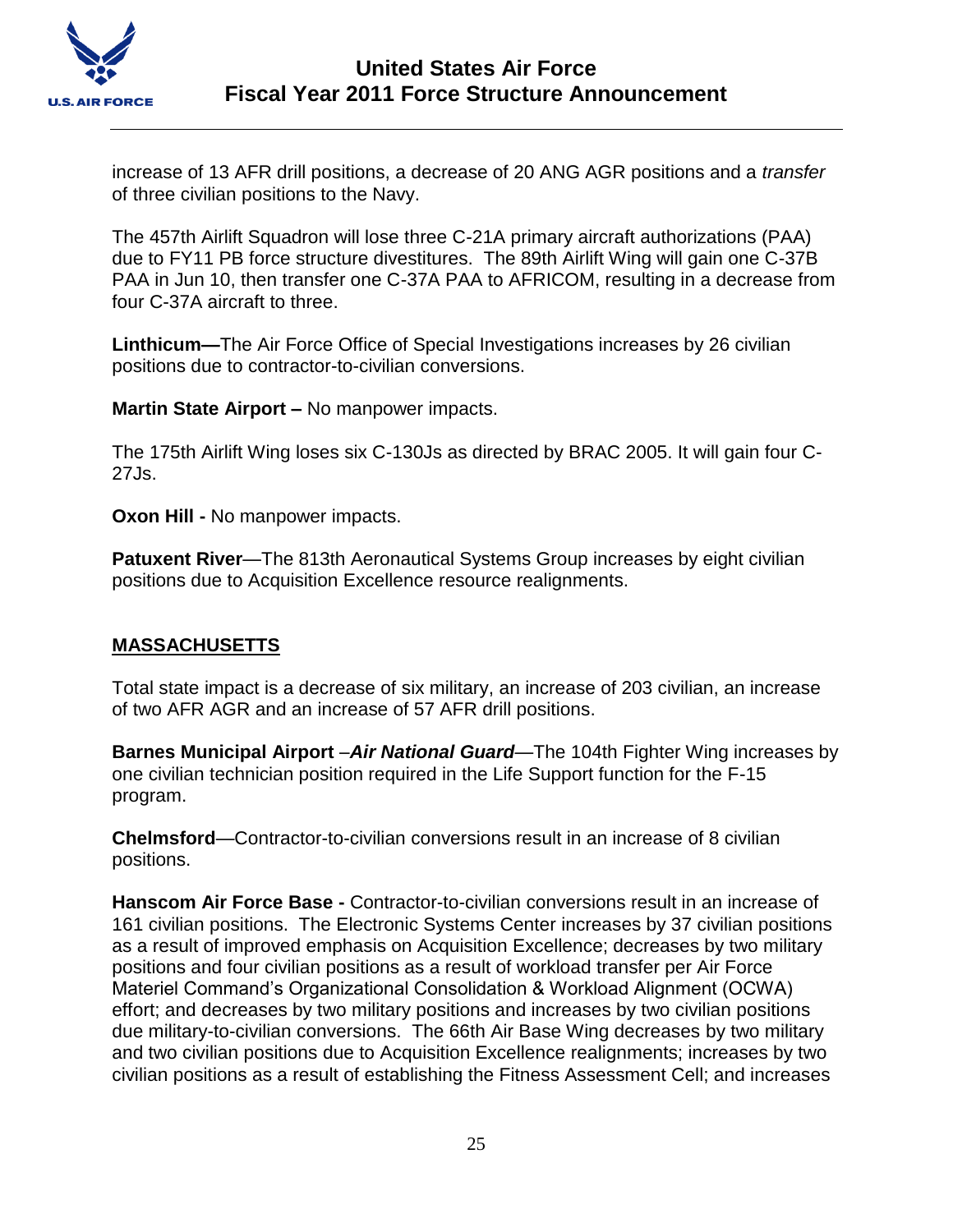

by one civilian position in support of warfighter and family services. Total impact is a decrease of six military positions and an increase of 197 civilian positions.

**Otis Air National Guard Base**—*Air National Guard*—The base decreases by three civilian positions due to the Environmental Restoration Act function centralization.

**Westover Air Reserve Base** –*Air Force Reserve*—The 439th Airlift Wing increases by 13 drill positions in support of security forces manpower requirements and increases by two AGR positions and 44 drill positions in support of civil engineering manpower requirements. Total impact is an increase of two AFR AGR and an increase of 57 AFR drill positions.

### **MICHIGAN**

No manpower impact.

**Selfridge Air National Guard Base** – No manpower impacts.

**W.K. Kellogg Regional Airport** – No manpower impacts.

#### **MINNESOTA**

Total state impact is an increase of 14 civilian, an increase of three AFR AGR and an increase of 64 AFR drill positions.

**Duluth International Airport**—No manpower impacts.

**Minneapolis-St Paul International Airport** –*Air Force Reserve—*Contractor-to-civilian conversions result in an increase of 14 civilian positions. The 934th Airlift Wing increases by 13 drill positions in support of security forces manpower requirements; and increases by three AGR positions and 51 drill positions in support of civil engineering manpower requirements. Total impact is an increase of 14 civilian, an increase of three AFR AGR and an increase of 64 AFR drill positions.

#### **MISSISSIPPI**

Total state impact is a decrease of two military, an increase of 42 civilian, an increase of 63 AFR drill, an increase of 11 ANG AGR and an increase of 171 ANG drill positions.

**Columbus Air Force Base -** Contractor-to-civilian conversions result in an increase of 90 civilian positions. The 14th Flying Training Wing decreases by two military positions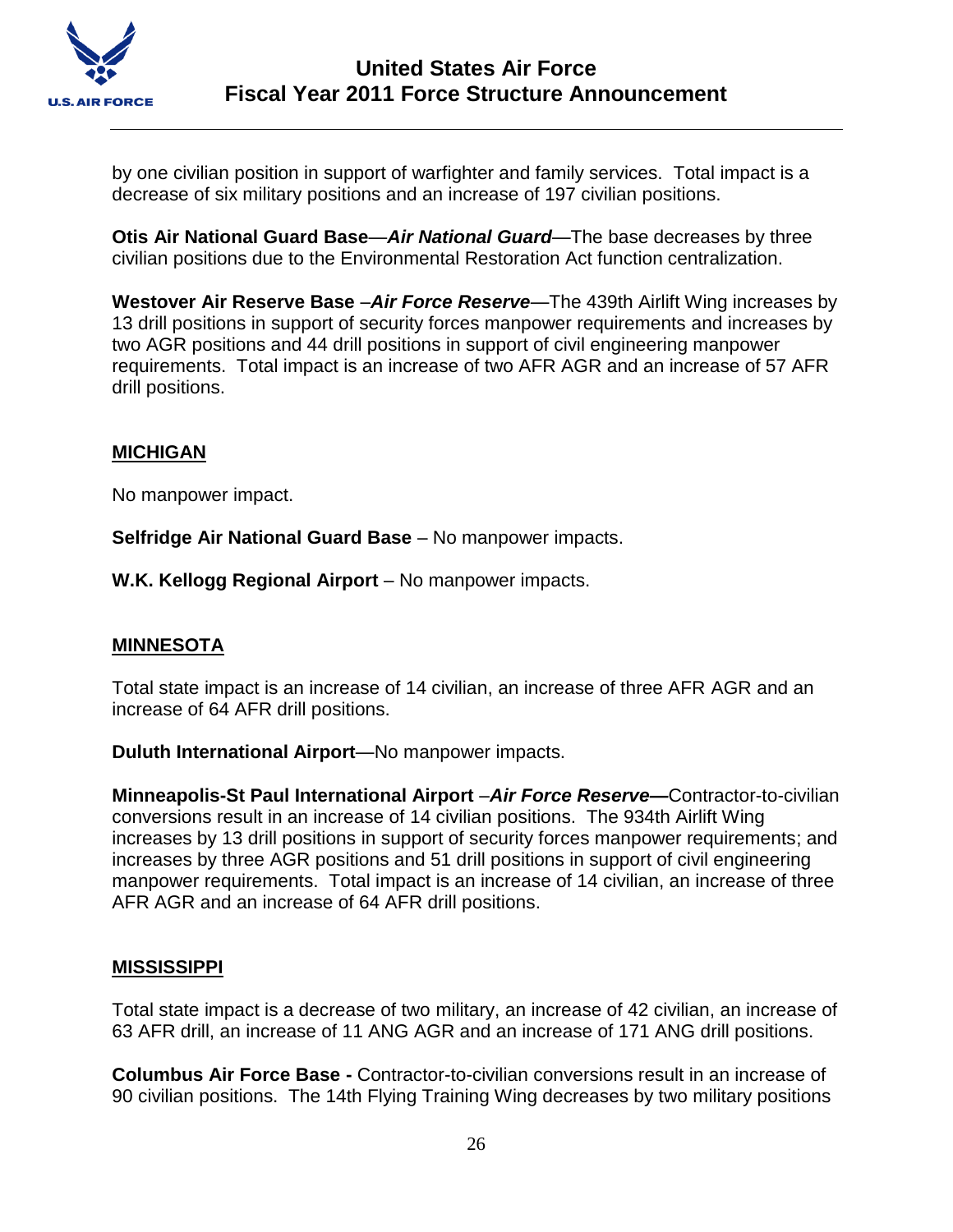

and one civilian position due to Acquisition Excellence resource realignments; increases by one military position due to enhancing Public Affairs (PA) manpower to support commander's communication efforts; increases by two civilian positions as a result of implementing the Fitness Assessment Cell; increases by six military positions and four civilian positions as a result of enhancing pilot production; and decreases by two military positions and increases by one civilian position as a result of the defense health program adjustments. Total impact is an increase of three military positions and an increase of 96 civilian positions.

**Jackson-Evers International Airport** – No manpower impacts.

**Keesler Air Force Base—**The Air Force Legal Operations Agency increases by one military position due to miscellaneous program adjustments. The 81st Training Wing decreases by five military positions due to Acquisition Excellence resource realignments; increases by one military position due to enhancing Public Affairs (PA) manpower to support commander's communication efforts; increases by four civilian positions as a result of establishing the Fitness Assessment Cell; increases by one civilian position in support of warfighter and family services; increases by ten military positions and two civilian positions due to miscellaneous program adjustments; increases by five military and decreases by two civilian positions as a result of the defense health program adjustments; and decreases by 17 military positions and one civilian position due to the loss of C-21 aircraft. *Air Force Reserve***—**The 403th Wing increases by 13 drill positions in support of security forces manpower requirements and seven ART positions and 50 drill positions to support maintenance and operations support functions. Total impact is a decrease of five military, an increase of 11 civilian and an increase of 63 AFR drill positions.

The 45th Airlift Squadron loses three C-21A primary aircraft authorizations (PAA) due to FY11 PB force structure divestitures. *Air Force Reserve***—**The 403rd Airlift Wing gains two C-130Js as part of an Active Duty Association.

**Key Field –***Air National Guard***—**The 186th Air Refueling Wing decreases by 55 AGR positions, 182 civilian technician positions and 440 drill positions due to the BRAC 2005 decision to remove all KC-135R force structure from Key Field. The Headquarters, Mississippi Air National Guard, increases by 18 AGR positions, 50 civilian technician positions and 284 drill positions in support of establishing an Air Operations Group at Key Field. The 186th Refueling Wing increases by 48 AGR positions, 67 civilian technician positions and 327 drill positions to support the C-27J. Total impact is a decrease of 65 civilian, an increase of 11 ANG AGR and an increase of 171 ANG drill positions.

The 186th Air Refueling Wing gains one C-27J. The 153d Air Refueling Squadron loses eight KC-135R/T primary aircraft authorizations as directed by BRAC 2005.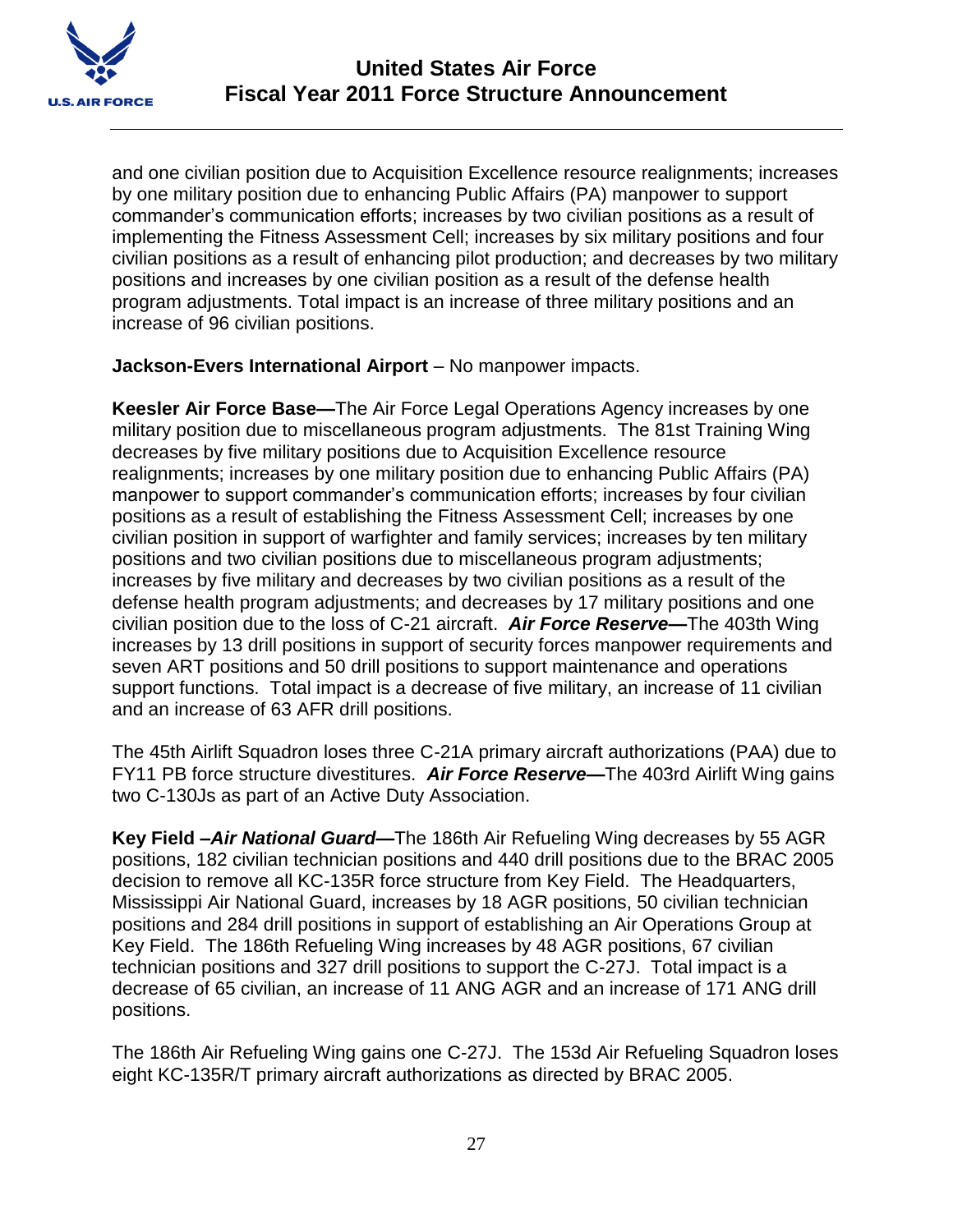

## **MISSOURI**

Total state impact is an increase of 23 civilian, an increase of one AFR AGR, an increase of 23 AFR drill and an increase of 44 ANG drill positions.

**Lambert-St. Louis International Airport** – No manpower impacts.

**Rosecrans Memorial Airport** –*Air National Guard*—The 139th Airlift Wing increases by 20 civilian technicians and 44 drill positions due to an increase in C-130 aircraft in FY10.

*Air National Guard* - Two C-130s from the 139th Airlift Wing will be temporarily moved to support the Air Reserve Component C-130 Formal Training Unit being established at Little Rock AFB.

**Whiteman Air Force Base** - The 509th Bomb Wing increases by three civilian positions as a result of the Fitness Assessment Cell and increases by two civilian positions in support of security forces manpower requirements. *Air Force Reserve***—**The 442d Fighter Wing increases by 25 drill positions and one AGR in support of security forces and civil engineer manpower requirements. The 303d Fighter Squadron decreases by two ART and two drill positions due to the reduction of three A-10 PAA in FY10. Total impact is an increase of three civilian, an increase of one AFR AGR and an increase of 23 AFR drill positions.

#### **MONTANA**

Total state impact is an increase of 48 civilian positions.

**Great Falls International Airport -** No manpower impacts.

**Malmstrom Air Force Base -** Contractor-to-civilian conversions result in increases of 43 civilian positions. The 341st Missile Wing increases by three civilian positions as a result of the Fitness Assessment Cell and increases by two civilian positions in support of warfighter and family services. Total impact is an increase of 48 civilian positions.

#### **NEBRASKA**

Total state impact is an increase of 45 military and an increase of 122 civilian positions.

**Lincoln Airport** – No manpower impacts.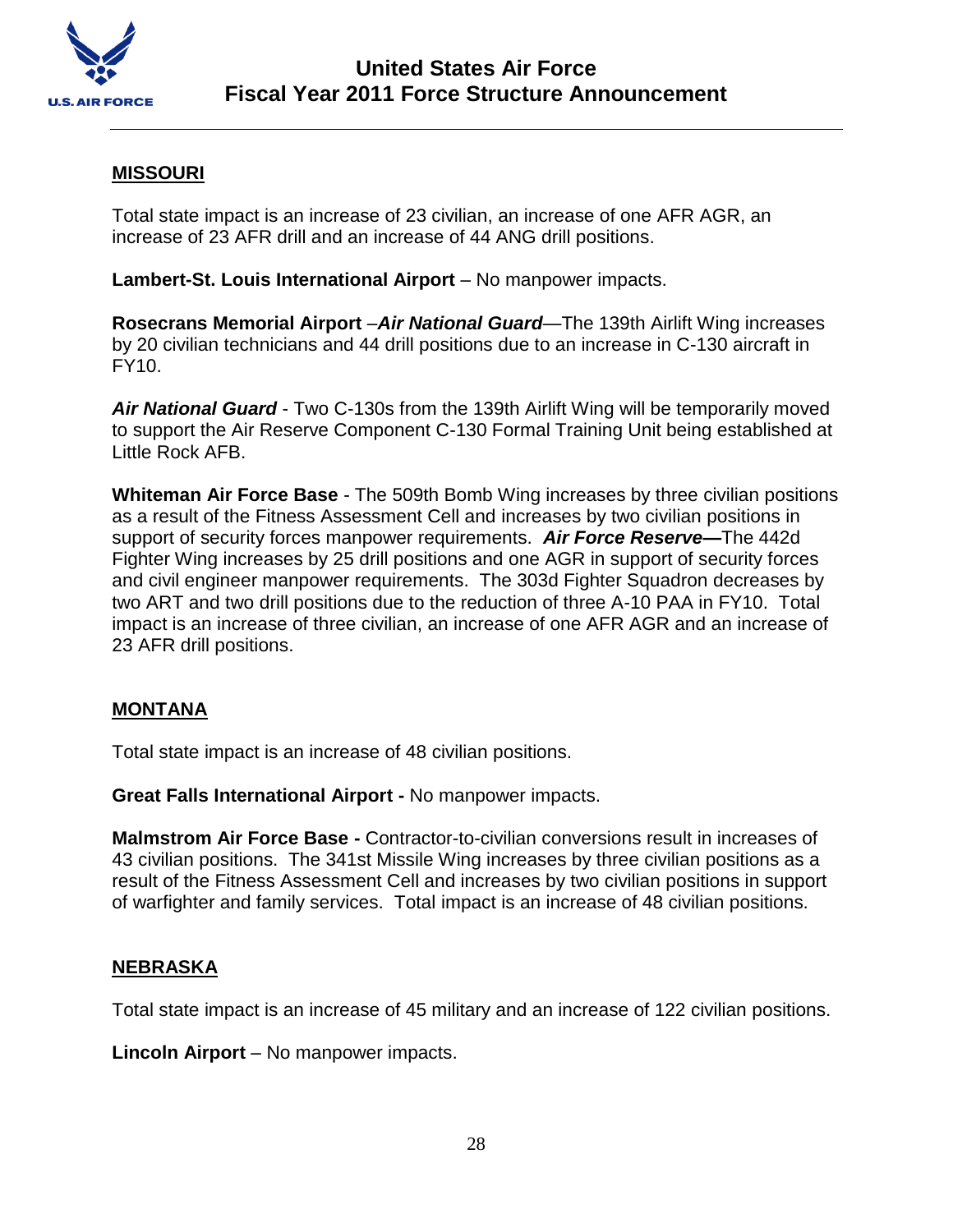

**Offutt Air Force Base** - Contractor-to-civilian conversions result in an increase of 111 civilian positions. The Air Force Weather Agency decreases by two military positions due to miscellaneous program adjustments. The 55th Wing increases by five civilian positions as a result of the Fitness Assessment Cell; decreases by three military positions and one civilian position due to Acquisition Excellence resource realignments; increases by three civilian positions as a result of continuing to strengthen the Air Force's Nuclear Enterprise; increases by one civilian position in support of warfighter and family services; and increases by three military positions in support of modifications to the WC-135. ISR adjustments result in increases of 47 military positions. The 850th Electronic Systems Group increases by three civilian positions due to Acquisition Excellence resource realignments. Total impact is an increase of 45 military positions and an increase of 122 civilian positions.

# **NEVADA**

Total state impact is an increase of 14 military and an increase of 17 civilian positions.

### **Creech Air Force Base –** No manpower impacts.

The 432d Reconnaissance Wing increases by four MQ-1 RPA and gains 14 MQ-9 RPA due to organizational transitions to support continued surge operations and growth in ISR CAPs. Manpower for the additional RPA was added in FY10.

**Nellis Air Force Base –**The United States Air Force Weapons School increases by seven military positions in support of the Intercontinental Ballistic Missile (ICBM) Weapons Instructor Course (WIC) and decreases by two military positions due to miscellaneous program adjustments.The Global Cyberspace Integration Center increases by eight military positions due to miscellaneous program adjustments**.** The Air Force Legal Operations Agency increases by one military position as a result of defense health program adjustments. The Air Force Office of Special Investigations increases by one civilian position in support of the Sexual Assault Prevention and Response program. The 99th Air Base Wing increases by six civilian positions as a result of the Fitness Assessment Cell; increases by nine civilian positions in support of warfighter and family services; and decreases by one military and four civilian positions due to Acquisition Excellence resource realignments. The 57th Wing increases by five civilian positions in support of security forces manpower requirements. The 505th Command and Control Wing increases by one military position as a result of Irregular Warfare initiatives. Total impact is an increase of 14 military positions and an increase of 17 civilian positions.

**Reno-Tahoe International Airport** – No manpower impacts.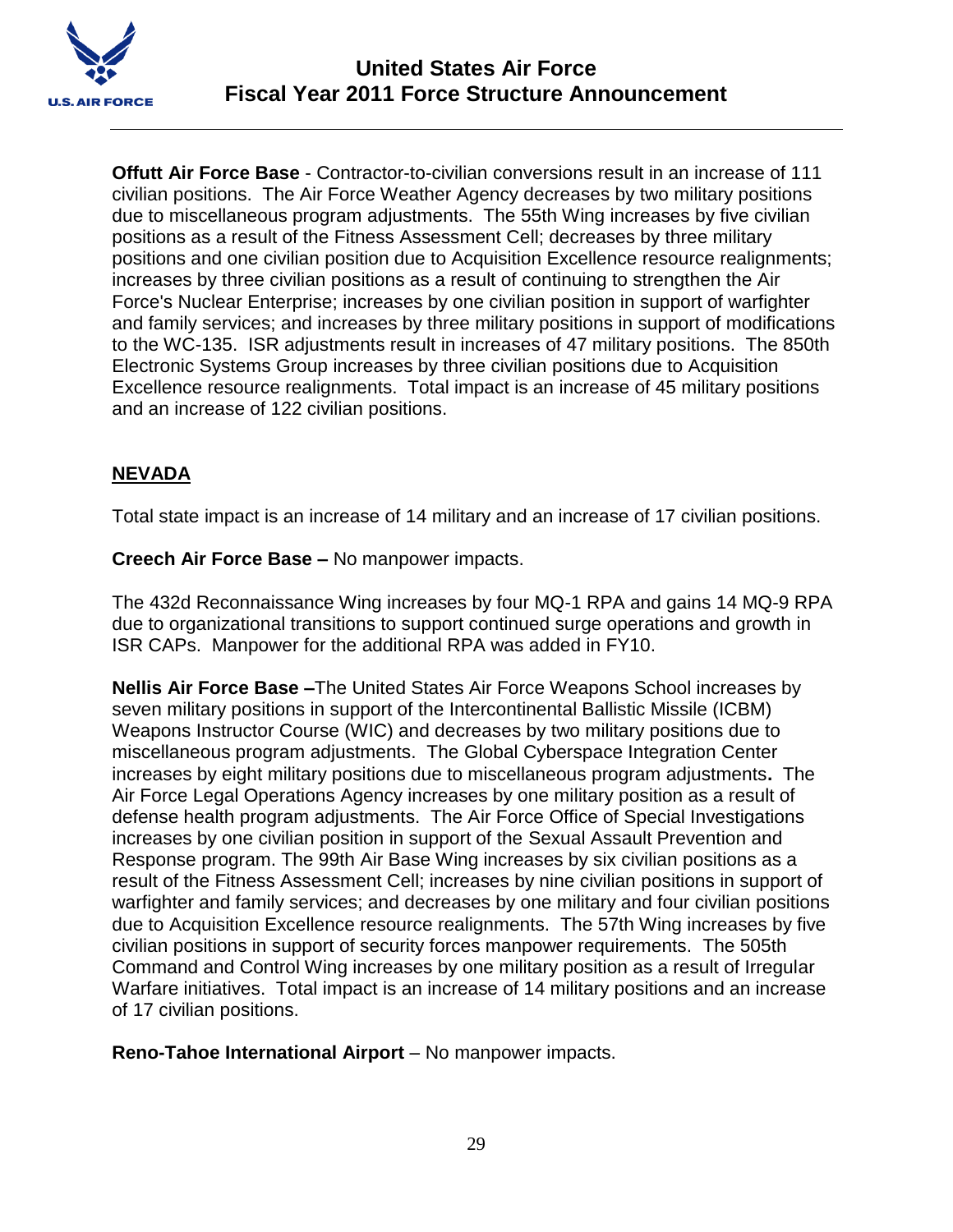

*Air National Guard* - One C-130 from the 152d Airlift Wing will be temporarily moved to support the Air Reserve Component C-130 Formal Training Unit being established at Little Rock AFB.

### **NEW HAMPSHIRE**

No manpower impact.

**Pease Air National Guard Base –** No manpower impacts.

### **NEW JERSEY**

Total state impact is an increase of 34 military, an increase of seven civilian and an increase of 13 AFR drill positions.

**Atlantic City International Airport –** No manpower impacts.

**Joint Base McGuire-Dix-Lakehurst –**The 87th Air Base Wing increases one military position due to enhancing Public Affairs (PA) manpower to support commander's communication efforts; increases by five civilian positions as a result of the Fitness Assessment Cell; and increases by three civilian positions as a result of joint basing adjustments. The 305th Air Mobility Wing increases by three military positions in support of air traffic control training and decreases by one civilian position as a result of Medical Cost Recovery mission consolidation. The 621st Contingency Response Wing increases by 30 military positions as a result of Building Partnerships initiatives. *Air*  **Force Reserve–** The 514th Security Forces Squadron increases by 13 drill positions in support of security forces manpower requirements. Total impact is an increase of 34 military, seven civilian and 13 AFR drill positions.

## **NEW MEXICO**

Total state impact is an increase of 442 military and an increase of 78 civilian positions.

**Cannon Air Force Base -** Contractor-to-civilian conversions result in increases of 17 civilian positions. The 27th Special Operations Wing increases by 59 military positions due to increases in the MQ-9 program; increases by 122 military and five civilian positions as a result of additional MC-130J aircraft; increases by 14 military positions due to increases in the PC-12/M-28 program; increases by 46 military positions as a result of gaining non-standard aviation (NSAV)-medium aircraft; increases by 36 military positions in support of security forces manpower requirements; increases by three civilian positions as a result of the Fitness Assessment Cell; increases by nine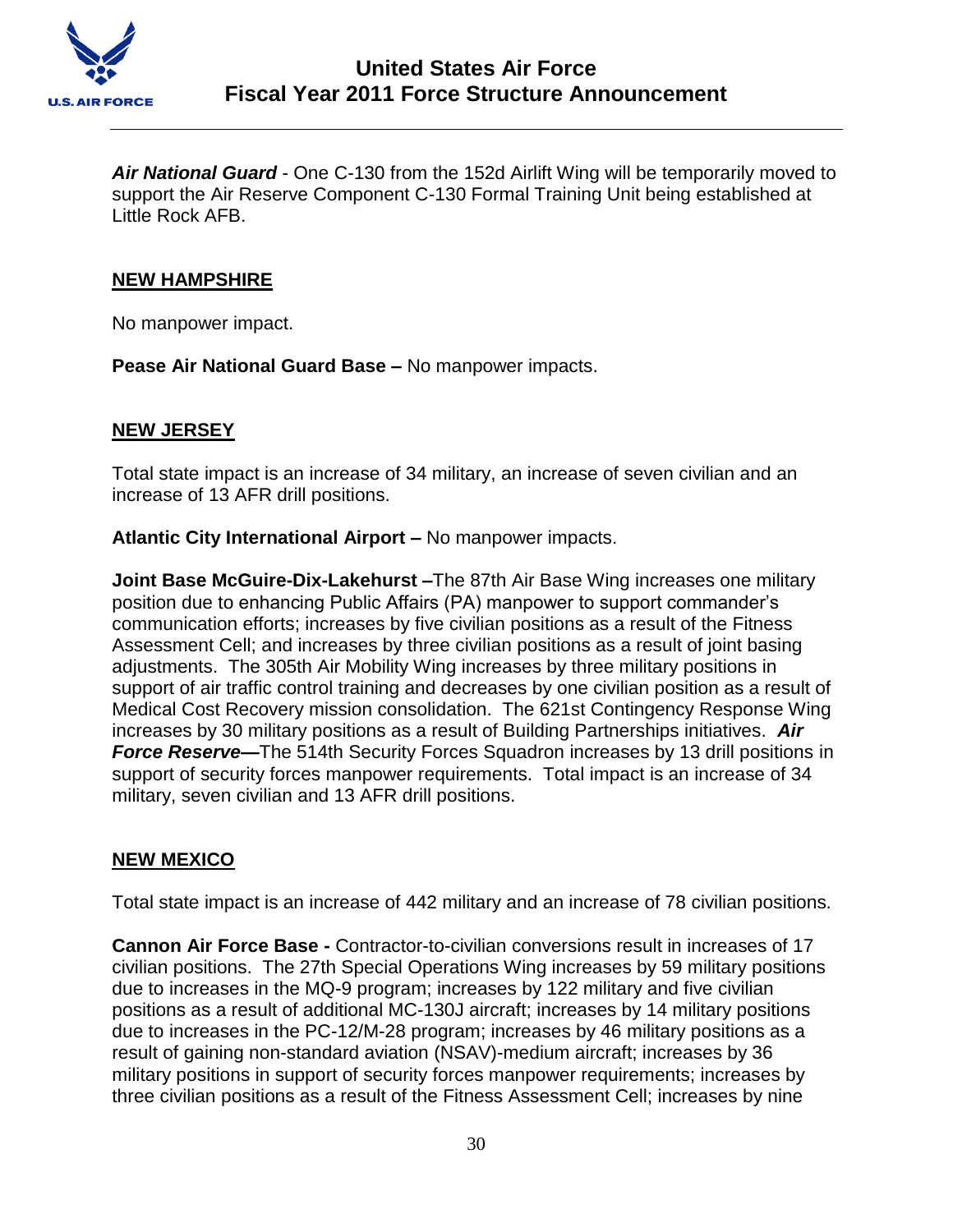

civilian positions in support of warfighter and family services; increases by three military positions due to enhancing Public Affairs (PA) manpower to support commander's communication efforts; increases by 50 military positions and one civilian position to provide additional base operating support (BOS) as a result of mission growth. Total impact is an increase of 330 military positions and an increase of 35 civilian positions.

The first MC-130J squadron will stand up at Cannon Air Force Base and receive three MC-130Js in FY11. The 27th Special Operations Wing gains seven MQ-9 RPA to support continued surge operations and growth in ISR CAPs.

**Holloman Air Force Base -** Contractor-to-civilian conversions result in an increase of two civilian positions. The USAF School of Aerospace Medicine decreases by seven military positions as a result of defense health program adjustments directed in BRAC 2005. The 49th Fighter Wing increases by 68 military positions due to an increase in RPA; increases by 23 military and one civilian position in support of security forces manpower requirements; decreases by one military and two civilian positions due to Acquisition Excellence resource realignments; increases by three civilian positions as a result of the Fitness Assessment Cell; increases by three civilian positions in support of warfighter and family services; increases by one military position due to enhancing Public Affairs (PA) manpower to support commander's communication efforts; and decreases by one military position in support of integrated communications and information systems realignments. Total impact is an increase of 83 military positions and an increase of seven civilian positions.

The 9th Fighter Squadron gains four additional F-22As from procurement. The 49th Fighter Wing gains 12 MQ-1 RPA and four MQ-9 RPA to continue the Air Force initiative for the Formal Training Unit for MQ-1 and MQ-9 combat operators and to support continued surge operations and growth in ISR CAPs.

**Kirtland Air Force Base -** Contractor-to-civilian conversions result in an increase of 32 civilian positions. The Air Force Inspection Agency decreases by three military positions and increases by three civilian positions due to military-to-civilian conversions; and decreases by one military position due to miscellaneous program adjustments. The Air Force Legal Operations Agency increases by one civilian position as a result of Medical Cost Recovery mission consolidation. The Air Force Nuclear Weapons Center increases by four civilian positions for the Nuclear Support Equipment Program office and increases by one civilian position due to miscellaneous program adjustments. The Air Force Safety Center increases by two civilian positions supporting the MQ-9 Reaper program. The Aeronautical System Center decreases by 14 civilian positions as a result of reductions to the Airborne Laser program. The 377th Air Base Wing decreases by one military and two civilian positions due to Acquisition Excellence resource realignments; increases by five civilian positions as a result of the Fitness Assessment Cell; and increases by 34 military positions in support of security forces manpower requirements. The 708th Nuclear Sustainment Squadron increases by four civilian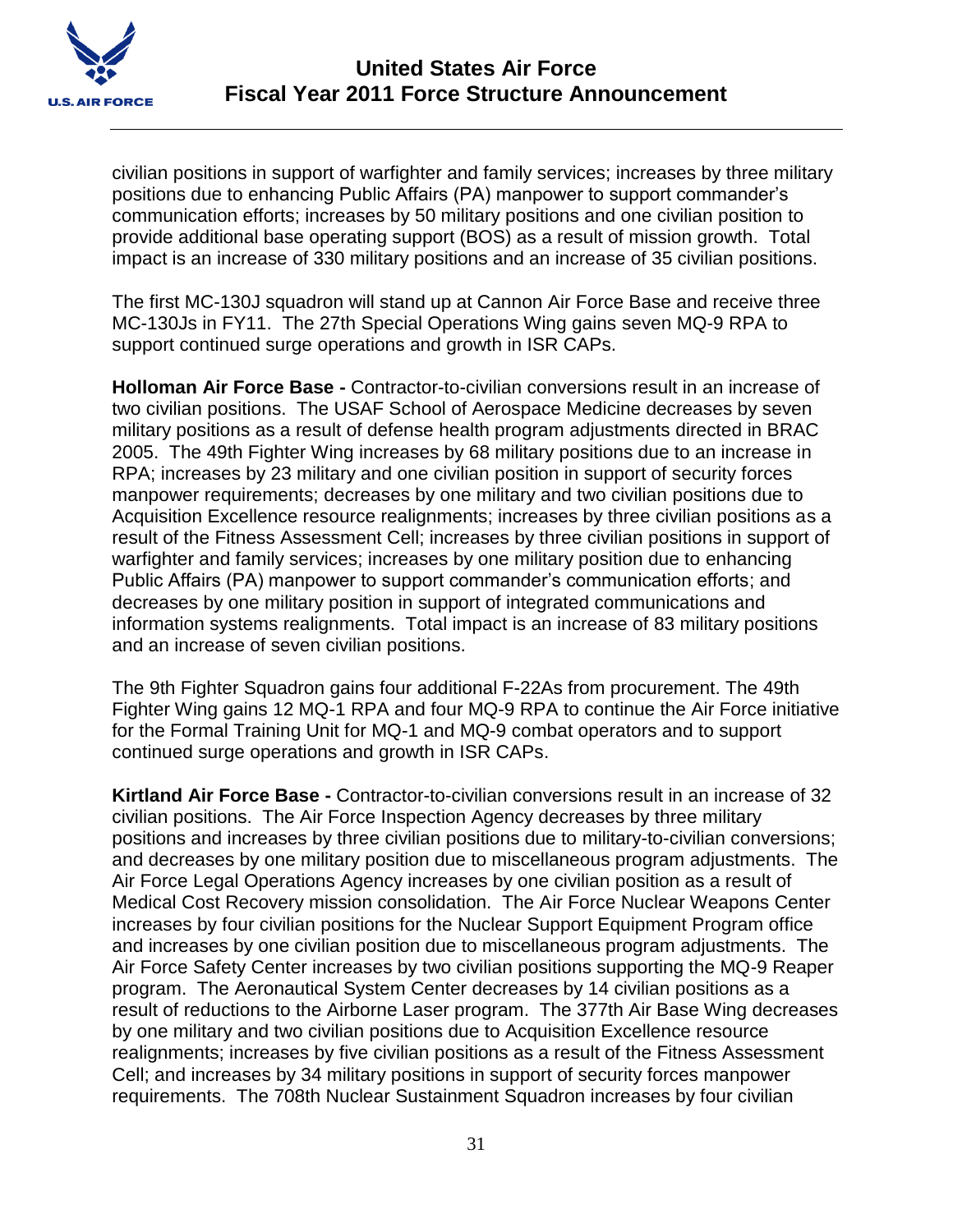

positions due to miscellaneous program adjustments. Total impact is an increase of 29 military positions and an increase of 36 civilian positions.

The 71st Special Operations Squadron will receive its sixth CV-22 during FY11. The 550th Special Operations Squadron will receive its first MC-130J in FY11.

## **NEW YORK**

Total state impact is an increase of 25 military, an increase of 27 civilian, an increase of three AFR AGR, an increase of 21 AFR drill, an increase of one ANG AGR and an increase of 45 ANG drill positions.

**Fort Drum -** The 20th Air Support Operations Squadron increases by 25 military positions as a result of Irregular Warfare initiatives.

**Francis S. Gabreski Airport** – No manpower impacts.

**Griffiss International Airport** –*Air National Guard—*The Northeast Air Defense Sector (NEADS) converts one civilian technician position to AGR due to an increased operational requirement for an AGR position.

**Niagara Falls International Airport –***Air Force Reserve***—**The 914th Security Forces Squadron increases by 13 drill positions due to security forces requirements. The 914th Airlift Wing increases by 18 civilian positions as a result of contractor-to-civilian conversions. The 914th Civil Engineer Squadron increases by three AGR positions and eight drill positions to support civil engineering requirements. *Air National Guard*—The 107th Logistics Readiness Squadron increases by one civilian technician and 45 drill positions as a result of adjusting manpower to support changed operational requirements based on BRAC 2005 actions. Total impact is an increase of 19 civilian, an increase of three AFR AGR, an increase of 21 AFR drill and an increase of 45 ANG drill positions.

*Air Force Reserve* - One C-130 from the 914th Airlift Wing will be temporarily moved to support the Air Reserve Component C-130 Formal Training Unit being established at Little Rock AFB.

**Rome Lab MTC—**Contractor-to-civilian conversions results in increases of nine civilian positions.

**Schenectady County Airport** – No manpower impacts.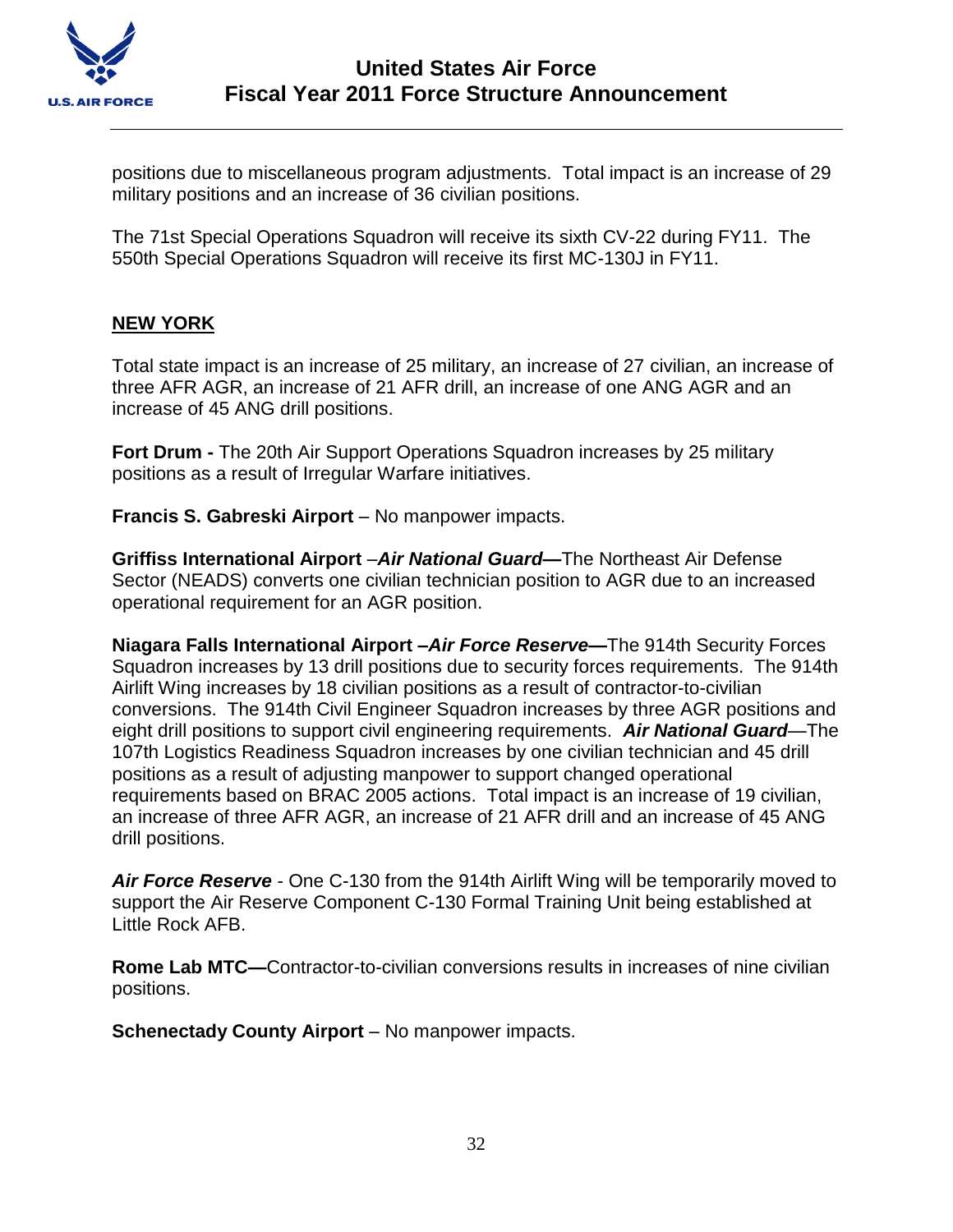

*Air National Guard* - One C-130 from the 109th Airlift Wing will be temporarily moved to support the Air Reserve Component C-130 Formal Training Unit being established at Little Rock AFB.

**Stewart International Airport** – No manpower impacts.

**Syracuse/Hancock International Airport –** No manpower impacts.

The 174th Fighter Wing gains four MQ-9 RPA as part of bed down in alignment with the Total Force Integration Initiative. Airframes will be based to support Overseas Contingency Operations.

### **NORTH CAROLINA**

Total state impact is an increase of two military, an increase of 44 civilian, an increase of one AFR AGR and an increase of 62 AFR drill positions.

**Charlotte-Douglas International Airport** – No manpower impacts.

**Pope Air Force Base –** Contractor-to-civilian conversions result in increases of three civilian positions. The Precision Measurement Equipment Laboratory (PMEL) A-76 competition results in decreases of two civilian positions. The 43d Airlift Wing increases by two civilian positions as a result of the Fitness Assessment Cell; increases by one civilian position in support of warfighter and family services; increases by two military positions and one civilian position due to miscellaneous program adjustments. ISR adjustments result in a decrease of three military positions. The 14th Air Support Operations Squadron increases by three military positions as a result of Irregular Warfare initiatives. The 24th Special Tactics Squadron increases by four military positions and nine civilian positions due to SOF mission growth. *Air Force Reserve—* The 440th Security Forces Squadron increases by 15 drill positions due to security forces manpower requirements and the 440th Aeromedical Formal Training Unit (FTU) increases by five ART and five drill positions due to miscellaneous program adjustments. Total impact is an increase of six military, an increase of 19 civilian and an increase of 20 AFR drill positions.

*Air Force Reserve* - Four C-130s from the 440th Airlift Wing will be temporarily moved to support the Air Reserve Component C-130 Formal Training Unit being established at Little Rock AFB.

**Seymour Johnson Air Force Base –**The 4th Fighter Wing decreases by two military and one civilian position due to Acquisition Excellence resource realignments; decreases by one military position in support of integrated communications and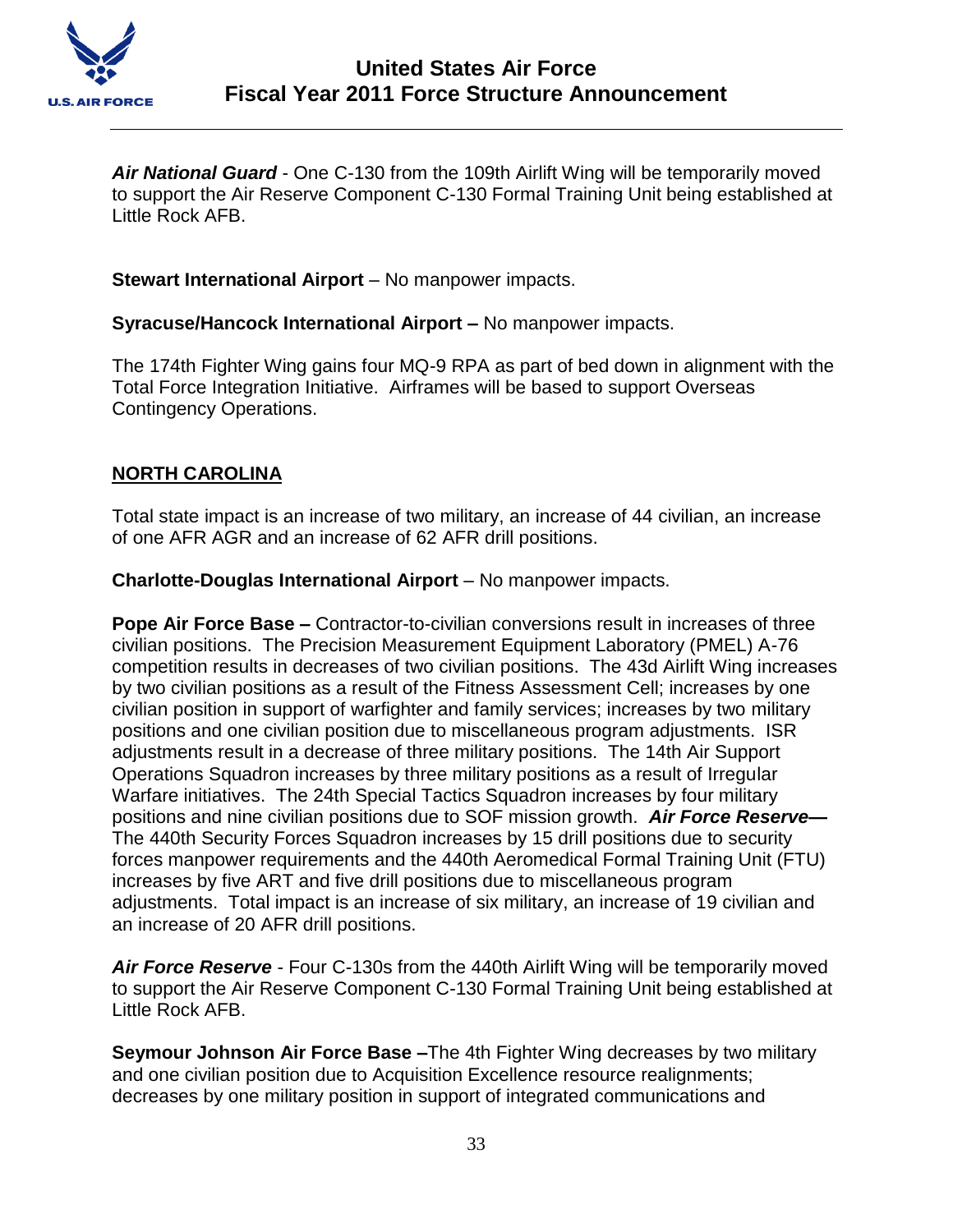

information systems realignments; increases by four civilian positions as a result of the Fitness Assessment Cell; and increases by two civilian positions in support of security forces manpower requirements. The 911th Air Refueling Squadron decreases one military position due to miscellaneous program adjustments. *Air Force Reserve*—The 916th Security Forces Squadron increases by 13 drill positions due to security forces manpower requirements and the 916th Civil Engineer Flight increases by one AGR and 4 drill positions due to civil engineer manpower requirements. The 307th Fighter Squadron increases by 20 ART and 25 drill positions to support aircraft maintenance in alignment with the Total Force Integration Initiative. Total impact is a decrease of four military, an increase of 25 civilian, an increase of one AFR AGR and an increase of 42 AFR drill positions.

## **NORTH DAKOTA**

Total state impact is a decrease of 13 military and an increase of 12 civilian positions.

**Grand Forks Air Force Base –**The 319th Air Refueling Wing decreases by one military position as a result of vehicle management centralization (CREMS); decreases by 12 military positions as a result of cyber technology manpower realignments; increases by two civilian positions as a result of the Fitness Assessment Cell; increases by one civilian position in support of warfighter and family services; and increases by one civilian position as a result of defense health program adjustments. Total impact is a decrease of 13 military positions and an increase of four civilian positions.

Gains two RQ-4B RPA to begin mission bed down. The 905th Air Refueling Squadron, Air Mobility Command, loses the last twelve of its KC-135R/T aircraft as directed by BRAC 2005.

**Hector International Airport –** *Air National Guard*—The 119th Logistics Readiness Squadron increases by one civilian technician position as a result of adjusting manpower to support changed operational requirements based on BRAC 2005 actions.

**Minot Air Force Base -** Contractor-to-civilian conversions result in an increase of three civilian positions. The 5th Bomb Wing increases by four civilian positions as a result of the Fitness Assessment Cell. Total impact is an increase of seven civilian positions.

## **OHIO**

Total state impact is an increase of 279 military, an increase of 952 civilian and a decrease of 19 AFR drill positions.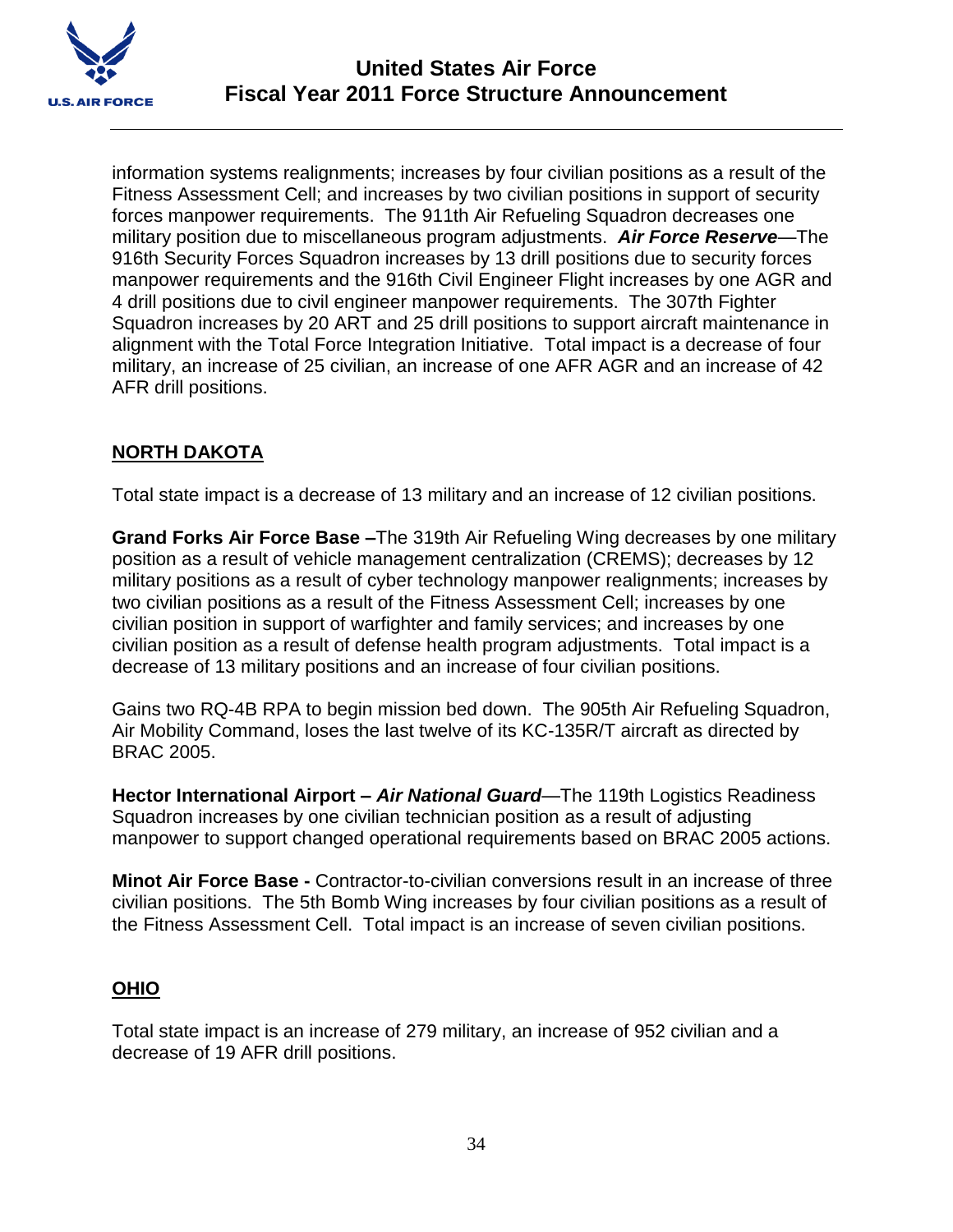

**Mansfield-Lahm Regional Airport** – *Air National Guard*—The 179th Logistics Readiness Squadron decreases by one civilian technician position as a result of adjusting manpower to support changed operational requirements based on BRAC 2005 actions.

*Air National Guard* – The 179th Airlift Wing gains its fourth C-27J.

**Rickenbacker International Airport – No manpower impacts.** 

**Springfield-Beckley Municipal Airport** –No manpower impacts.

**Toledo Express Airport** – No manpower impacts.

**Wright-Patterson Air Force Base –** Contractor-to-civilian conversions result in increases of 435 civilian positions. The National Air and Space Intelligence Center increases by 17 civilian positions as a result of command and control (C2) program implementation; and decreases by ten military positions and increases by ten civilian positions as a result of continuing to strengthen the Air Force's Nuclear Enterprise. ISR adjustments result in an increase of 34 civilian positions. The USAF School of Aerospace Medicine increases by 268 military positions and 138 civilian positions as a result of defense health program realignment from Brooks City Base, Texas as directed by BRAC 2005. Air Force Financial Center decreases by one military position due to miscellaneous program adjustments. Air Force Legal Operations Agency increases by two military positions as a result of defense health program adjustments and increases by one civilian as a result of Medical Cost Recovery mission consolidation. Air Force Research Laboratory increases by one civilian position in support of financial management mission realignment; and decreases by three military positions and increases by three civilian positions in support of military-to-civilian conversions. Air Force Institute of Technology increases by one military and seven civilian positions in support of Nuclear Enterprise and Cyber Technology education. The Air Force Intelligence, Surveillance, and Reconnaissance Agency increases by five civilian positions due to ISR adjustments. Headquarters, Air Force Materiel Command increases 26 civilian positions due to Acquisition Excellence resource realignments; and decreases by two military positions and increases by two civilian positions due to military-to-civilian conversions. The Light Combined IW System program office increases by 25 civilian positions. The Aeronautical Systems Center decreases by four military positions and increases by four civilian positions due to military-to-civilian conversions; increases by 87 civilian positions due to Acquisition Excellence resource realignments; and increases by 51 civilian positions as a result of Air Force Materiel Command's Organizational Consolidation & Workload Alignment (OCWA) effort. ISR adjustments result in an increase of nine civilian positions. The Electronic Systems Center operating location increases by 31 civilian positions due to Acquisition Excellence resource realignments. The 88th Air Base Wing decreases by one military position and eight civilian positions due to Acquisition Excellence resource realignments; and increases by four civilian positions as a result of the Fitness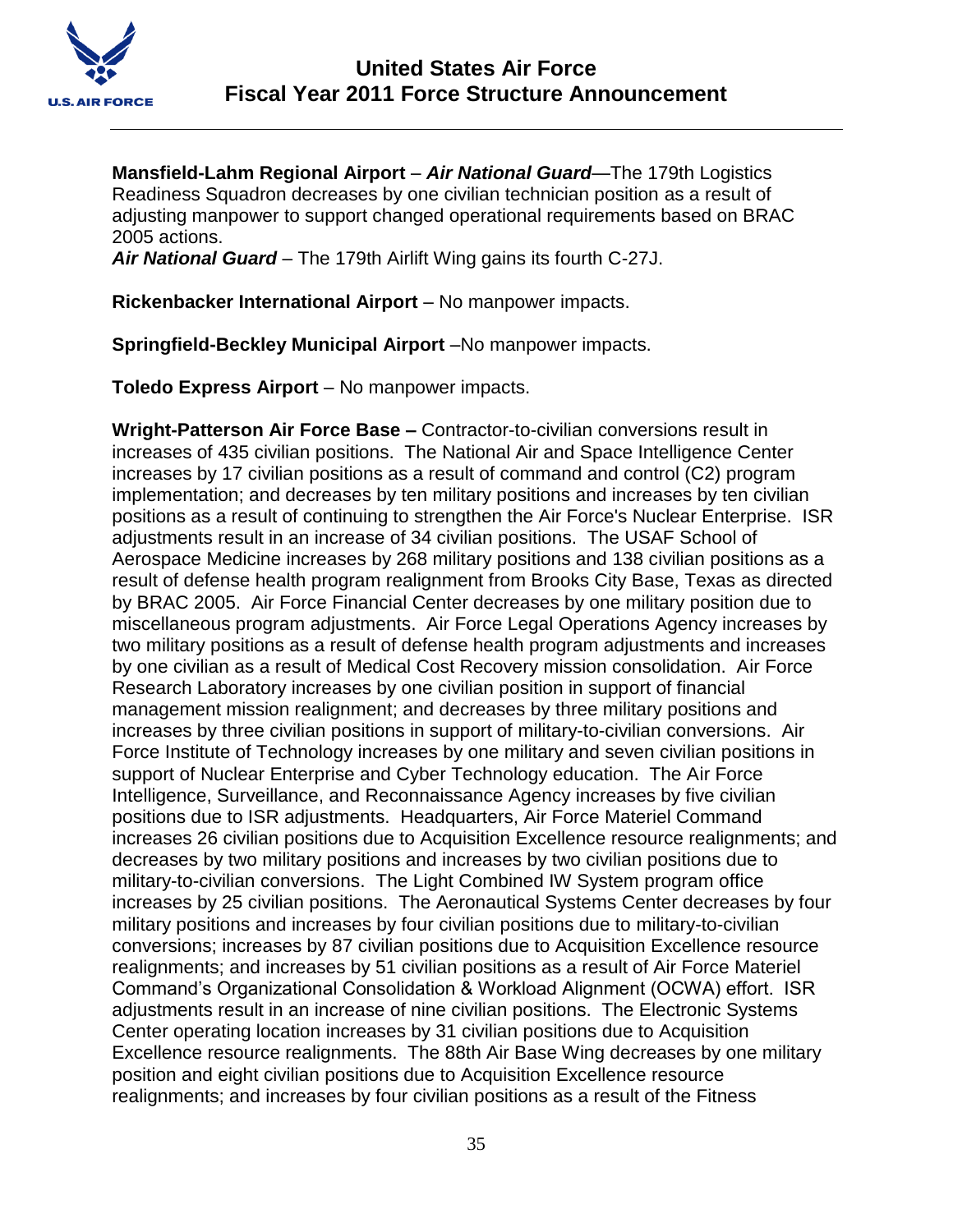

Assessment Cell. The 711th Human Performance Wing increases by 31 military positions and 72 civilian positions as a result of defense health program adjustments directed by BRAC 2005 and decreases one military position and increases one civilian position due to military-to-civilian conversions. The base decreases one military position and one civilian position due to Acquisition Excellence resource realignments. *Air Force Reserve***—**The 445th Security Forces Squadron increases by 13 drill positions due to security forces manpower requirements and the 445th Airlift Wing decreases by one ART position and 45 drill positions as a result of a loss of five C-5 PAA and a gain of four C-17 PAA. Total impact is an increase of 279 military, an increase of 953 civilian and a decrease of 32 AFR drill positions.

*Air Force Reserve***—** The 445th Airlift Wing is scheduled to replace its ten C-5As with eight C-17s. The first four C-17s will arrive in FY11 following the retirement of five C-5As.

**Youngstown**—*Air Force Reserve*—The 910th Security Forces Squadron increases by 13 drill positions due to security forces manpower requirements.

*Air Force Reserve* - Two C-130s from the 910th Airlift Wing will be temporarily moved to support the Air Reserve Component C-130 Formal Training Unit being established at Little Rock AFB.

# **OKLAHOMA**

Total state impact is an increase of 20 military, an increase of 199 civilian, and an increase of 13 AFR drill positions.

**Altus Air Force Base –** The Air Mobility Command Air Operations Squadron decreases by one military position due to miscellaneous program adjustments. The 97th Air Mobility Wing decreases by two civilian positions due to Acquisition Excellence resource realignments; increases by two civilian positions as a result of establishing the Fitness Assessment Cell; increases by one civilian position in support of warfighter and family services; increases by one military position and decreases by two civilian positions as a result of defense health program adjustments; and increases by one civilian position due to miscellaneous program adjustments. Total impact is no change.

**Norman**—Contractor-to-civilian conversions result in increases of 15 civilian positions.

**Tinker Air Force Base –** Contractor-to-civilian conversions result in increases of 56 civilian positions. The Air Force Legal Operations Agency increases by one civilian position as a result of Medical Cost Recovery mission consolidation. The Air Force Nuclear Weapons Center increases by one civilian as a result of continuing to strengthen the Air Force's Nuclear Enterprise. The Air Force Office of Special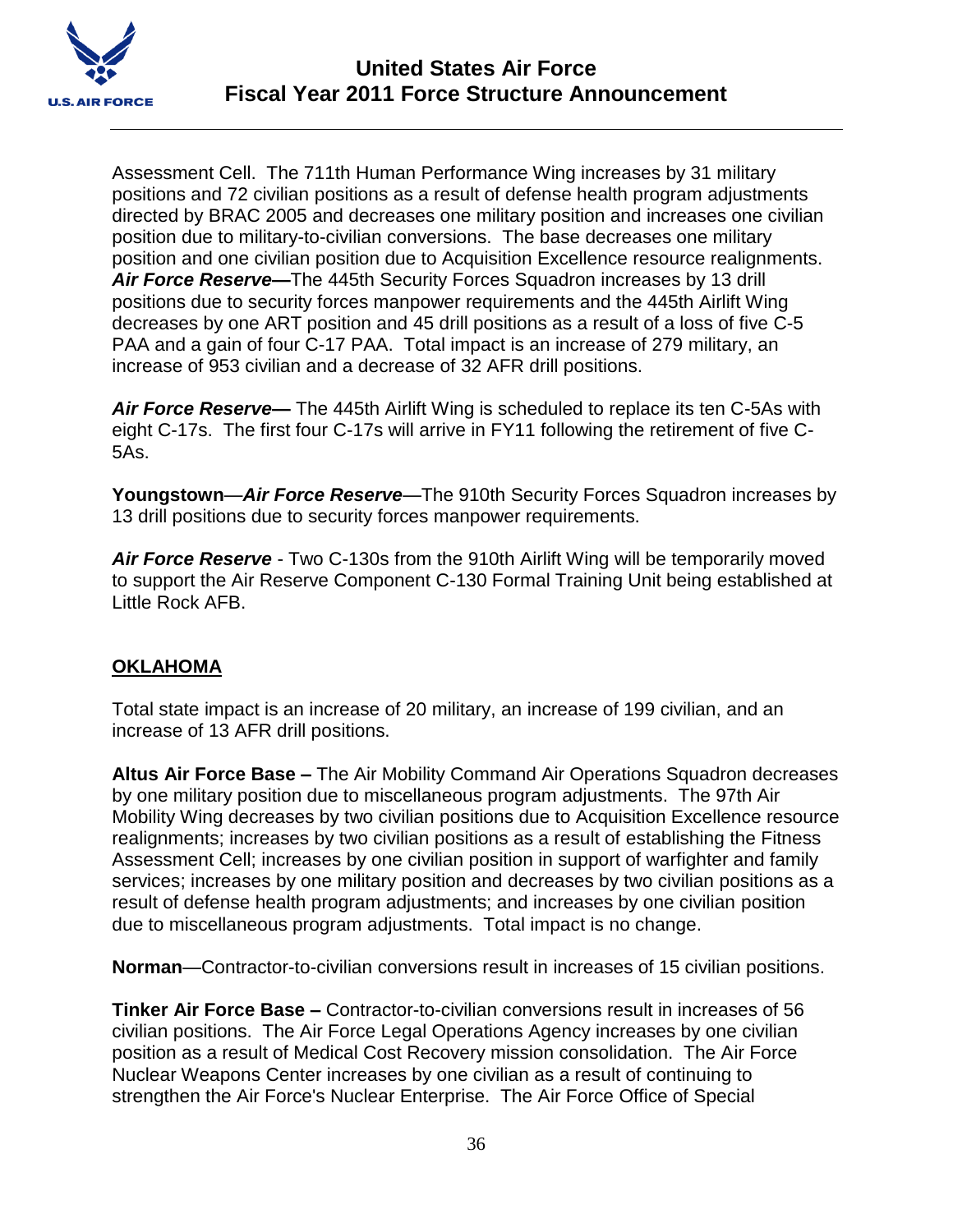

Investigations increases by two civilian positions in support of the Sexual Assault Prevention and Response program. The Oklahoma Air Logistics Center increases by one civilian position due to miscellaneous program adjustments. The 72nd Air Base Wing increases by five civilian positions as a result of establishing the Fitness Assessment Cell; decreases by three civilian positions as a result of the Joint Personal Property Shipping Office regionalization; increases by three civilian positions in support of warfighter and family services; decreases by three military positions as a result of defense health program adjustments; increases 23 military positions in support of security forces manpower requirements; and decreases by one military position and four civilian positions due to Acquisition Excellence resource realignments. The 327th Aircraft Sustainment Wing increases by 28 civilian positions due to Acquisition Excellence resource realignments. The 552nd Air Control Wing increases by one civilian position in support of security forces manpower requirements; and decreases by three military positions due to miscellaneous program adjustments. *Air Force Reserve***—**The 507th Security Forces Squadron increases by 13 drill positions due to security forces manpower requirements. Total impact is an increase of 16 military, an increase of 91 civilian and an increase of 13 AFR drill positions.

**Tulsa International Airport** –No manpower impacts.

**Vance Air Force Base -** Contractor-to-civilian conversions result in an increase of 85 civilian positions. The 71st Flying Training Wing increases by two civilian positions as a result of establishing the Fitness Assessment Cell; increases by one civilian position in support of warfighter and family services; increases by two military positions in support of security forces manpower requirements; increases by four military and three civilian positions as a result of enhancing pilot production; and decreases by two military positions and one civilian position as a result of defense health program adjustments. Total impact is an increase of four military positions and an increase of 90 civilian positions.

The 71st Wing loses one T-38C realigned to Backup Aircraft Inventory (BAI) in support of training requirements.

**Will Rogers World Airport** – Contractor-to-civilian conversions result in an increase of two civilian positions. The Air Force Flight Standards Agency decreases by one military and increases by one civilian position in support of military-to-civilian conversions; and increases by one military position due to miscellaneous program adjustments. Total impact is an increase of three civilian positions.

# **OREGON**

No manpower impact.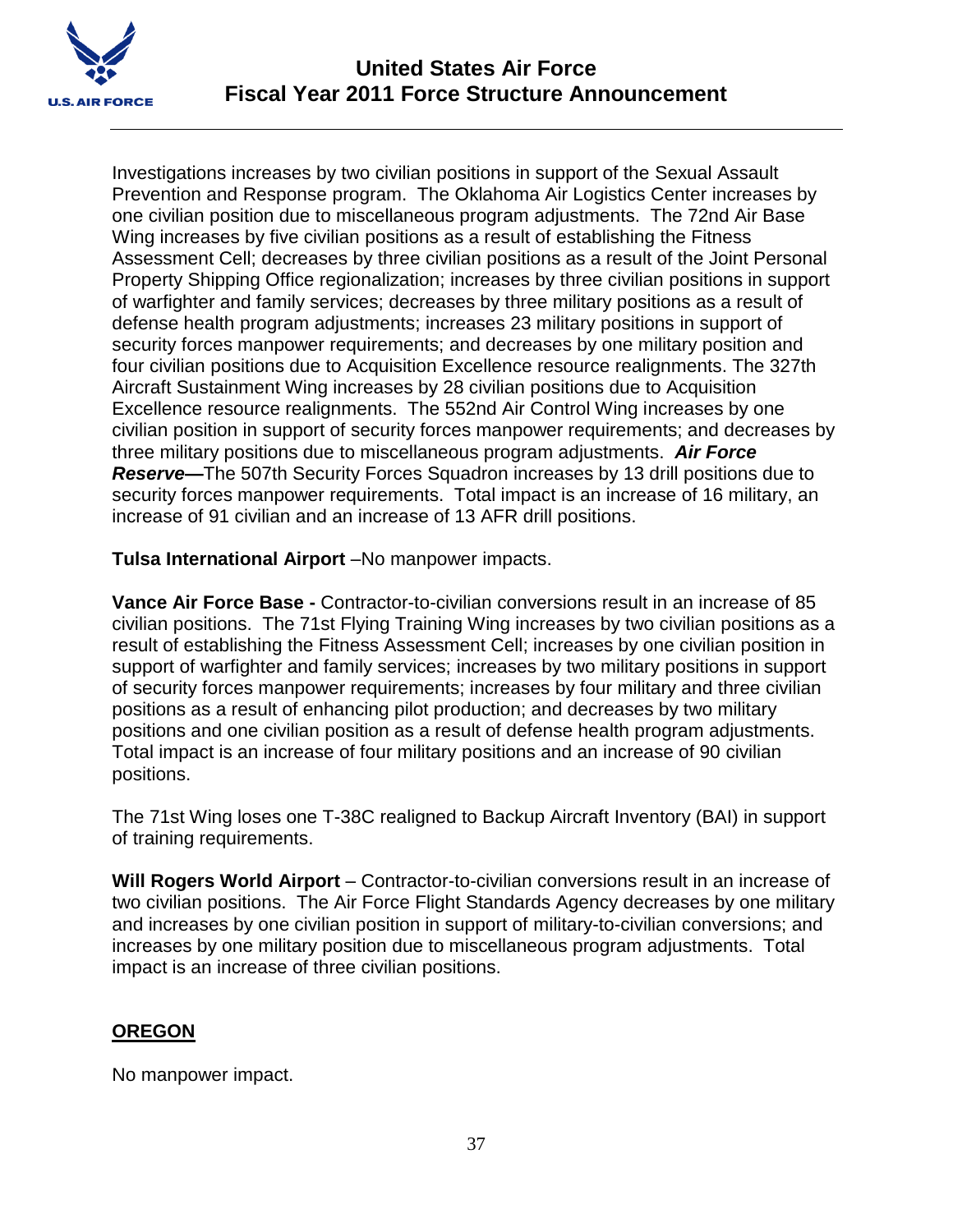

**Klamath Falls Airport** -- No manpower impacts.

**Portland International Airport** -- No manpower impacts.

## **PENNSYLVANIA**

Total state impact is a decrease of ten civilian, an increase of three ANG AGR and a decrease of 149 ANG drill positions.

**Harrisburg International Airport** – No manpower impacts.

**Naval Air Station Joint Reserve Base - Willow Grove** –*Air National Guard*—The 111th Fighter Wing decreases by 41 AGR, 88 civilian technician and 414 drill positions due to the BRAC 2005 decision to remove all A-10 force structure (aircraft moved in FY10) from Willow Grove. The 111th Fighter Wing increases by 44 AGR, 78 civilian technician and 265 drill positions to be used to stand up an Air Operations Group at Willow Grove. Total impact is a decrease of ten civilian, an increase of three ANG AGR and a decrease of 149 ANG drill positions.

**Pittsburgh International Airport** – No manpower impacts.

*Air Force Reserve* - One C-130 from the 911th Airlift Wing will be temporarily moved to support the Air Reserve Component C-130 Formal Training Unit being established at Little Rock AFB.

#### **PUERTO RICO**

No manpower impact.

**Luis Munoz Marin International Airport** – No manpower impacts.

The Air Force will extend the six C-130s based at Luis Munoz through FY11 and a portion of FY12 awaiting a decision concerning a follow-on mission.

#### **RHODE ISLAND**

No manpower impact.

**Quonset State Airport** – No manpower impacts.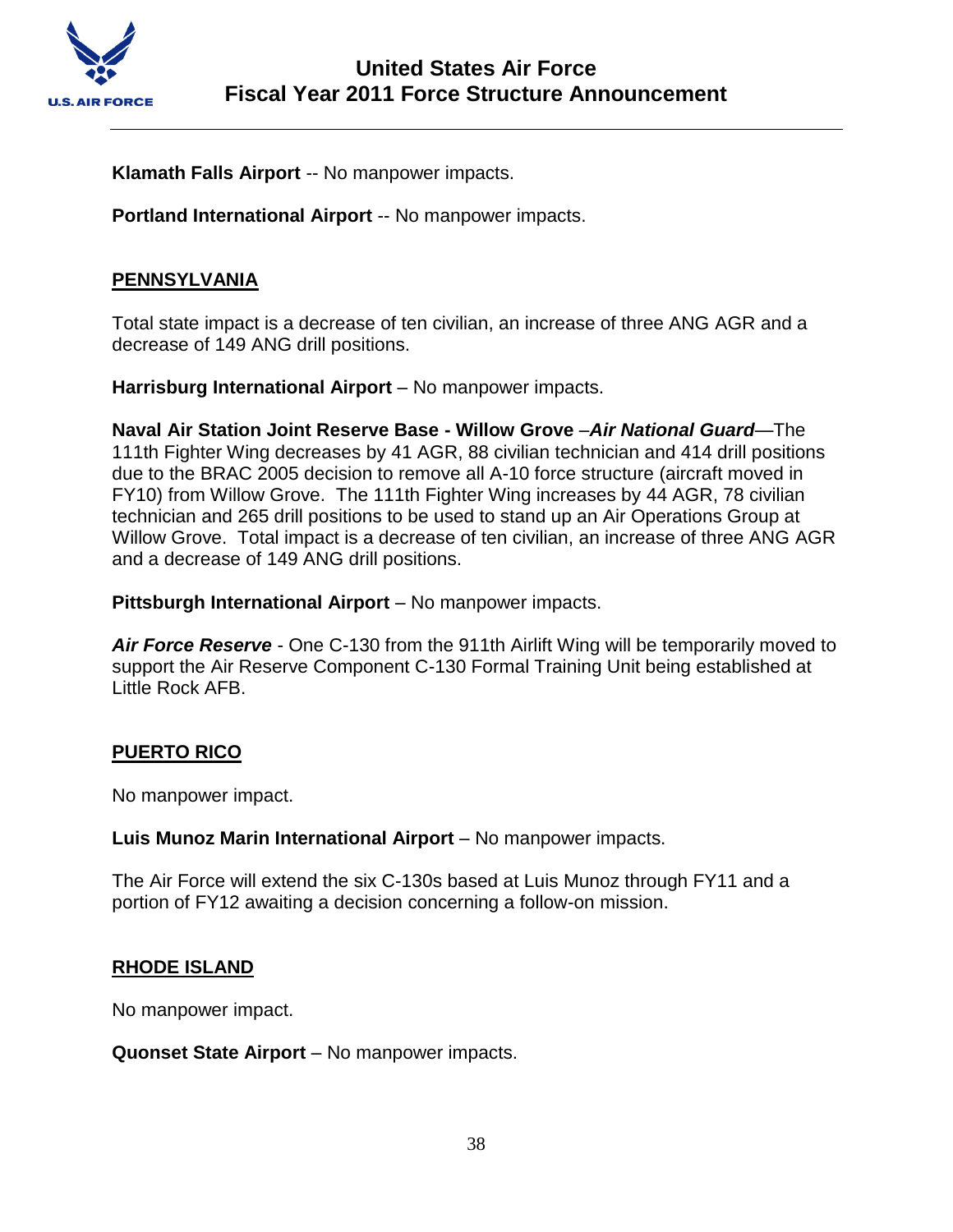

## **SOUTH CAROLINA**

Total state impact is an increase of 58 military, an increase of 115 civilian, an increase of four AFR drill, and a *transfer* of 403 civilian positions from the Navy.

**Charleston Air Force Base –** Implementation of Joint Base Charleston results in increases of two military and 67 civilian positions and a *transfer* of 403 civilian positions from the Navy. The 628th Air Base Wing increases by four civilian positions as a result of establishing the Fitness Assessment Cell; increases by five civilian positions in support of warfighter and family services; and increases by one civilian position as a result of defense health program adjustments. The 437th Airlift Wing increases one military position due to miscellaneous program adjustments. *Air Force Reserve***—**The 315th Civil Engineer Flight increases by four drill positions due to civil engineer manpower requirements. Total impact is an increase of three military, an increase of 77 civilian, an increase of four AFR drill and a *transfer* of 403 civilian positions from the Navy.

**Fort Jackson**—The Eaker Center of Professional Development increases by nine military positions as a result of the Chaplain Resource Board realignment.

**McEntire Joint National Guard Base** – No manpower impacts.

The 169th Fighter Wing loses one WC-130H from backup aircraft inventory due to mission requirements.

**Shaw Air Force Base -** Contractor-to-civilian conversions result in an increase of 12 civilian positions. The 9th Air Force increases by 42 military and 13 civilian positions in support of 9AF Air and Space Operations Center mission requirements. USAF Central Command increases by four military positions in support of Irregular Warfare initiatives. The 20th Fighter Wing increases by one civilian position in support of security forces manpower requirements; decreases by one military and two civilian positions due to Acquisition Excellence resource realignments; increases by five civilian positions as a result of establishing the Fitness Assessment Cell; increases by one civilian position in support of warfighter and family services; increases by one military position due to enhancing Public Affairs (PA) manpower to support commander's communication efforts; and decreases by three military positions as a result of the integrated communications and information systems realignments. The 28th Operational Weather Squadron increases by eight civilian positions for meteorological instructor requirements. The 682d Air Support Operations Squadron increases by three military positions in support of Irregular Warfare initiatives. Total impact is an increase of 46 military positions and an increase of 38 civilian positions.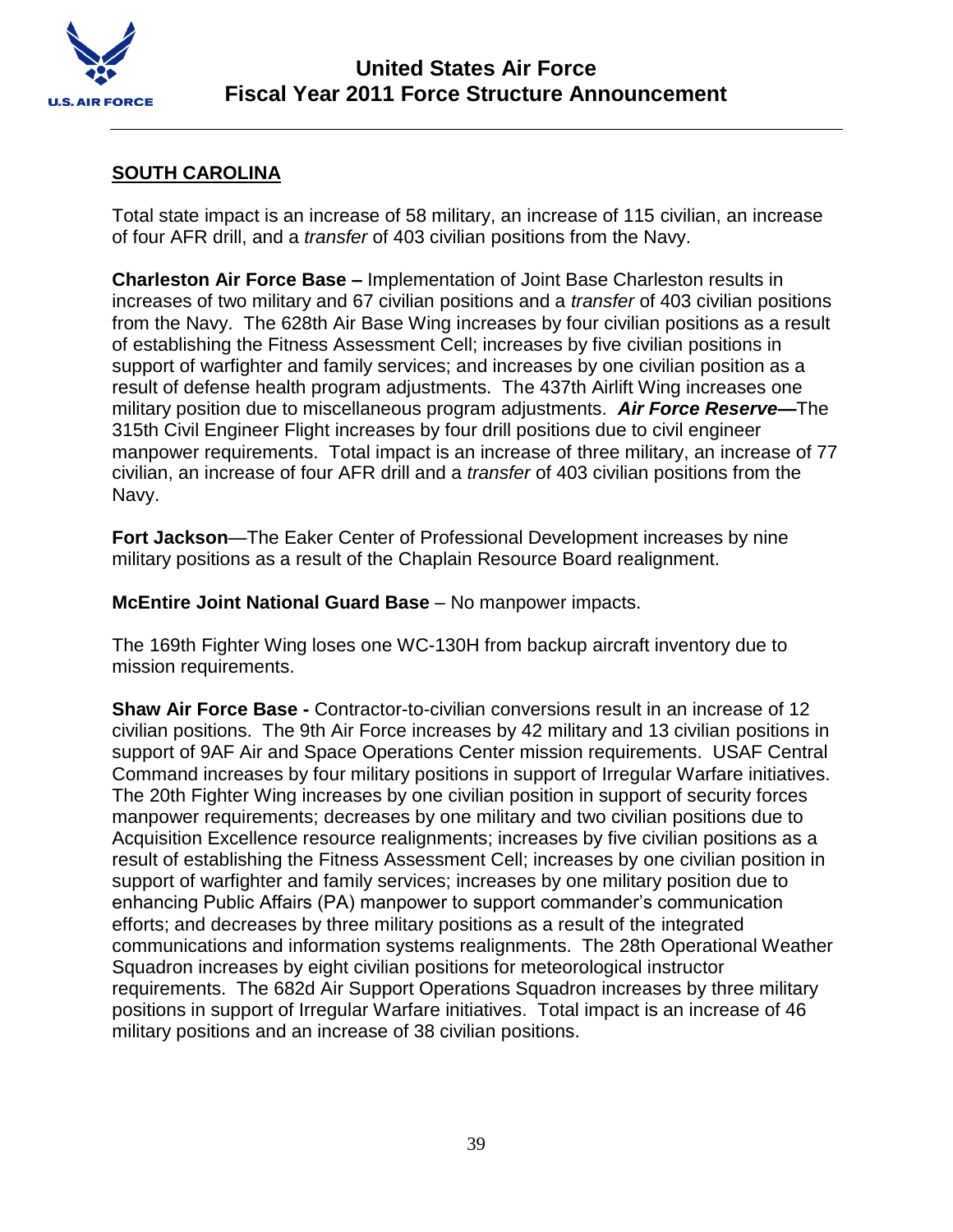

# **SOUTH DAKOTA**

Total state impact is an increase of 14 military positions and an increase of 53 civilian positions.

**Ellsworth Air Force Base –**Air Force Financial Services Center increases by 16 military positions and 51 civilian positions in support of financial management mission realignments. The Air Force Accounting and Finance Office decreases by one civilian position in support of financial management mission realignment. The 28th Bomb Wing increases by one military position due to enhancing Public Affairs (PA) manpower to support commander's communication efforts; decreases by two military and one civilian position due to Acquisition Excellence resource realignments; increases by three civilian positions as a result of the Fitness Assessment Cell; increases by one civilian position in support of warfighter and family services; and decreases by one military position in support of integrated communications and information systems realignments. Total impact is an increase of 14 military positions and an increase of 53 civilian positions.

**Joe Foss Field** – No manpower impacts.

## **TENNESSEE**

Total state impact is an increase of 158 civilian, an increase of two ANG AGR, and an increase of 42 ANG drill positions.

**Alcoa Air Guard Station –** No manpower impacts.

**Arnold Air Force Base -** Contractor-to-civilian conversions result in increases of 99 civilian positions. The Arnold Engineering and Development Center increases by one civilian position in support of financial management manpower requirements. Total impact is an increase of 100 civilian positions.

**McGhee Tyson Air National Guard Base** – *Air National Guard*--The 134th Air Refueling Wing decreases by five civilian technician positions due to reduced maintenance manpower requirements associated with a reduction in programmed flying hours. The 134th Air Refueling Wing increases by two AGR, 22 civilian technician and 28 drill positions due to an increase in KC-135 force structure. Total impact is an increase of 17 civilians, an increase of two ANG AGR and an increase of 28 ANG drill positions.

The 134th Air Refueling Wing gains three KC-135R/T primary aircraft authorizations in FY11.

**Memphis International Airport** – No manpower impacts.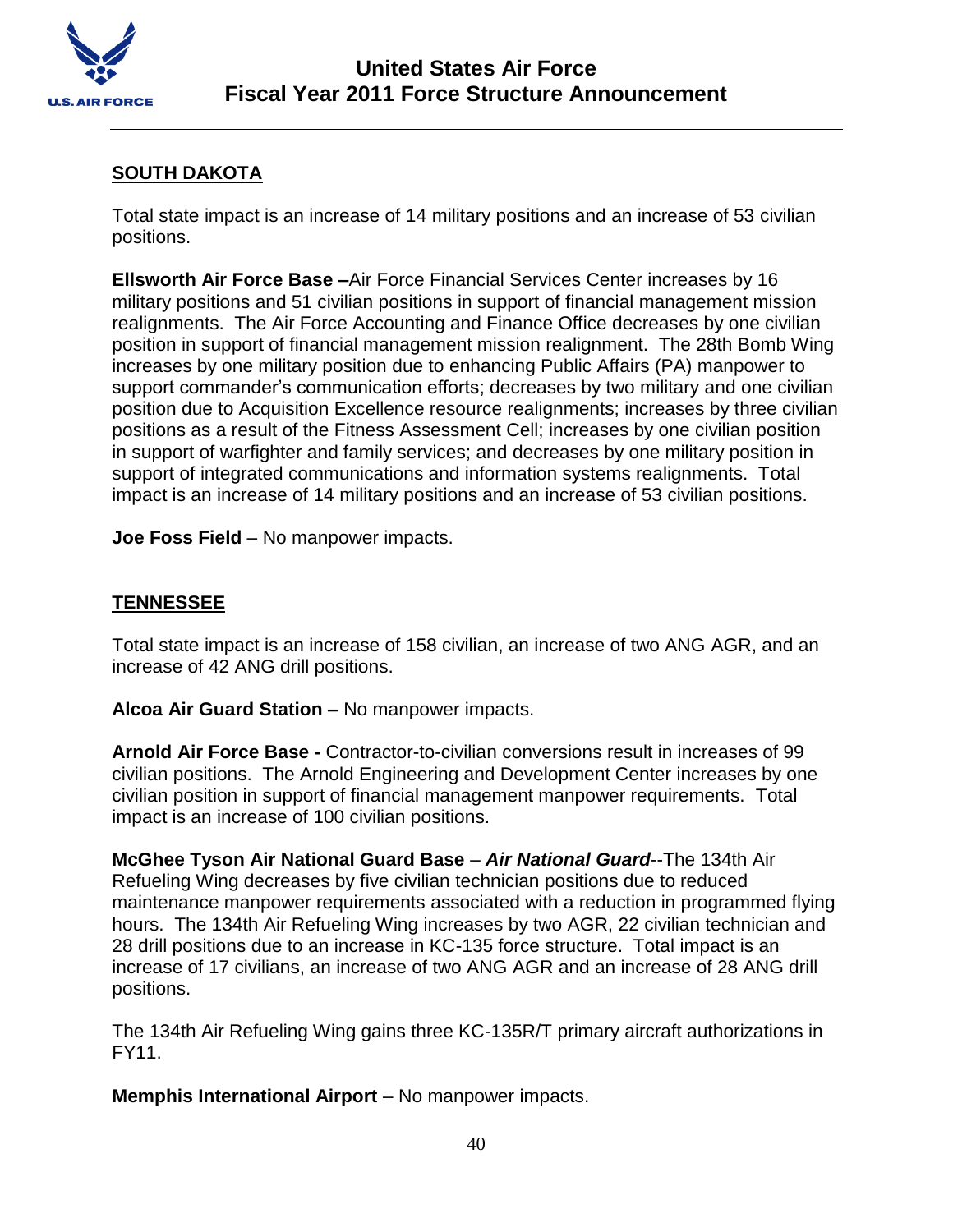

**Nashville International Airport** – *Air National Guard*—The 118th Airlift Wing decreases by 126 drill positions due the BRAC 2005 directed decrease in C-130s. The 118th Airlift Wing increases by 41 civilian technician and 140 drill positions to be used to activate a new intelligence production squadron. Total impact is an increase of 41 civilian technician and an increase of 14 ANG drill positions.

The 118th Airlift Wing loses four primary aircraft authorizations (PAA) and one backup aircraft inventory (BAI) C-130H as directed by BRAC 2005.

# **TEXAS**

Total state impact is a decrease of 481 military, an increase of 1,352 civilian, an increase of seven AFR AGR, an increase of 60 AFR drill and a *transfer* of 1,231 civilian positions from the Army and Navy.

**Arlington -** Contractor-to-civilian conversions result in increases of two civilian positions.

**Brooks City Base –** Contractor-to-civilian conversions results in increases of 33 civilian positions. The USAF School of Aerospace Medicine decreases by 261 military positions and five civilian positions as a result of defense health program transfer to Wright-Patterson Air Force Base, Ohio as directed by BRAC 2005. The Air Force Center for Environmental Excellence decreases by three military and 88 civilian positions due to Acquisition Excellence resource realignments and decreases by two civilians due to miscellaneous program adjustments. The Air Force Medical Support Agency increases one military position as a result of defense health program adjustments. The Air Force Outreach Program Office decreases by four civilian positions due to miscellaneous program adjustments. The Surgeon General Force Development Fellowship Program Office increases ten military positions as a result of defense health program transfers within the San Antonio area. The Air Force Materiel Command increases by three civilian positions due to Acquisition Excellence resource realignments. The 711th Human Performance Wing decreases 31 military positions and 205 civilian positions as a result of defense health program transfers within the San Antonio area as directed by BRAC 2005. Headquarters, Air Force District of Washington operating location decreases three civilian positions due to Acquisition Excellence resource realignments. Total impact is a decrease of 284 military positions and a decrease of 271 civilian positions.

**Camp Bulis**—No manpower impacts.

**Dyess Air Force Base –**The 7th Bomb Wing increases by one military due to enhancing Public Affairs (PA) manpower to support commander's communication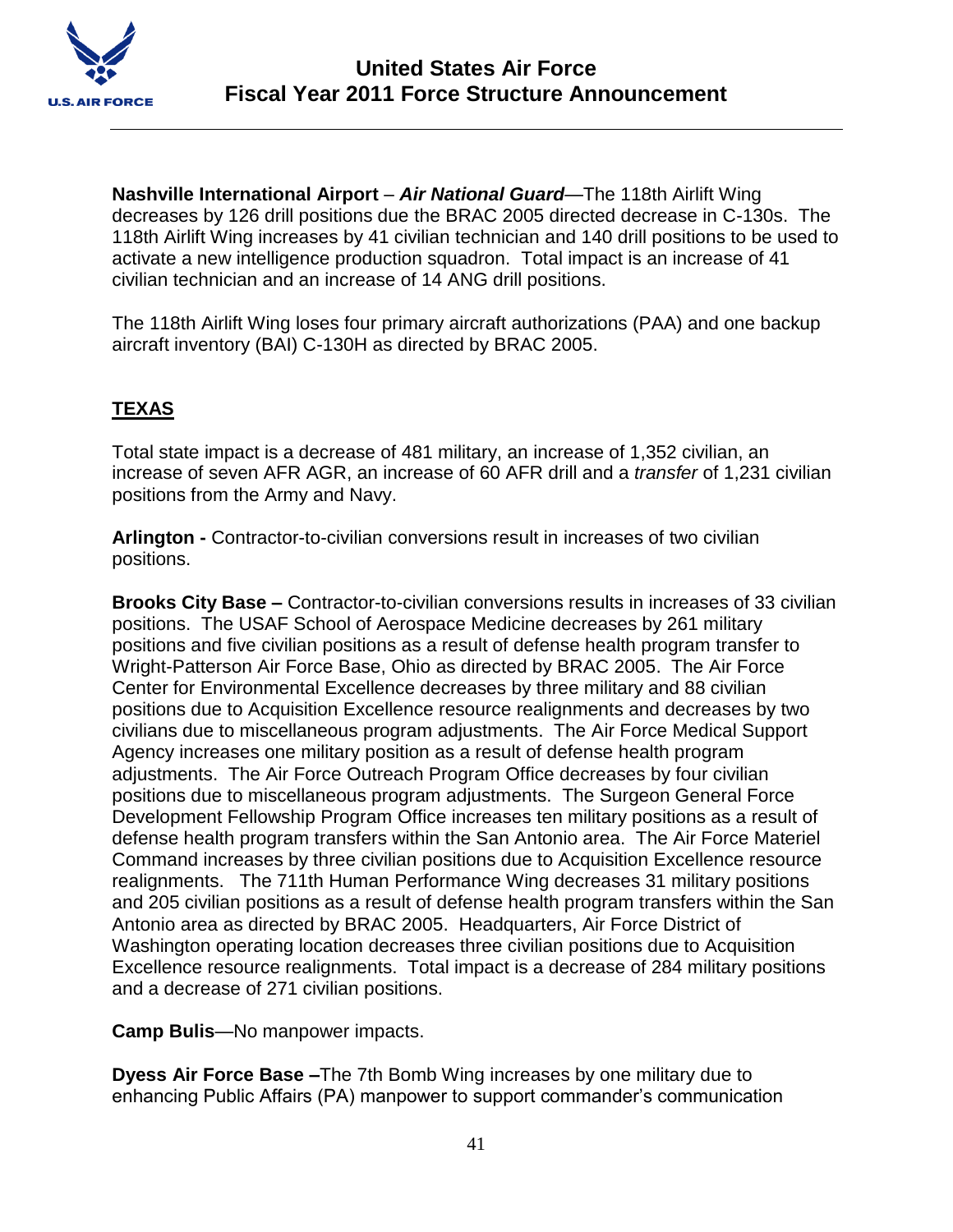

efforts; decreases by two military positions due to Acquisition Excellence resource realignments; decreases by one military position in support of integrated communications and information systems realignments; increases by four civilian positions as a result of the Fitness Assessment Cell; and increases by one civilian position in support of warfighter and family services. The 317th Airlift Group decreases by 78 military due to a reduction of two C-130s, and decreases by five military positions due to miscellaneous program adjustments. Total impact is a decrease of 85 military positions and an increase of five civilian positions.

The 317th Airlift Group replaces 11 C-130H aircraft with nine C-130Js as part of the Air Force's overall C-130 recapitalization program. These C-130Hs will be transferred to other bases to replace retiring C-130Es.

**Ellington Airport** – No manpower impacts.

**Fort Bliss –** The 615th Contingency Response Wing increases by one military position as a result of Building Partnerships initiatives. The 7th Air Support Operations Squadron increases by 17 military positions as a result of Irregular Warfare initiatives. Total impact is an increase of 18 military positions.

**Fort Hood –** The 3d Air Support Operations Group increases by seven military positions as a result of Irregular Warfare initiatives.

**Fort Sam Houston—**Implementation of Joint Base San Antonio results in an increase of 35 civilian positions and a *transfer* of 1,231 civilian positions from the Army and Navy. The 882d Training Group increases 14 military positions as a result of defense health program adjustments directed by BRAC 2005. The 502d Air Base Wing increases by five military positions and 95 civilian positions to provide additional base operating support as a result of BRAC 2005 actions. Total impact is an increase of 19 military, an increase of 130 civilian and a *transfer* of 1,231 civilian positions from the Army and Navy.

**Goodfellow Air Force Base –** Contractor-to-civilian conversions result in an increase of 85 civilian positions. The 17th Training Wing decreases by two military and one civilian position due to Acquisition Excellence resource realignments; increases by two civilian positions as a result of establishing the Fitness Assessment Cell; increases by one civilian position in support of warfighter and family services; increases by 19 military and one civilian position in support of the initial remote pilot training program; increases by one military position and one civilian position as a result of defense health program adjustments. Total impact is an increase of 18 military positions and an increase of 89 civilian positions.

**Greenville City –** Contractor-to-civilian conversions result in an increase of three civilian positions. The 645th Aeronautical Systems Squadron increases by five civilian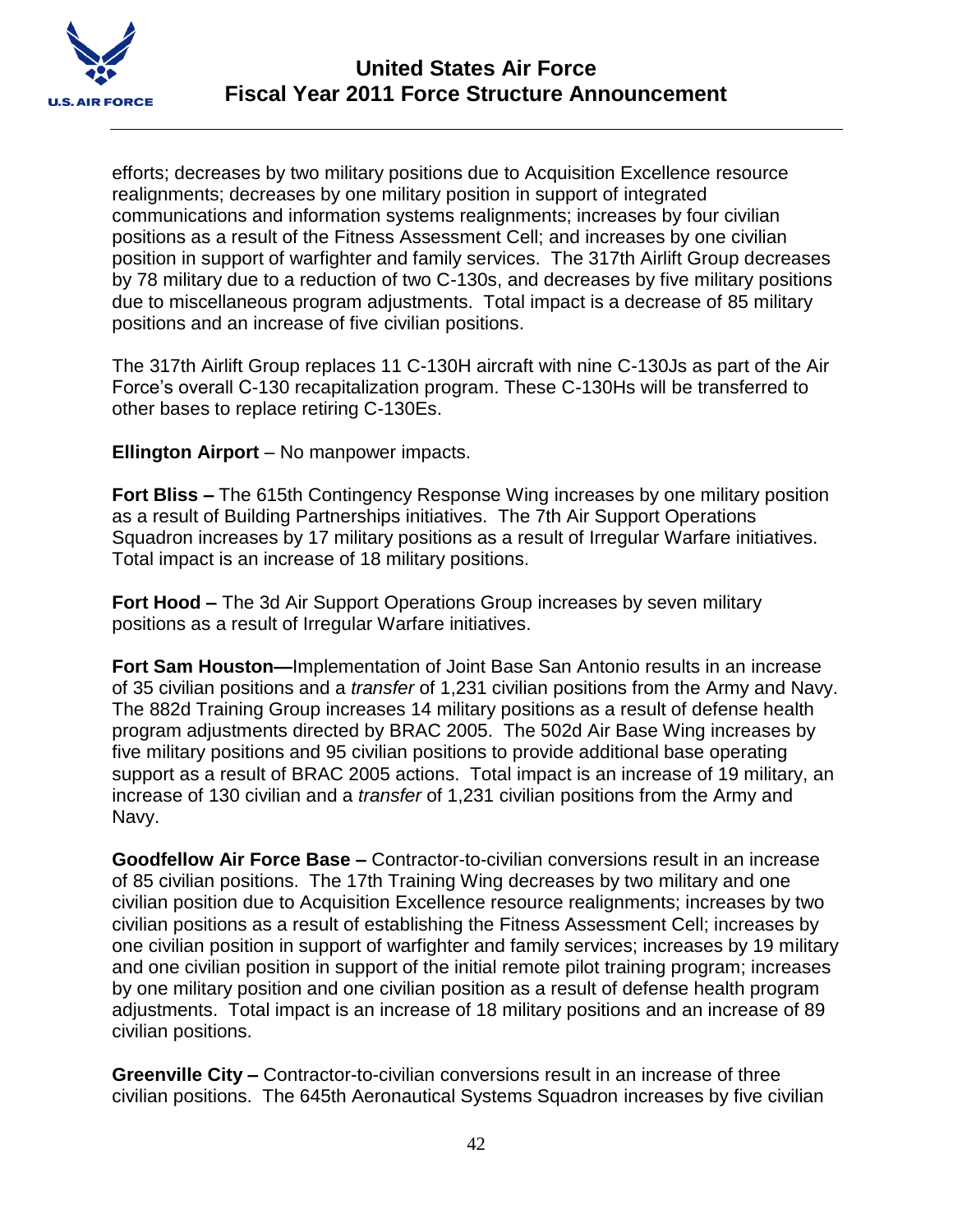

positions due to Acquisition Excellence resource realignments. Total impact is an increase of eight civilian positions.

**Kelly Field Annex** – The Air Force Medical Support Agency decreases by one military position as a result of defense health program adjustments. The 950th Electronic Systems Group increases by 31 military and 20 civilian positions due to Acquisition Excellence resource realignments. Total impact is an increase of 30 military positions and an increase of 20 civilian positions.

**Lackland Air Force Base –** Implementation of Joint Base San Antonio results in an increase of 20 civilian positions. Contractor-to-civilian conversions result in increases of 257 civilian positions. The Air Force Legal Operations Agency increases by two military positions as a result of Medical Cost Recovery mission consolidation. The Air Force Medical Operations Agency increases by two military positions as a result of defense health program adjustments. The Air Force Office of Special Investigations increases by three civilian positions due to ISR adjustments and increases by three civilian positions in support of the Sexual Assault Prevention and Response program. The Air Force Real Property Agency decreases by one civilian position due to miscellaneous program adjustments. The Air Force Intelligence, Surveillance, and Reconnaissance Agency decreases by 17 military positions and increases by 17 civilian positions as a result of continuing to strengthen the Air Force's Nuclear Enterprise; increases by three civilian positions due to Acquisition Excellence resource realignments; and increases by one civilian position due to miscellaneous program adjustments. ISR adjustments result in an increase of 11 military positions. The Air Education and Training Command Computer Systems decreases by 15 military positions due to cyber technology realignments and decreases by two military positions and increases by two civilian positions due to Lackland's BOS reengineering efforts. The Air Mobility Command Air Operations Squadron decreases by one military position and increases by one civilian position due to military-to-civilian conversions. The 24th Air Force (24 AF) increases by 23 military positions due to residual 24 AF manpower realignment from Barksdale AFB to Lackland AFB. The 37th Training Wing increases by 13 civilian positions as a result of expeditionary training program increases. ISR adjustments result in increases of three military positions. The 502d Air Base Wing increases by seven military positions in support of security forces manpower requirements; increases by eight civilian positions as a result of the Fitness Assessment Cell; increases by eight civilian positions in support of warfighter and family services; decreases by three military and decreases by eight civilian positions due to Acquisition Excellence resource realignments; decreases by 222 military positions and increases by 222 civilian positions due to Lackland Base Operating Support reengineering; and increases by 40 military positions and four civilian positions to provide additional base operating support as a result of 24 AF growth. The 59th Medical Wing decreases 182 military positions and 70 civilian positions as a result of defense health program transfers within the San Antonio area as directed by BRAC 2005. The 67th Network Warfare Wing increases by 96 military positions and 13 civilian positions in support of cyber technology growth. The 688th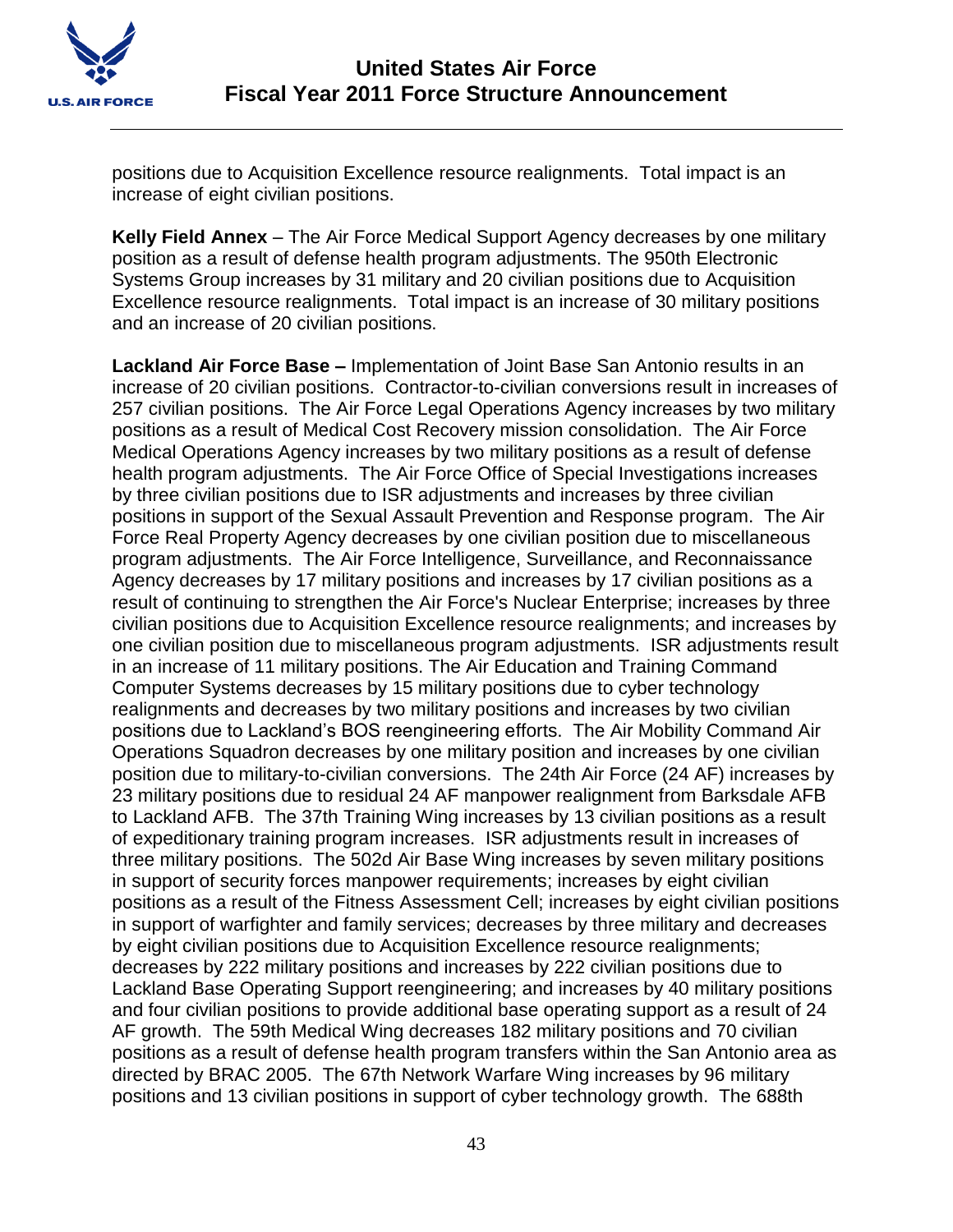

Information Operations Wing increases by 22 military positions and 7 civilian positions in support of cyber technology growth and increases by ten civilian positions due to miscellaneous program adjustments. The Cryptological Systems Group increases by 18 civilian positions due to Acquisition Excellence resource realignments. ISR adjustments result in an increase of one civilian position. The 453d Electronic Warfare Squadron increases two civilian positions due to miscellaneous program adjustments. *Air Force Reserve*—The 433d Training Squadron increases by four AGR positions, two ART positions and 12 drill positions to support the expansion of basic military training (BMT). Total impact is a decrease of 236 military, an increase of 536 civilian, an increase of four AFR AGR and an increase of 12 AFR drill positions.

**Laughlin Air Force Base -**.Contractor-to-civilian conversions result in increases of 84 civilian positions. The 47th Flying Training Wing increases by one military position due to enhancing Public Affairs (PA) manpower to support commander's communication efforts; increases by one military position in support of security forces manpower requirements; increases by two civilian positions as a result of the Fitness Assessment Cell; increases by four military positions as a result of enhancing pilot production; increases by one civilian position in support of warfighter and family services; decreases by one civilian position due to Acquisition Excellence resource realignments; and decreases by three military positions as a result of defense health program adjustments. Total impact is an increase of three military and an increase of 86 civilian positions.

**Naval Air Station Joint Reserve Base Fort Worth (Carswell)** —*Air Force Reserve—* The 301st Fighter Wing increases three AGR and eight drill positions in EOD to provide a response capability in support of major combat, contingency and homeland defense operations; and 13 drill positions to support one additional UTC in the 301st Security Forces Squadron. The 610th Security Forces Squadron increases by three drill positions in support of security forces manpower requirements. The 810th Civil Engineer Flight increases by 24 drill positions in support of civil engineer manpower requirements. Total impact is an increase of three AFR AGR positions and an increase of 48 AFR drill positions.

*Air National Guard* - One C-130 from the 136th Airlift Wing will be temporarily moved to support the Air Reserve Component C-130 Formal Training Unit being established at Little Rock AFB.

**Randolph Air Force Base -** Implementation of Joint Base San Antonio results in an increase of 28 civilian positions. Contractor-to-civilian conversions result in increases of 307 civilian positions. The Air Force Personnel Center increases by 172 civilian positions for Human Resources in-sourcing support and decreases by two military and one civilian position due to miscellaneous program adjustments. The Air Force Manpower Agency increases by 53 civilian positions for Human Resources in-sourcing support; and increases by four military and decreases by one civilian position due to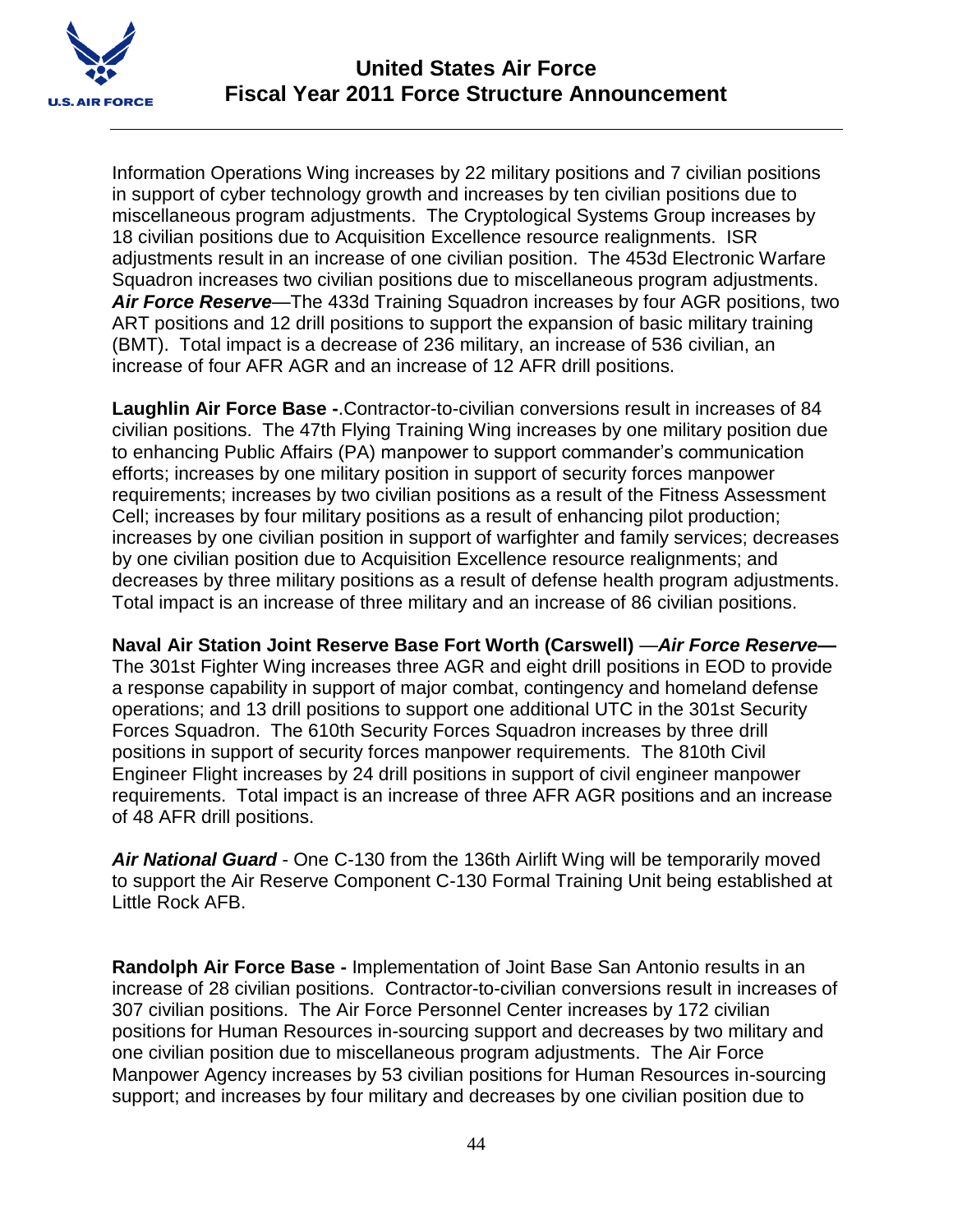

miscellaneous program adjustments. Headquarters, Air Education and Training Command increases by one military and two civilian positions as a result of continuing to strengthen the Air Force's Nuclear Enterprise; increases by four civilian positions as a result of expeditionary training program increases; increases by four military positions and five civilian positions as a result of defense health program adjustments; and increases by two military positions and four civilian positions due to miscellaneous program adjustments. ISR adjustments result in an increase of three civilian positions. The 12th Flying Training Wing increases by 32 military and 20 civilian positions in support of multiple pilot training programs. The 502d Air Base Wing increases by three civilian positions as a result of establishing the Fitness Assessment Cell; increases by two military positions due to enhancing Public Affairs (PA) manpower to support commander's communication efforts; increases by 15 civilian positions in support of warfighter and family services; decreases by three military positions due to Acquisition Excellence resource realignments; and increases by five military and 17 civilian positions in support of multiple pilot training programs. The 59th Medical Wing increases by three military positions as a result of defense health program adjustments. Total impact is an increase of 48 military positions and an increase of 631 civilian positions.

The 12th Flying Training Wing retires two T-43s due to the Combat Systems Operator course closure and move to Pensacola NAS directed by BRAC 2005.

**San Antonio -** Contractor-to-civilian conversions result in an increase of 21 civilian positions. The Air Force Center for Environmental Excellence decreases three military positions and increases three civilian positions due to military-to-civilian conversions and increases by three civilian positions due to miscellaneous program adjustments. The Air Force Services Agency decreases by eight civilian positions as a result of resource realignments for mortuary affairs; and decreases by one military position and three civilian positions due to miscellaneous program adjustments. Total impact is a decrease of four military positions and an increase of 16 civilian positions.

**Sheppard Air Force Base -** Contractor-to-civilian conversions result in an increase of 68 civilian positions. The Air Force Office of Special Investigations increases by two civilian positions in support of the Sexual Assault Prevention and Response program. The 82d Training Wing decreases by 18 military positions and increases by 25 civilian positions in support of integrated communications and information systems realignments; decreases by three military positions and three civilian positions due to Acquisition Excellence resource realignments; increases by five civilian positions as a result of the Fitness Assessment Cell; increases by one civilian position in support of warfighter and family services; increases by two military positions in support of increased training requirements; and increases by four military positions and by two civilian positions as a result of defense health program adjustments. Total impact is a decrease of 15 military positions and an increase of 100 civilian positions.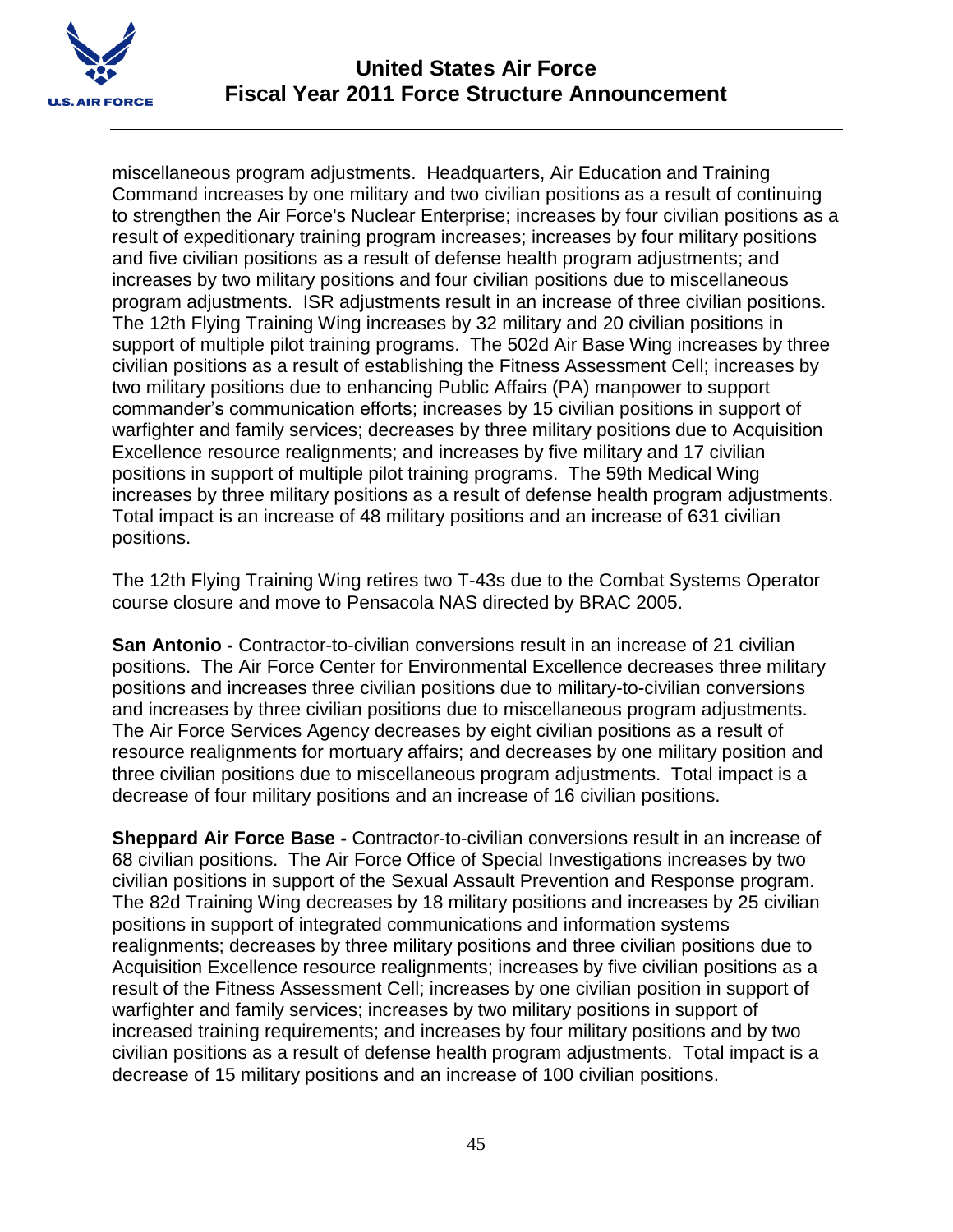

# **UTAH**

Total state impact is a decrease of 11 military and an increase of 59 civilian positions.

**Hill Air Force Base –** Contractor-to-civilian conversions result in increases of 46 civilian positions. The Air Force Nuclear Weapons Center increases by two civilian positions as a result of continuing to strengthen the Air Force's Nuclear Enterprise. The Ogden Air Logistics Center increases by one civilian position due to miscellaneous program adjustments. The Space Development and Test Wing increases by six civilian positions as a result of continuing to strengthen the Air Force's Nuclear Enterprise. The 508th Aerospace Sustainment Wing increases by two military positions and decreases by 58 civilian positions as a result of Air Force Materiel Command's Organizational Consolidation & Workload Alignment (OCWA) effort; and increases by 19 civilian positions due to Acquisition Excellence resource realignments. The 84th Combat Sustainment Wing increases by one civilian position as a result of Air Force Materiel Command's Organizational Consolidation & Workload Alignment (OCWA) effort; increases by four civilian positions due to Acquisition Excellence resource realignments; and increases by 16 civilian positions as a result of continuing to strengthen the Air Force's Nuclear Enterprise. The 75th Air Base Wing increases by four civilian positions as a result of establishing the Fitness Assessment Cell; decreases by one military position and increases by one civilian due to military-to-civilian conversions; increases by 17 civilian positions in support of warfighter and family services; increases by one military position as a result of defense health program adjustments; and decreases by one military position and decreases by three civilian positions due to Acquisition Excellence resource realignments. The 388th Fighter Wing increases by one civilian position in support of security forces manpower requirements. The 526th ICBM Systems Group increases by two civilian positions as a result of continuing to strengthen the Air Force's Nuclear Enterprise. The 729th Air Control Squadron decreases by 12 military positions due to ISR adjustments. Total impact is a decrease of 11 military and an increase of 59 civilian positions.

**Salt Lake City International Airport** – No manpower impacts.

# **VERMONT**

No manpower impact.

**Burlington International Airport** – No manpower impacts.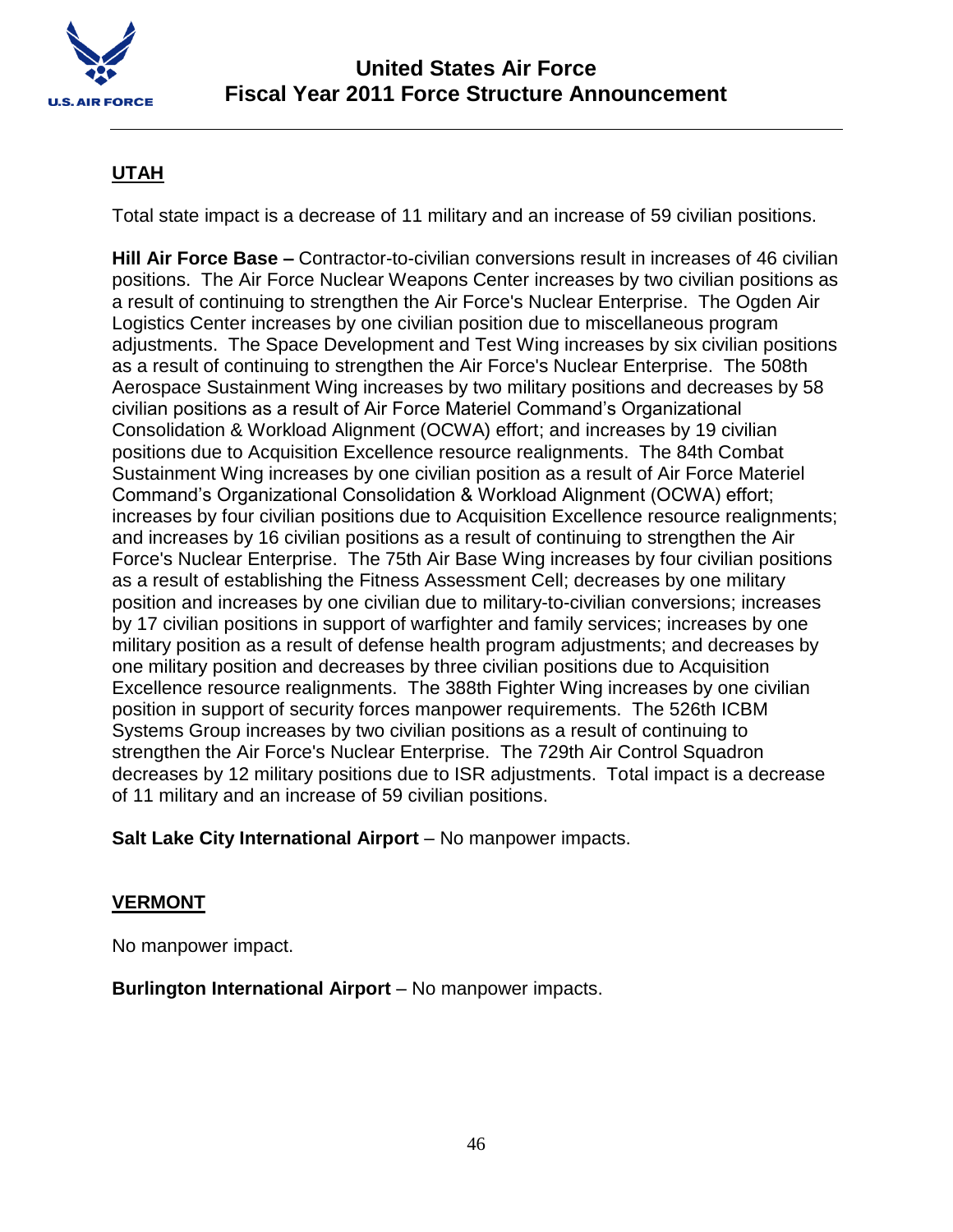

## **VIRGINIA**

Total state impact is a decrease of 128 military, an increase of 320 civilian and a *transfer* of 463 civilian positions from the Army.

**Arlington—**Contractor-to-civilian conversions result in an increase of 51 civilian positions. Headquarters, United States Air Force increases by five military and three civilian positions due to Acquisition Excellence resource realignments and decreases by 390 military positions and 384 civilian positions due to the BRAC 2005 direction to realign manpower from leased space to Air Force installations within the National Capital Region (NCR). The Air Force Cost Analysis Agency decreases by 16 military positions and decreases by 54 civilian positions as a result of financial management mission realignment. The Air Force Legal Operations Agency increases by five military and seven civilian positions due to Acquisition Excellence resource realignments and decreases by two military positions as a result of Medical Cost Recovery mission consolidation. Total impact is a decrease of 398 military positions and a decrease of 377 civilian positions.

**Chantilly City**—The National Reconnaissance Office increases by 77 civilian positions as a result of ISR adjustments.

**Falls Church**—Headquarters, United States Air Force decreases by five military positions and one civilian position due to the BRAC 2005 direction to realign manpower from leased space to Air Force installations within the National Capital Region (NCR). The Air Force Medical Support Agency increases by one military position and 37 civilian positions as a result of defense health program adjustments. The Air Force Materiel Command increases by two military and nine civilian positions due to Acquisition Excellence resource realignments. Total impact is a decrease of two military positions and an increase of 45 civilian positions.

**Fort Eustis**—Implementation of Joint Base Langley-Eustis results in an increase of 27 civilian positions and a *transfer* of 400 civilian positions from the Army.

**Langley Air Force Base –** Implementation of Joint Base Langley-Eustis results in a *transfer* of 63 civilian positions from the Army. Contractor-to-civilian conversions result in an increase of 121 civilian positions. The Air Force Intelligence, Surveillance, and Reconnaissance Agency increases by 275 military positions due to ISR program adjustments. The Air Force Legal Operations Agency increases by one military position as a result of Medical Cost Recovery mission consolidation. The Air Force Targeting Center increases by 27 military and 26 civilian positions due to ISR adjustments. The Vehicle and Equipment Management Support Office increases by 22 military positions as a result of vehicle management centralization (CREMS). Headquarters, Air Combat Command increases by three civilian positions in support of security forces manpower requirements; and increases one military and one civilian position due to miscellaneous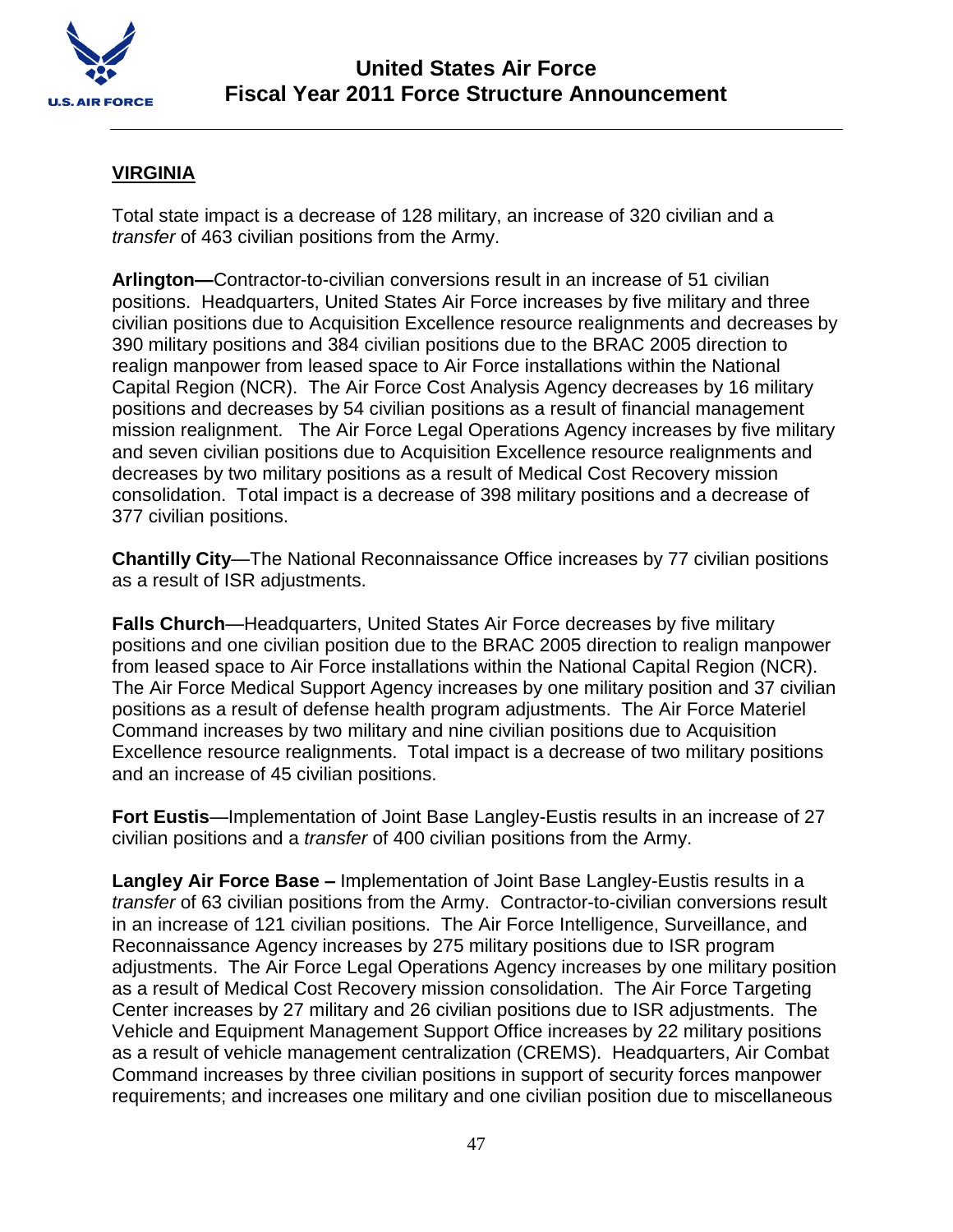

program adjustments. The ACC Acquisition Management & Integration Center increases by one civilian position due to Acquisition Excellence resource realignments and increases by four civilian positions due to miscellaneous program adjustments. The ACC Communications Group decreases by one military position in support of integrated communications and information systems realignments. The 1st Fighter Wing decreases by five military positions in support of integrated communications and information systems realignments. The 480th Intelligence, Surveillance, and Reconnaissance Wing increases by two civilian positions in support of security forces manpower requirements. ISR adjustments result in a decrease of 45 military positions and an increase of 81 civilian positions. The 633d Air Base Wing increases by seven civilian positions as a result of establishing the Fitness Assessment Cell; increases by seven civilian positions in support of warfighter and family services; increases by three civilian positions in support of security forces manpower requirements; increases by one military position due to enhancing Public Affairs (PA) manpower to support commander's communication efforts; and decreases by five military and four civilian positions due to Acquisition Excellence resource realignments. Total impact is an increase of 271 military, an increase of 252 civilian, and a *transfer* of 63 civilian positions from the Army.

**Norfolk--** Contractor-to-civilian conversions results in an increase of two civilian positions.

**Pentagon –** Contractor-to-civilian conversions result in an increase of 265 civilian positions. Headquarters, United States Air Force decreases by one military position as a result of resource realignments for mortuary affairs; increases by one civilian position in support of warfighter and family services; and increases by one military position due to miscellaneous program adjustments. ISR adjustments result in an increase of ten military positions and 12 civilian positions. The Air Force Intelligence Analysis Agency decreases by 11 military positions and increases by six civilian positions in support of security forces manpower requirements. ISR adjustments result in an increase of nine civilian positions. The Air Force Real Property Agency increases by one civilian position due to miscellaneous program adjustments. The Air Force Review Board Agency increases by two military positions due to miscellaneous program adjustments. Total impact is an increase of one military and an increase of 294 civilian positions.

## **WASHINGTON**

Total state impact is a decrease of three military, an increase of eight civilian and a *transfer* of 299 civilian positions to the Army.

**Camp Murray** –No manpower impacts.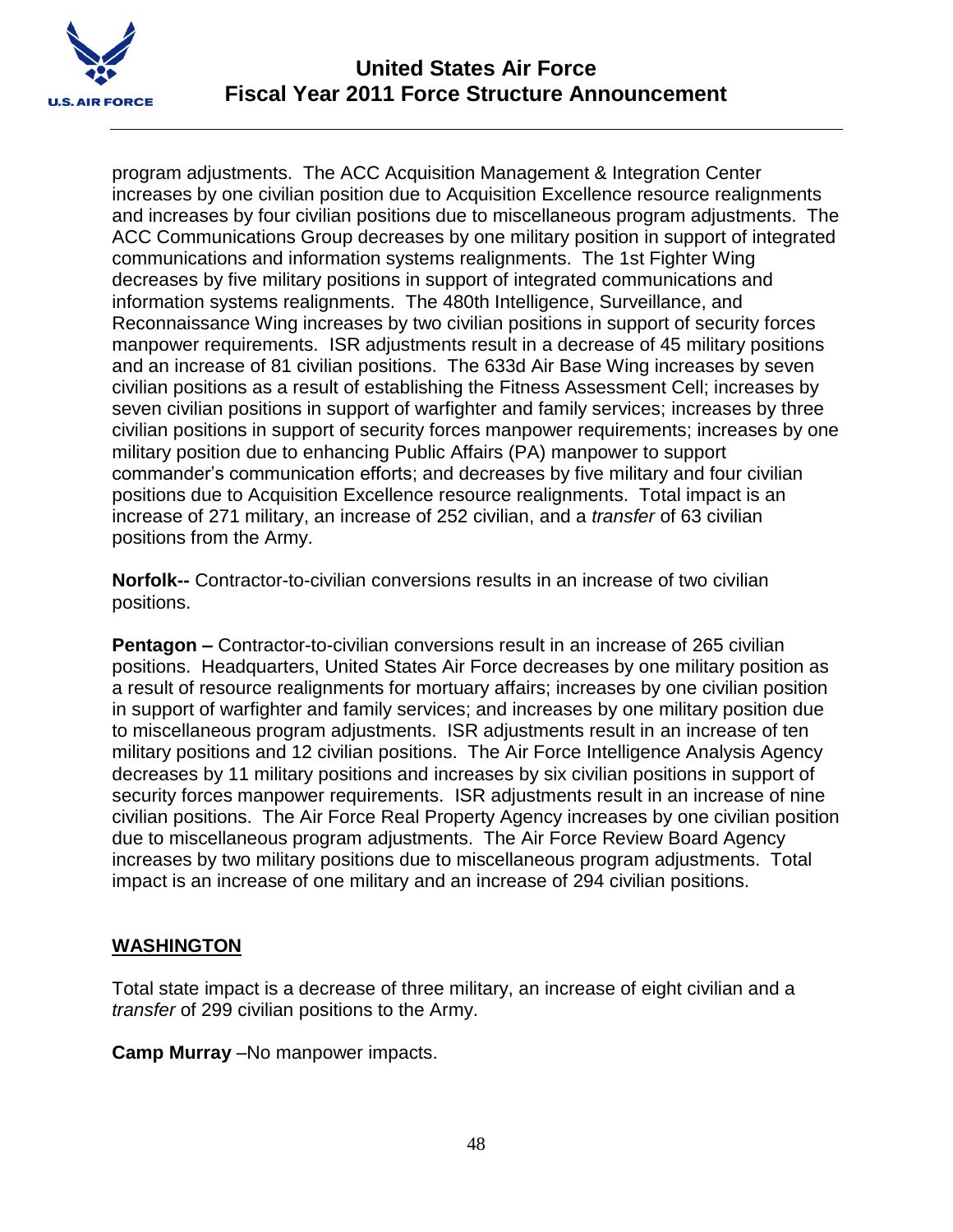

**Fairchild Air Force Base –**The Air Force Legal Operations Agency increases one civilian position as a result of Medical Cost Recovery mission consolidation. The 92d Air Refueling Wing increases by three civilian positions as a result of establishing the Fitness Assessment Cell; increases by one civilian position in support of warfighter and family services; decreases by two civilian positions as a result of the Joint Personal Property Shipping Office regionalization; decreases by nine military positions in support of integrated communications and information systems realignments; increases by one military position due to enhancing Public Affairs (PA) manpower to support commander's communication efforts; decreases by one civilian position as a result of Medical Cost Recovery mission consolidation; and increases by one civilian position due to miscellaneous program adjustments. Total impact is a decrease of eight military positions and an increase of three civilian positions.

**Fort Lewis –** The 165th Contingency Response Wing increases by one military position as a result of Building Partnerships initiatives. The 1st Air Support Operations Group increases by one military position as a result of Irregular Warfare initiatives. Total impact is an increase of two military positions.

**McChord Air Force Base –** Implementation of Joint Base Lewis-McChord results in a *transfer* of 299 civilian positions to the Army. The 62d Airlift Wing decreases by one military position as a result of vehicle management centralization (CREMS); increases by four civilian positions as a result of establishing the Fitness Assessment Cell; and increases by two military positions and one civilian position due to miscellaneous program adjustments. The 627th Air Base Wing increases by two military positions due to miscellaneous program adjustments. Total impact is an increase of three military, an increase of five civilian, and a *transfer* of 299 civilian positions to the Army.

#### **WEST VIRGINIA**

No manpower impact.

**Eastern West Virginia Regional Airport** –No manpower impacts.

Yeager Airport – No manpower impacts.

#### **WISCONSIN**

Total state impact is an increase of 29 civilian, an increase of 12 ANG AGR, and an increase of 41 ANG drill positions.

**Truax Field/Dane County Regional Airport** – No manpower impacts.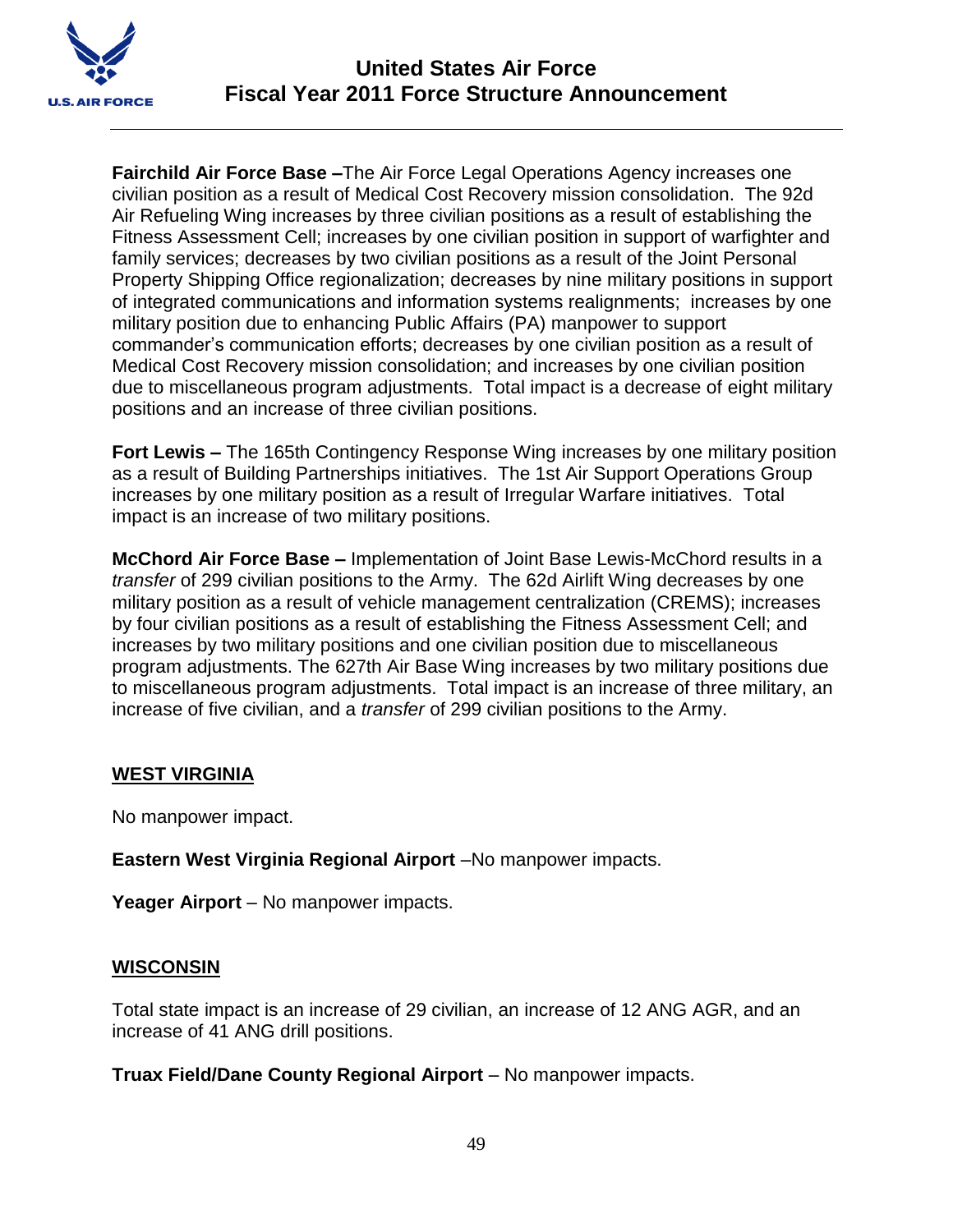

**General Mitchell International Airport –** *Air National Guard***—**The 128th Air Refueling Wing decreases by three civilian technician positions due to reduced maintenance manpower requirements associated with a reduction in programmed flying hours; and increases by 12 AGR, 32 civilian technician, and 41 drill positions due to an increase in KC-135 force structure. Total impact is an increase of 29 civilian, an increase of 12 ANG AGR, and an increase of 41 ANG drill positions.

The 126th Air Refueling Squadron gains three KC-135R/T primary aircraft authorizations (PAA) in FY11.

## **WYOMING**

Total state impact is an increase of six military and an increase of 59 civilian positions.

**Cheyenne Regional Airport** – No manpower impacts.

*Air National Guard* - One C-130 from the 153d Airlift Wing will be temporarily moved to support the Air Reserve Component C-130 Formal Training Unit being established at Little Rock AFB.

**F.E. Warren Air Force Base -** Contractor-to-civilian conversions result in an increase of 53 civilian positions. The Air Force Office of Special Investigations increases by one civilian position in support of the Sexual Assault Prevention and Response program. The 90th Missile Wing increases by six military positions as a result of continuing to strengthen the Air Force's Nuclear Enterprise; increases by three civilian positions as a result of establishing the Fitness Assessment Cell; and increases by two civilian positions in support of warfighter and family services. Total impact is an increase of six military and an increase of 59 civilian positions.

## **AMERICAN SAMOA**

No manpower impact.

## **NORTHERN MARIANA ISLANDS**

No manpower impact.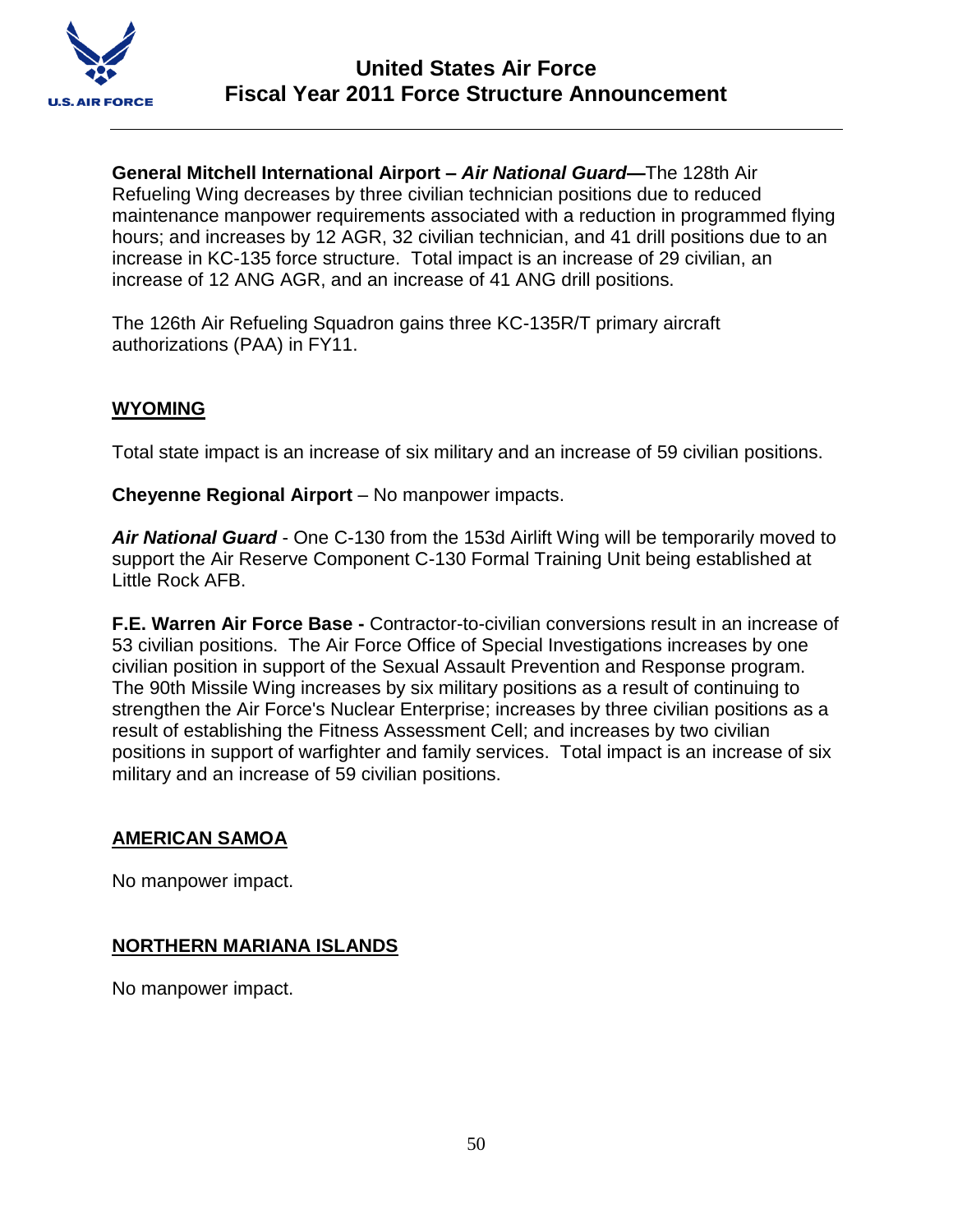

# **APPENDIX 1**

### **UNITED STATES AIR FORCE FISCAL YEAR 2011 FORCE STRUCTURE ANNOUNCEMENT APPENDIX OF PENDING STRATEGIC BASING ACTIONS**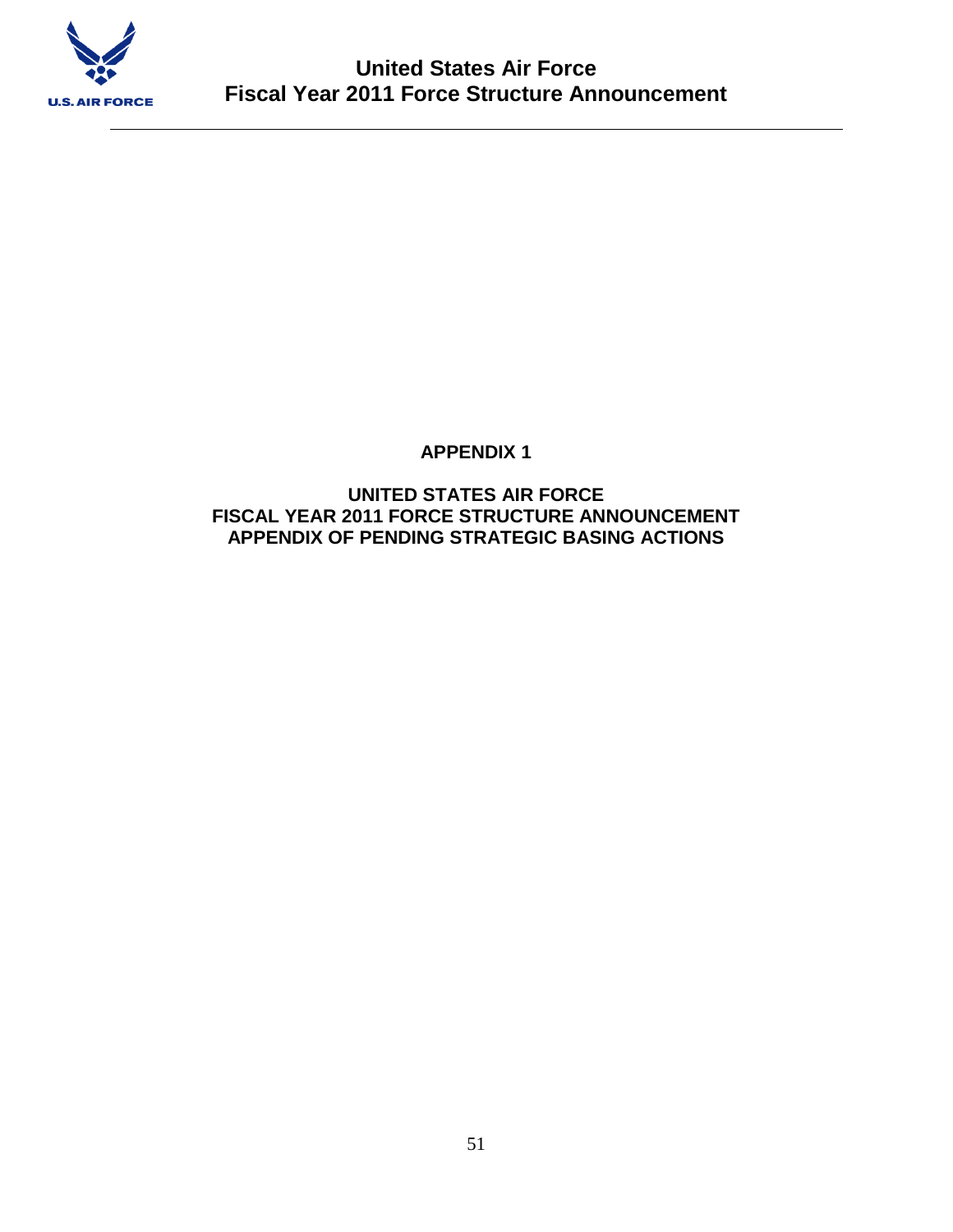

The following basing actions are currently in the Air Force Strategic Basing Process and are not reflected in the manpower and weapon system numbers provided in this FY11 Force Structure Announcement. In late 2008, the Secretary and Chief of Staff of the Air Force initiated actions to redefine how the Service approaches the analysis supporting basing decisions. This resulted in a formalized process that is deliberate, repeatable, and transparent with clearly defined roles and responsibilities at the Headquarters Air Force and Major Command levels. The Air Force Strategic Basing Process links mission requirements to installation capabilities through the application of Headquarters Air Force approved mission specific criteria across the enterprise of Air Force installations. The enterprise could encompass all major and minor installations and sites worldwide but is ultimately sized based on operational requirements and the nature of the mission being evaluated for basing. Once the enterprise has been quantitatively evaluated against the approved criteria, military judgment factors are applied, if required, to produce a proposed candidate list of bases for a specific action. After the candidate list is approved through the Air Force Corporate Structure by the Secretary and Chief of Staff of the Air Force, those locations are eligible for site surveys and are subject to the environmental impact and analysis process as a reasonable range of alternatives for the proposed basing action. Major weapon systems currently underway within the Air Force Strategic Basing process include:

# **F-35A Training Base(s)**

- Current Status: Environmental Impact Statement ongoing
- Release of Criteria: September 2009
- Release of Candidate Bases: October 2009 (Boise Air Terminal AGS, Eglin AFB, Holloman AFB, Luke AFB, Tucson IAP AGS)
- Final Basing Decision: Mid CY11

# **F-35A Operational Base(s)**

- Current Status: Environmental Impact Statement ongoing
- Release of Criteria: September 2009
- Release of Candidate Bases: October 2009 (Burlington IAP AGS, Hill AFB, Jacksonville IAP AGS, Mountain Home AFB, Shaw AFB-McEntire AGB)
- Final Basing Decision: Mid CY11

# **MC-12W**

- Current Status: Site surveys being conducted
- Release of Criteria: March 2010
- Release of Candidate Bases: April 2010 (Altus AFB, Beale AFB, Key Field AGS, Langley AFB, Robins AFB, Whiteman AFB)
- Final Basing Decision: April 2011

# **C-27J Formal Training Unit**

Current Status: Identifying candidate bases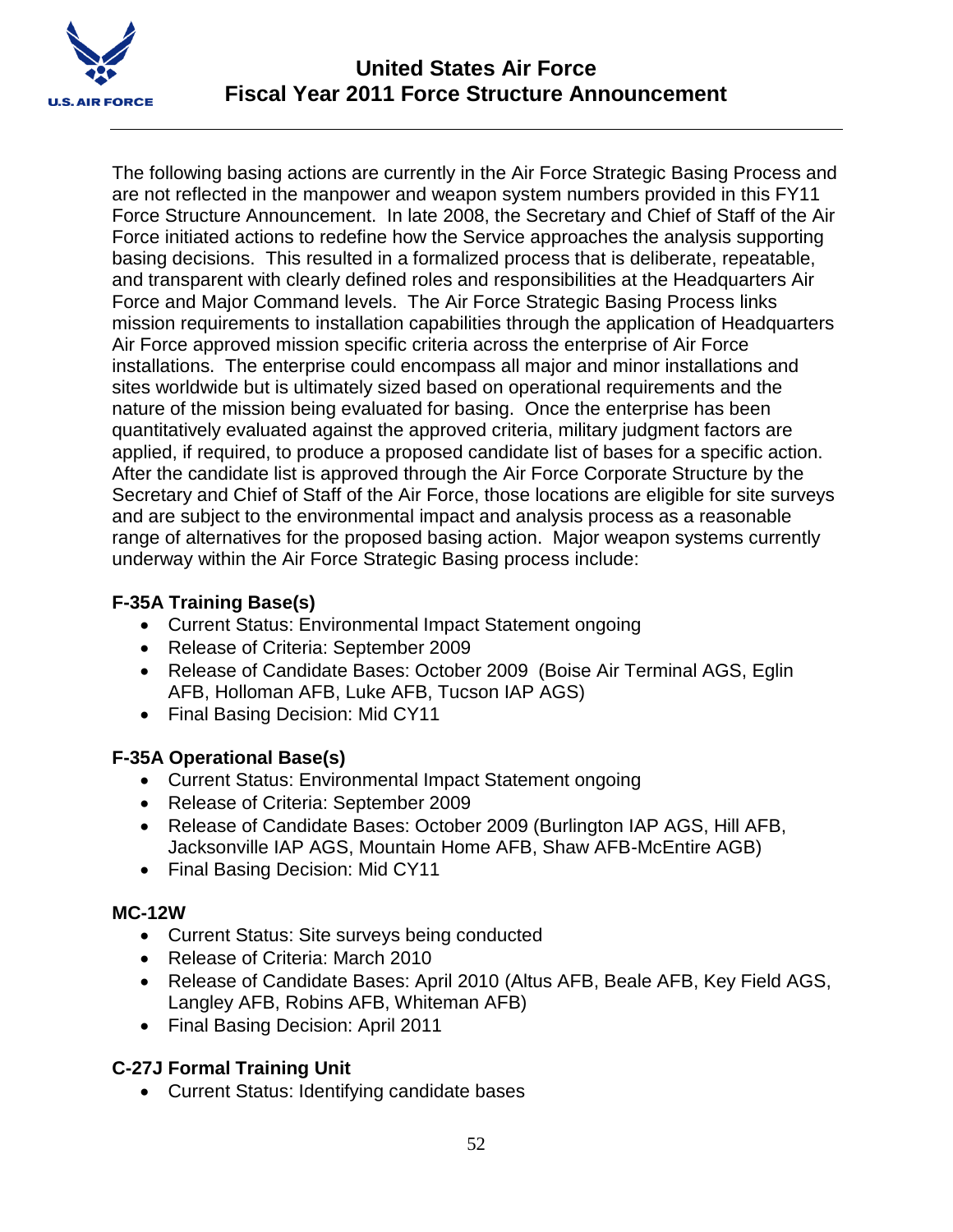

- Release of Criteria: April 2010
- Release of Candidate Bases: May 2010
- Final Basing Decision: October 2011

#### **C-27J Operational Bases**

- Current Status: Identifying candidate bases
- Release of Criteria: April 2010
- Release of Candidate Bases: June 2010 (First six bases announced in Jul 08 are Martin State AGS [Baltimore, MD], W.K. Kellogg Airport [Battle Creek, MI], Bradley IAP AGS [Bradley, CT], Hector Field AGS [Fargo, ND], Mansfield Lahm RAP [Mansfield, OH], and Key Field AGS [Meridian, MS])
- Final Basing Decision: October 2011

## **MQ-9 Remote Split Operations for Two Active Duty Squadrons**

- Current Status: Site surveys being conducted
- Release of Criteria: April 2010
- Release of Candidate Bases: April 2010 (Ellsworth AFB, Langley AFB, Mountain Home AFB, Whiteman AFB)
- Final Basing Decision: June 2010

## **C-17 Basing for Eight Aircraft**

- Current Status: Site surveys being conducted
- Release of Criteria: April 2010
- Release of Candidate Bases: April 2010 (Eastern West Virginia RAP, Memphis IAP, Stewart IAP)
- Final Basing Decision: June 2011

### **MQ-9 Remote Split Operations for Creech Dispersal and Remainder of 65 CAP Requirement**

- Current Status: Developing criteria
- Release of Criteria: August 2010
- Release of Candidate Bases: September 2010
- Final Basing Decision: January 2012

#### **Light Mobility Aircraft (LiMA)**

- Current Status: Developing criteria
- Release of Criteria: October 2010
- Release of Candidate Bases: November 2010
- Final Basing Decision: June 2011

## **Light Armed Attack Reconnaissance Aircraft (LAAR)**

- Current status: Developing criteria
- Release of Criteria: February 2011